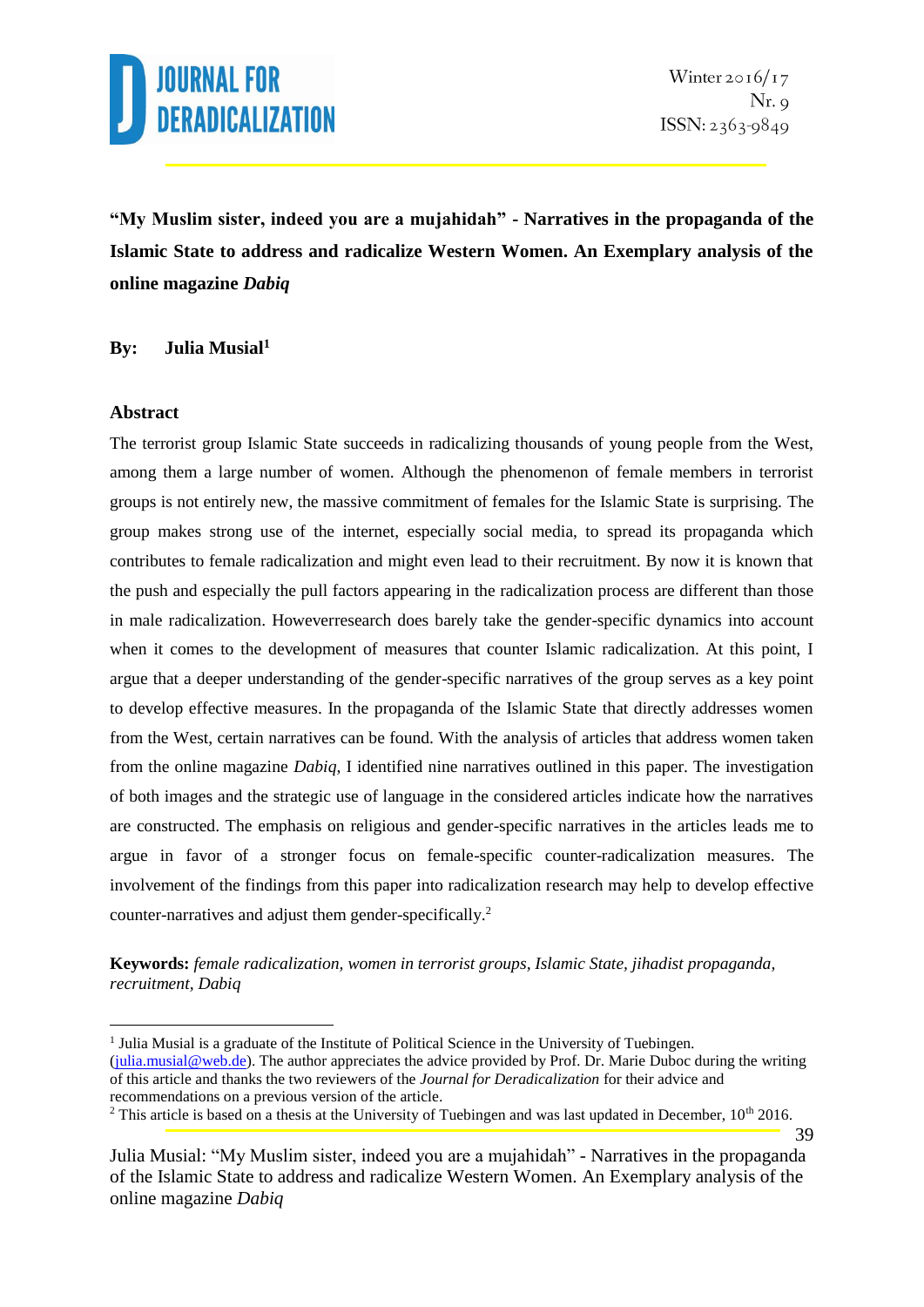

Winter  $2016/17$  $Nr.9$ ISSN: 2363-9849

**Content**

**Glossary of Terms**

- **1. Introduction**
- **2. Theoretical Background and Literature Review**
- **3. Methodology and Operationalization**
- **4. Analysis and Findings**
- **5. Conclusion and Outlook**

**List of References Appendix**

The quote on the front page "My Muslim sister, indeed you are a mujahidah" is taken from Dabiq Issue 11: 44 – the term mujahidah is the Arabic word of a female fighter in jihad

Julia Musial: "My Muslim sister, indeed you are a mujahidah" - Narratives in the propaganda of the Islamic State to address and radicalize Western Women. An Exemplary analysis of the online magazine *Dabiq*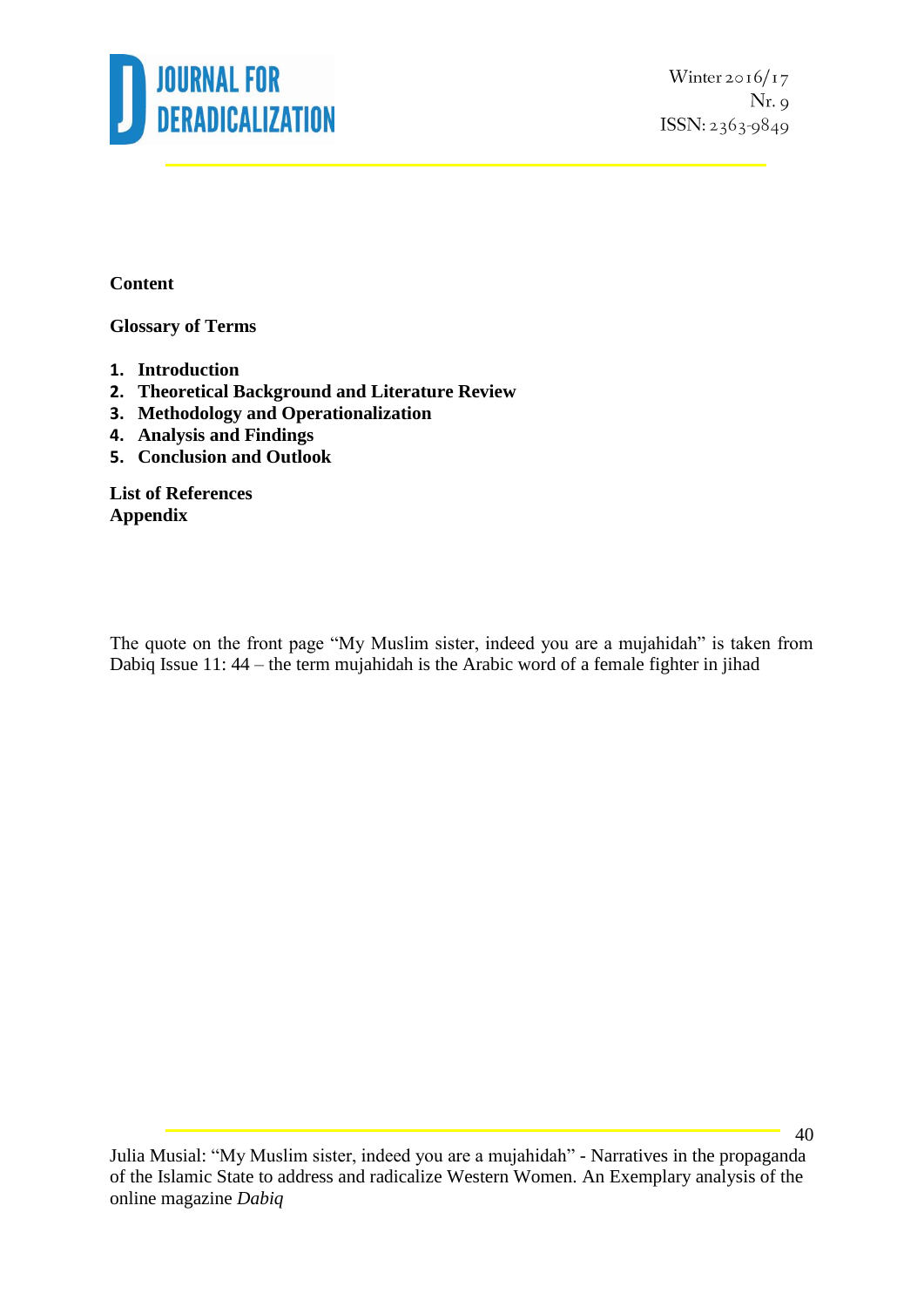

### **Glossary of Terms:**

| ahlul-dhimma | engl.: protected people; In Islamic tradition the term refers to  |  |  |
|--------------|-------------------------------------------------------------------|--|--|
|              | a concept under Islamic authority to tolerate Jews and            |  |  |
|              | Christians as monotheist religions against payment of a           |  |  |
|              | protection fee                                                    |  |  |
| al-Firdaws   | highest stage in paradise (Jannah) in Islamic belief; depending   |  |  |
|              | on the religious deeds in this life, the stage in afterlife is    |  |  |
|              | defined                                                           |  |  |
| Allahu akbar | engl.: Allah is greater                                           |  |  |
| ayah         | a single verse of the Quran                                       |  |  |
| Dabiq        | city in Northern Syria, where the battle of the last days is said |  |  |
|              | to take place; name of an English online magazine of the          |  |  |
|              | <b>Islamic State</b>                                              |  |  |
| darul-Islam  | term that refers to a region where Islam is the dominant          |  |  |
|              | religion and Muslims can practice their religion in security      |  |  |
| darul-kufr   | engl.: place of faithlessness; refers to regions under other      |  |  |
|              | authority than Islam                                              |  |  |
| dunya        | engl.: earth; this life                                           |  |  |
| fitrah       | engl.: human natural instinct; refers to a pure condition that is |  |  |
|              | believed to reach through a devout life                           |  |  |
| Harithah     | Arabic name used for boys and girls, referring to a companion     |  |  |
|              | of Prophet Muhammad                                               |  |  |
| hijrah       | originally: migration of Prophet Muhammad from Mecca to           |  |  |
|              | Medina; in IS propaganda: migration to the IS-held territories,   |  |  |
|              | the so-called caliphate                                           |  |  |
| iddah        | time after a divorce or the death of the husband that a woman     |  |  |
|              | after Islamic rule has to wait until the marriage with another    |  |  |
|              | man                                                               |  |  |
|              |                                                                   |  |  |

Julia Musial: "My Muslim sister, indeed you are a mujahidah" - Narratives in the propaganda of the Islamic State to address and radicalize Western Women. An Exemplary analysis of the online magazine *Dabiq*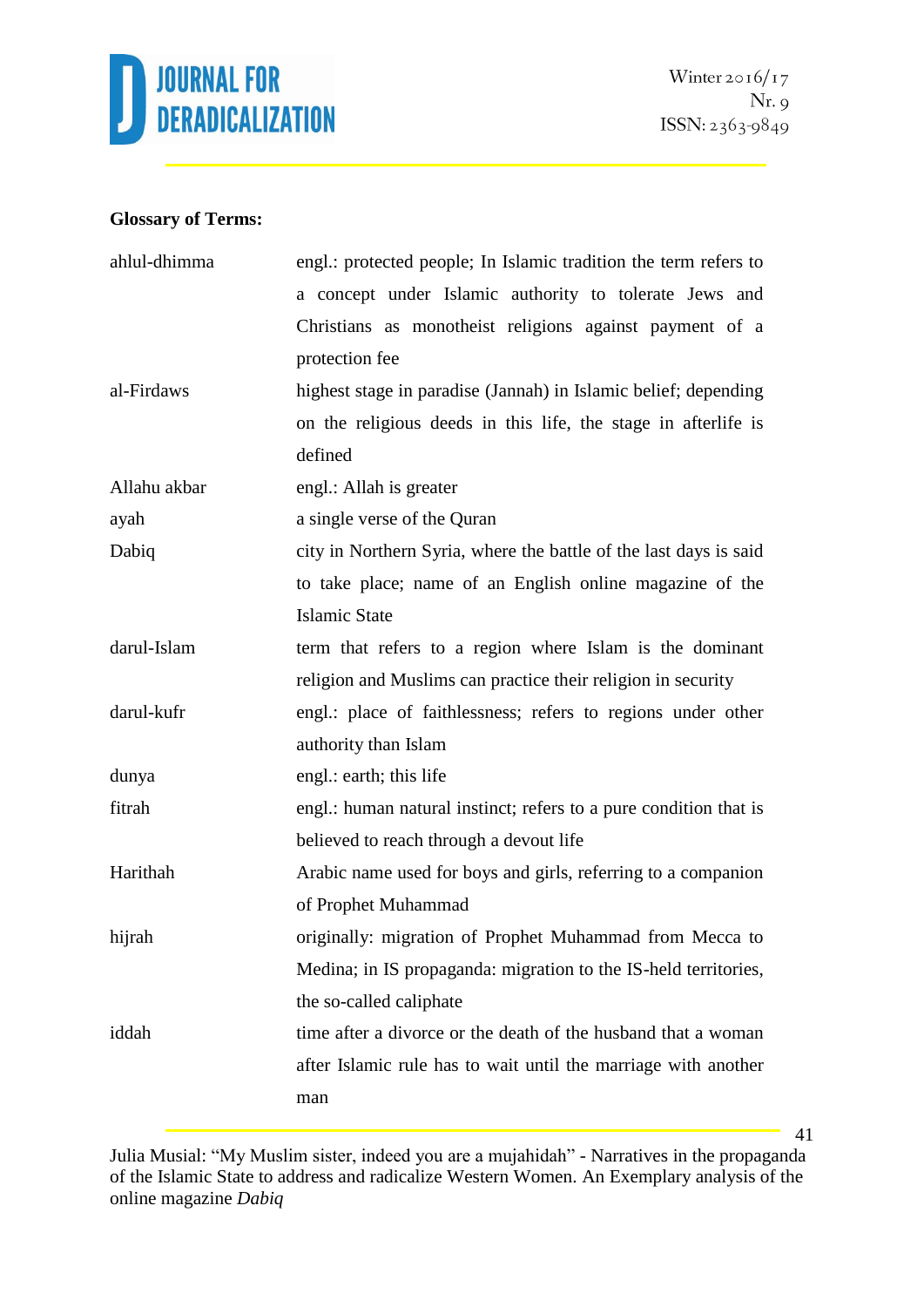

| ihdad              | rule for a woman to dispense with any fragrance or                |  |  |
|--------------------|-------------------------------------------------------------------|--|--|
|                    | adornment; applies in few occasions under e.g. during the         |  |  |
|                    | mourning time                                                     |  |  |
| Insha'allah        | engl.: Allah willing                                              |  |  |
| jannah             | place of afterlife; paradise                                      |  |  |
| Khansa             | engl.: gazelle; historical female poet in the $7th$ century;      |  |  |
|                    | 'khansa brigade' is a religious women police within the           |  |  |
|                    | <b>Islamic State</b>                                              |  |  |
| khilafah           | engl.: caliphate; area that is ruled by the caliph (khalifah) who |  |  |
|                    | is regarded as successor to Prophet Muhammad and leads the        |  |  |
|                    | worldwide Muslim community (Ummah)                                |  |  |
| kufr (pl. kuffar)  | disbeliever; atheist                                              |  |  |
| mahr (pl. mahram)  | male relative whom a woman is not allowed to marry; e.g. her      |  |  |
|                    | brother, father or son                                            |  |  |
| muhajir/ muhajirah | Muslim immigrant to the IS-held territories                       |  |  |
| mujahid/mujahidah  | fighter in the holy war (jihad)                                   |  |  |
| mushrikin          | polytheist; idolater                                              |  |  |
| muslimah (pl.      | Arabic word for a female Muslim believer                          |  |  |
| muslimat)          |                                                                   |  |  |
| muwahhidah         | monotheist; believer in the oneness of God                        |  |  |
| radiyallahu `anhim | engl.: Allah may be pleased with him; phrase used after           |  |  |
|                    | mentioning one of the companions of Prophet Muhammad              |  |  |
|                    | (sahabah)                                                         |  |  |
| rahimahullah       | engl.: Allah may have mercy upon him; phrase that is often        |  |  |
|                    | used after mentioning historical personalities from the           |  |  |
|                    | surrounding of prophet Muhammad                                   |  |  |
| sahabah            | companions of Prophet Muhammad                                    |  |  |
| sahwah             | engl.: awakening; in IS propaganda the term is used for           |  |  |

Julia Musial: "My Muslim sister, indeed you are a mujahidah" - Narratives in the propaganda of the Islamic State to address and radicalize Western Women. An Exemplary analysis of the online magazine *Dabiq*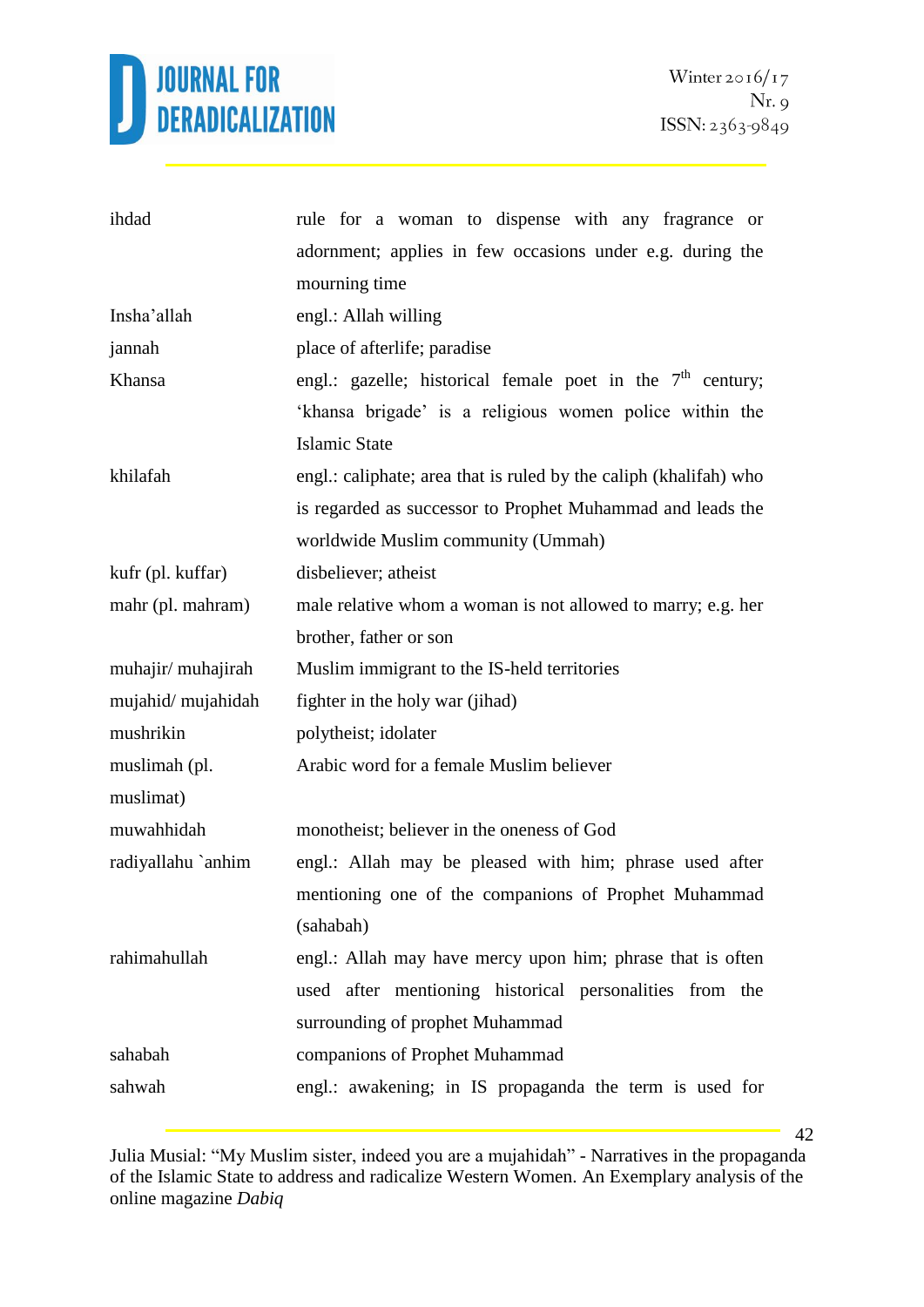

|                       | Arabic states that underwent political reforms and/or are        |  |  |
|-----------------------|------------------------------------------------------------------|--|--|
|                       | regarded as allies of the West                                   |  |  |
| shahid (pl. shuhada)  | engl.: witness; term to label a martyr, an individual dying      |  |  |
|                       | either in a suicide attack or during a battle in jihad, in IS    |  |  |
|                       | propaganda the status of a martyr is very honored and desired    |  |  |
| shari'a               | religious law of Islam                                           |  |  |
| taghut (pl. tawaghit) | state authorities that are blamed to build their rule on earthly |  |  |
|                       | concepts instead of Islam                                        |  |  |
| takbir                | term for praying the Arabic phrase Allahu akbar (Allah is        |  |  |
|                       | greater)                                                         |  |  |
| Ummah                 | worldwide Muslim community                                       |  |  |
|                       |                                                                  |  |  |

### **Remark on the notation of Arabic words:**

Unlike in Islamic Studies, Arabic words and terms are not transferred in the formal MSA transcription. Terms are used as commonly spelled in relevant English literature. This eases the reading flow and facilitates understanding for readers less familiar with Arabic terms.

Julia Musial: "My Muslim sister, indeed you are a mujahidah" - Narratives in the propaganda of the Islamic State to address and radicalize Western Women. An Exemplary analysis of the online magazine *Dabiq*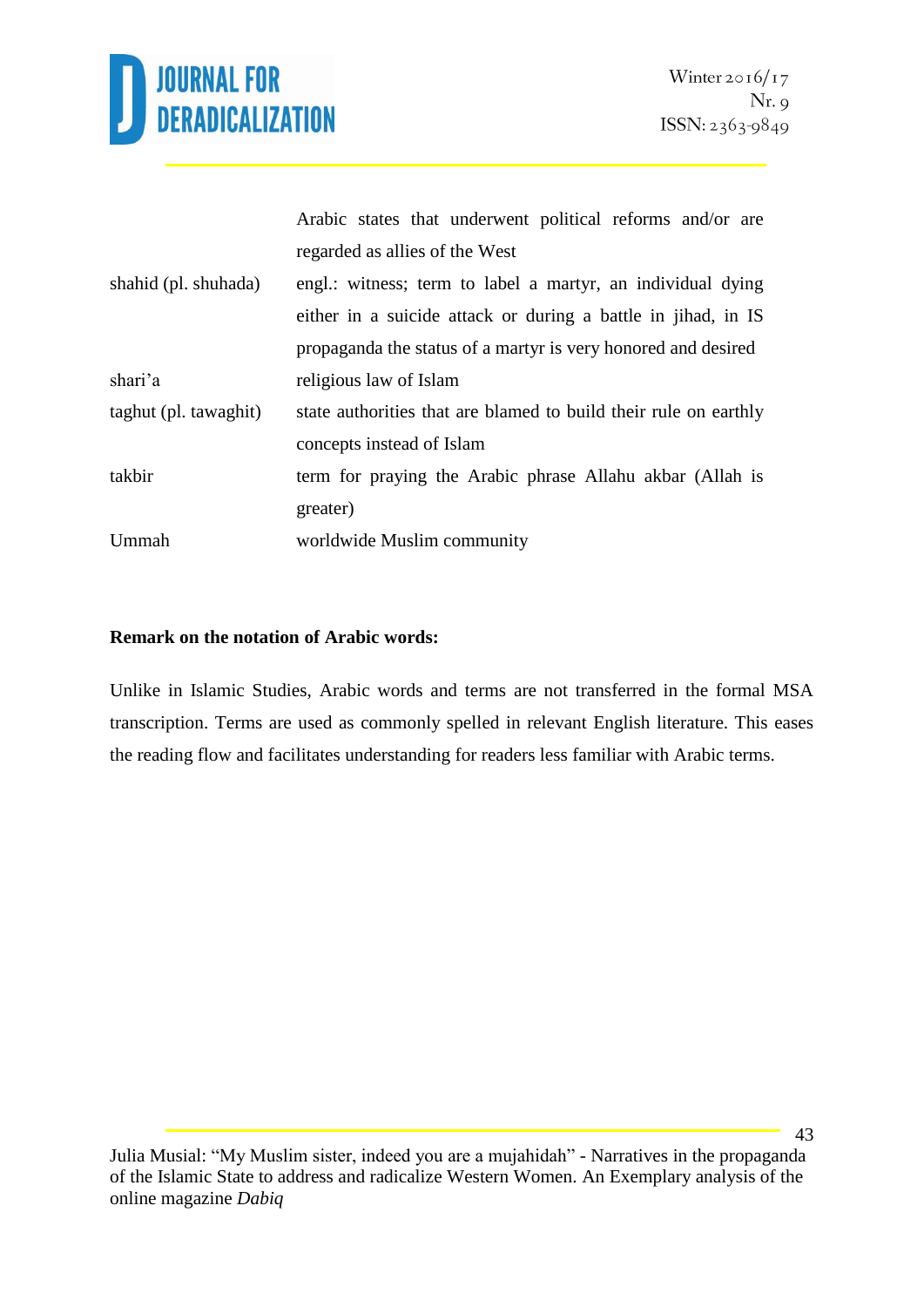

### **1. Introduction**

<u>.</u>

Since 2012, when the Syrian conflict intensified and its effects increased within and across the borders, western<sup>3</sup> countries have been confronted with a relatively large number of their population radicalizing and engaging in the armed conflict in the crisis region of Syria and Iraq (Kirk 2015). The majority of these western emigrants are assumed to have joined the ranks of the terrorist group Islamic State<sup>4</sup> that has attracted more foreign fighters<sup>5</sup> than any jihadist organization in the past (Roy 2015; Hughes & Vidino 2015). About 4.000 persons from western states have migrated to IS-held territories (Neumann 2015b: 13), most of them as male fighters. In 2014 and 2015, after al-Baghdadi had declared the caliphate, the number of women travelling to Syria has drastically increased (Bakkers & De Leede 2015: 1; Huey & Witmer 2016). Western societies are confronted with the challenge of countering the increasing stream of women to Syria (Bakker & De Leede 2015) as well as with an increasing influx of disillusioned women returning from IS back to their home countries (Neumann 2015a: 132). In summer 2016, 550 western women consider themselves as residents of the caliphate and thereby hold a share of ten to 15 percent of all migrants originated from western countries. In the case of Germany, the percentage of females amongst the migrants is estimated to be even 20 percent (Bakkers  $\&$  De Leede 2015; Verfassungsschutz 2015). These numbers indicate that women from the West are attracted by IS and its ideology. The large

<sup>&</sup>lt;sup>3</sup> It is well known that the term "West" is a problematic concept. In this paper, it is used for the European states (excluding Turkey and Russia) and North America and refers to the shared culture and values.

<sup>4</sup> Various terms are used in Media and by the group itself: ISIS (Islamic State of Iraq and Syria), ISIL (Islamic State of Iraq and the Levant), Daesh (arab. ad-daula al-islāmiyya fī l-ʿIrāq wa-š-Šām). In this paper, the term Islamic State (in short IS) is used to provide an easier reading flow. The addition 'so-called' used by some researchers is skipped for the same reason without providing legitimacy to the group thereby. For further discussion on the names, profile and history of the group see: Lister, C.,2014. *Profiling the Islamic State*. [online] http://www.brookings.edu/~/media/Research/Files/Reports/2014/11/profiling-islamic-statelister/en\_web\_lister.pdf?la=en (Rev. 10.08.2016).

<sup>&</sup>lt;sup>5</sup> Foreign fighters are defined here as individual joining insurgencies during civil conflicts of states they are noncitizens in. This definition is put forward by David Malet (2013: 9) in his book: Malet, D., 2013. *Transnational Identity in Civil Conflicts* New York: Oxford University Press.

Julia Musial: "My Muslim sister, indeed you are a mujahidah" - Narratives in the propaganda of the Islamic State to address and radicalize Western Women. An Exemplary analysis of the online magazine *Dabiq*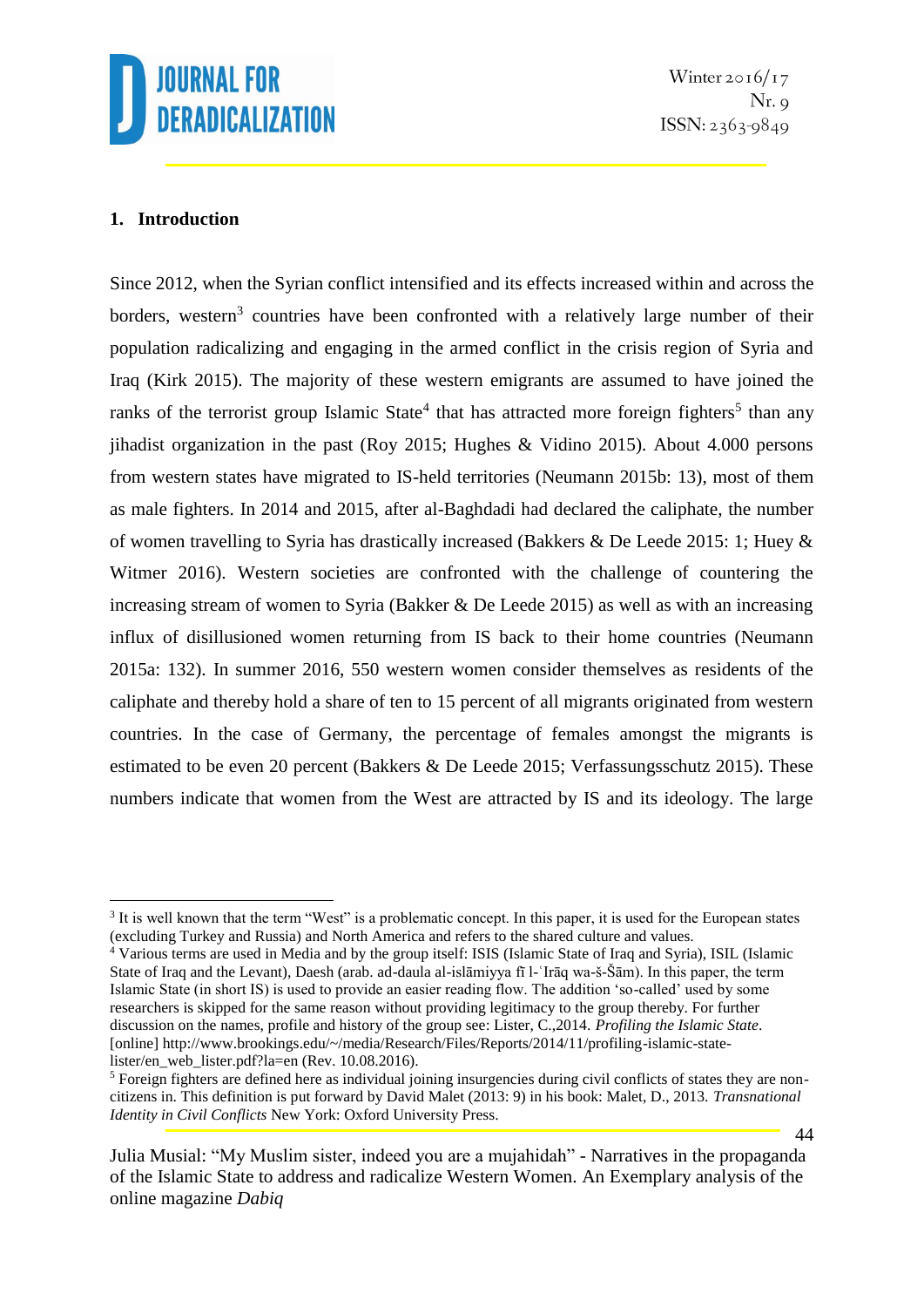amount of female migrants<sup>6</sup> furthermore shows a factor that distinguishes IS from other terrorist groups (Neumann 2015a: 130). Female engagement for terrorist organizations in general is in fact not entirely new and has been researched for decades (Lines 2009; Bloom 2011). The large numbers of western females taking the decision to voluntarily join an organization in the name of jihad has taken on a whole new dimension with the case of the Islamic State (Bakkers & De Leede 2015: 1). It appears apparently paradox that women from countries that emphasize gender equality and female emancipation start a radical new life within a jihadist group and thereby voluntarily choose a conservative role. They represent a threat with their engagement in recruit further potential radicals and spread of propaganda. It is furthermore unpredictable if female returnees might be commit suicide attacks and thereby constitute a direct danger for their home countries. As the Islamic State loses territory increasingly, a shift in the groups´s terrorism strategy is observed since August 2016. It becomes more likely that women are actively included in future attacks. Few examples indicate this new threat already (Burke 2016). It is therefore currently necessary to develop measures and strategies that combat female radicalization of the Islamic State.

Because the female migrant phenomenon has increased momentum very recently, its full extend still remains surprising to experts of terrorism as well as of radicalization research. Scientific research has so far gained only little knowledge of the driving forces behind women joining IS and only initial conclusions can be drawn about the jihadist radicalization of women (Bakker & De Leede 2015).

Already well known is that easy access to propaganda material (Verfassungsschutz 2015) serves as enabling factor for female radicalization (Neumann 2015a: 111). Indeed, the intensive use of online platforms and social media as "radicalization agents" seems to be crucial for female recruitment in particular (Huey & Witmer 2016: 1). As the Islamic State publishes propaganda material designed particularly for a female audience the impression increases that the group recognizes a priority to attract women. Women are explicitly called to

<sup>&</sup>lt;u>.</u> <sup>6</sup> In this paper, a female individual travelling to IS-held territories to join the group is described as "female" migrant" (in Arabic mujahiraat) to avoid other controversial and striking terms such as "jihadi bride" or "female foreign fighter".

Julia Musial: "My Muslim sister, indeed you are a mujahidah" - Narratives in the propaganda of the Islamic State to address and radicalize Western Women. An Exemplary analysis of the online magazine *Dabiq*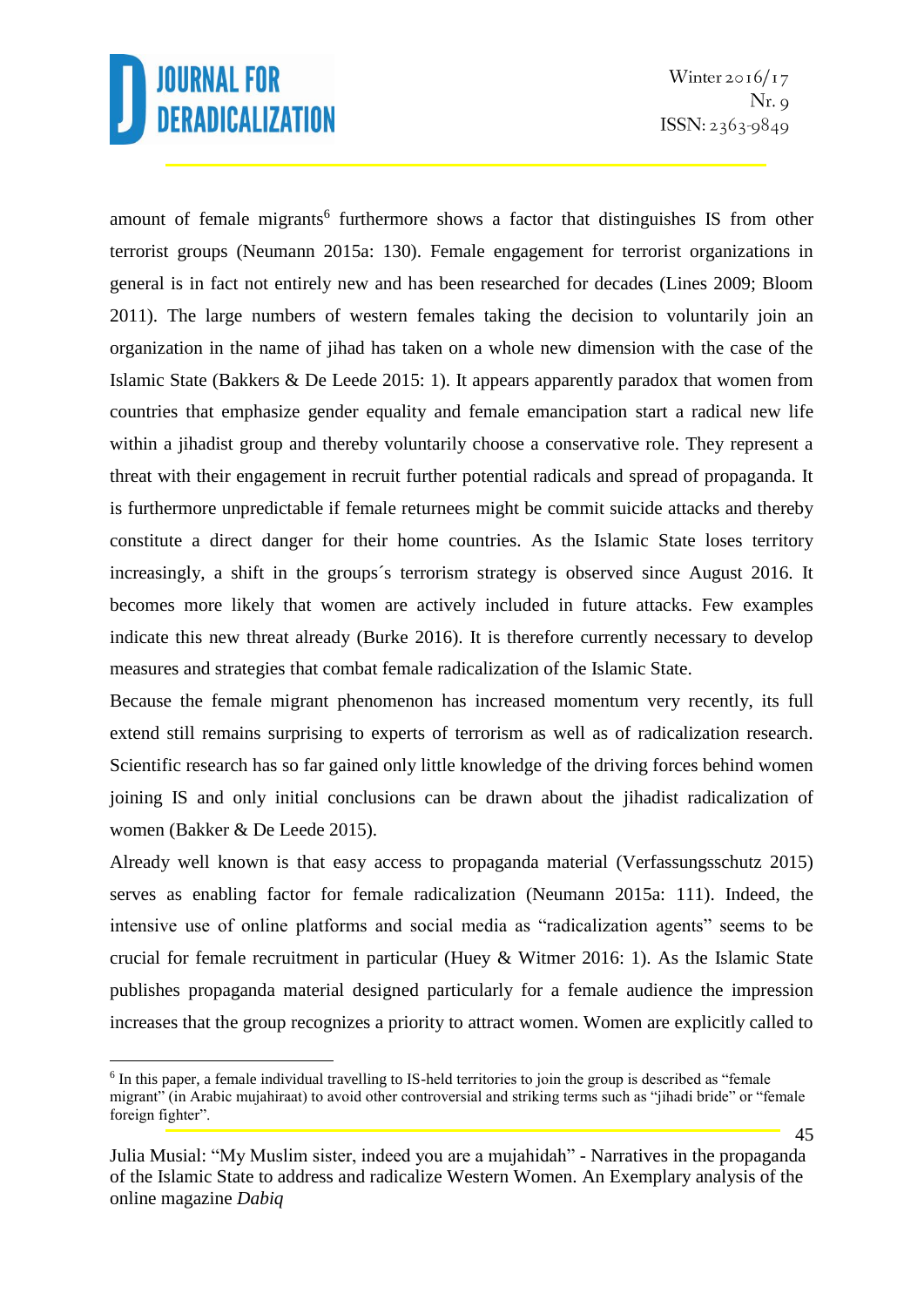travel to Syria for joining the Islamic State in the propaganda (Bakker & De Leede 2015). Scholars even noticed a shift in the "unique propaganda strategy" of the group with a focus on women in their recruitment efforts since 2014 (Saltman & Smith 2015: 15).

Current studies focus on the personalities of the women and take a closer look at their individual socio-economic backgrounds. Investigation of these personal radicalization processes is hoped to reveal a general pattern of female radicalization and already provides preliminary findings (Saltman & Smith 2016; Huey & Witmer 2016; Baker & De Leede 2015; Hoyle et al 2015). It is known that narratives are crucial for radicalization (Neumann 2015b: 9) but still, there is very little knowledge about the narratives that pander to the radicalization process of women. The basis on which effective counter-radicalization<sup>7</sup> strategies and especially counter-narratives can be built is currently very thin. However, as many scholars point out, the deployment of such counter-narratives nowadays is more urgent than ever as well as there is a "greater need for counter-narratives and counter-extremist messaging that is targeted at females." (Saltman & Smith 2015: 6).

In acknowledgement and agreement with the demand of stronger counter-narratives, I argue that counter-radicalization strategies must develop and apply gender-specific approaches to achieve the maximum impact in combating female radicalization. I further refer to recent studies that have focused on the radicalized women whereas less attention has been given to the central propaganda of the Islamic State. However, exactly this propaganda can reveal further important information on the narratives that IS uses to attract and to radicalize women. Thus, a deeper knowledge on narratives in the propaganda offers a basis for the development of counter-narratives as an alternative to the narratives that the Islamic State offers to women. (Saltman & Smith 2015). According to the prior research interest, the research question of the paper reads:

<sup>&</sup>lt;u>.</u> <sup>7</sup>Counter-radicalization is understood a collective term for different measures that counter radicalization. Mostly, they are divided in prevention and de-radicalization measures and are applied in certain stages of the individual radicalization process. Counter-narratives are a frequently-used tool in both prevention and de-radicalization. Counter-radicalization approaches are rooted in psychology and consequently not discussed in this paper in depth. Further information on the topic is provided in the monograph publication: Rabasa, A. et al, 2010. *Deradicalizing Islamist Extremists.* Santa Monica: RAND Cooperation.

Julia Musial: "My Muslim sister, indeed you are a mujahidah" - Narratives in the propaganda of the Islamic State to address and radicalize Western Women. An Exemplary analysis of the online magazine *Dabiq*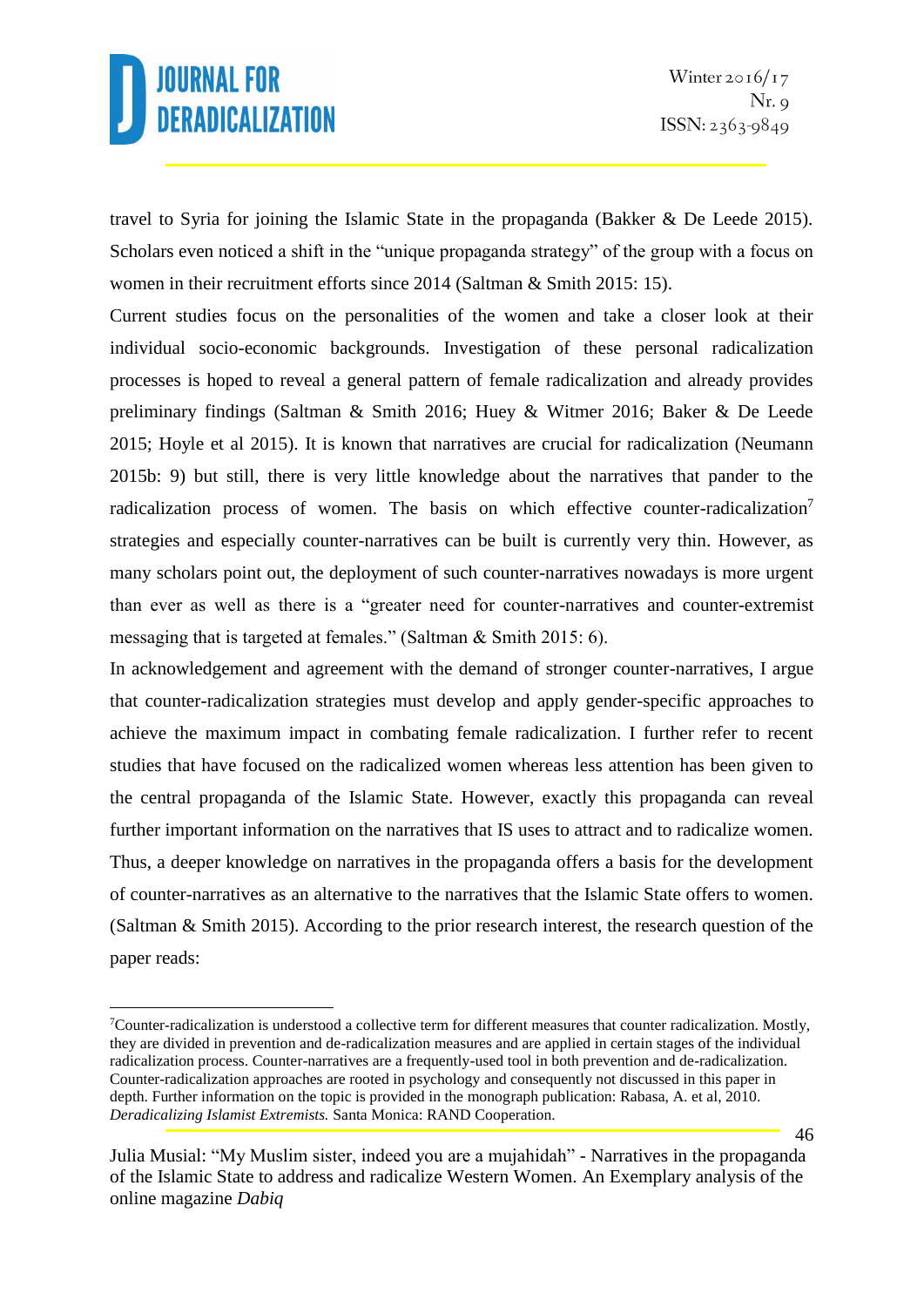

*What narratives are contained in selected articles from Islamic State´s leading propaganda medium Dabiq<sup>8</sup> that address western women in particular? How are the narratives constructed through the application of strategic use of language and supporting images in the articles?*

The research is located at the interface of the broader research lines of women in terrorist groups on the one hand and Islamic radicalization in western countries on the other.

The analysis focuses on propaganda material that IS created for the target audience of western females and maps out the narratives that are used within the material. The results are objected to validate and expand preliminary knowledge that is investigated so far on narratives fostering female radicalization. Besides the content of the narratives, the analysis takes the strategic use of language and the visual elements of the material into account. With this approach, it can be identified how the narratives are constructed and supported.

After outlining the theoretical background of women in terrorist groups in general and an introduction to radicalization theory, the current literature on women in the Islamic State is presented. Subsequently, the method of discourse analysis is introduced and adapted in the following. The analysis consists of two parts, text analysis and image analysis, from which the findings are explained in chapter four. This chapter also evaluates the findings and connects the analysis results with the theoretical background. Finally, the last chapter summarizes the results and provides an outlook to challenges and opportunities regarding the development of measures that counter female radicalization.

#### **2. Theoretical Background and Literature Review**

1

The theoretical background for this paper is derived from the two research strands sketched in this chapter: Firstly, terrorism research analyzing women in terrorism gives insights into the female role in radical groups. Secondly, radicalization research provides knowledge on the motivations and circumstances that makes young individuals perceptive for radical ideologies.

<sup>&</sup>lt;sup>8</sup> All Dabiq Issues are taken from Jihadology, an online project collecting primary sources of jihadist groups for research purposes. http://jihadology.net/2016/07/31/new-issue-of-the-islamic-states-magazine-dabiq-15/

Julia Musial: "My Muslim sister, indeed you are a mujahidah" - Narratives in the propaganda of the Islamic State to address and radicalize Western Women. An Exemplary analysis of the online magazine *Dabiq*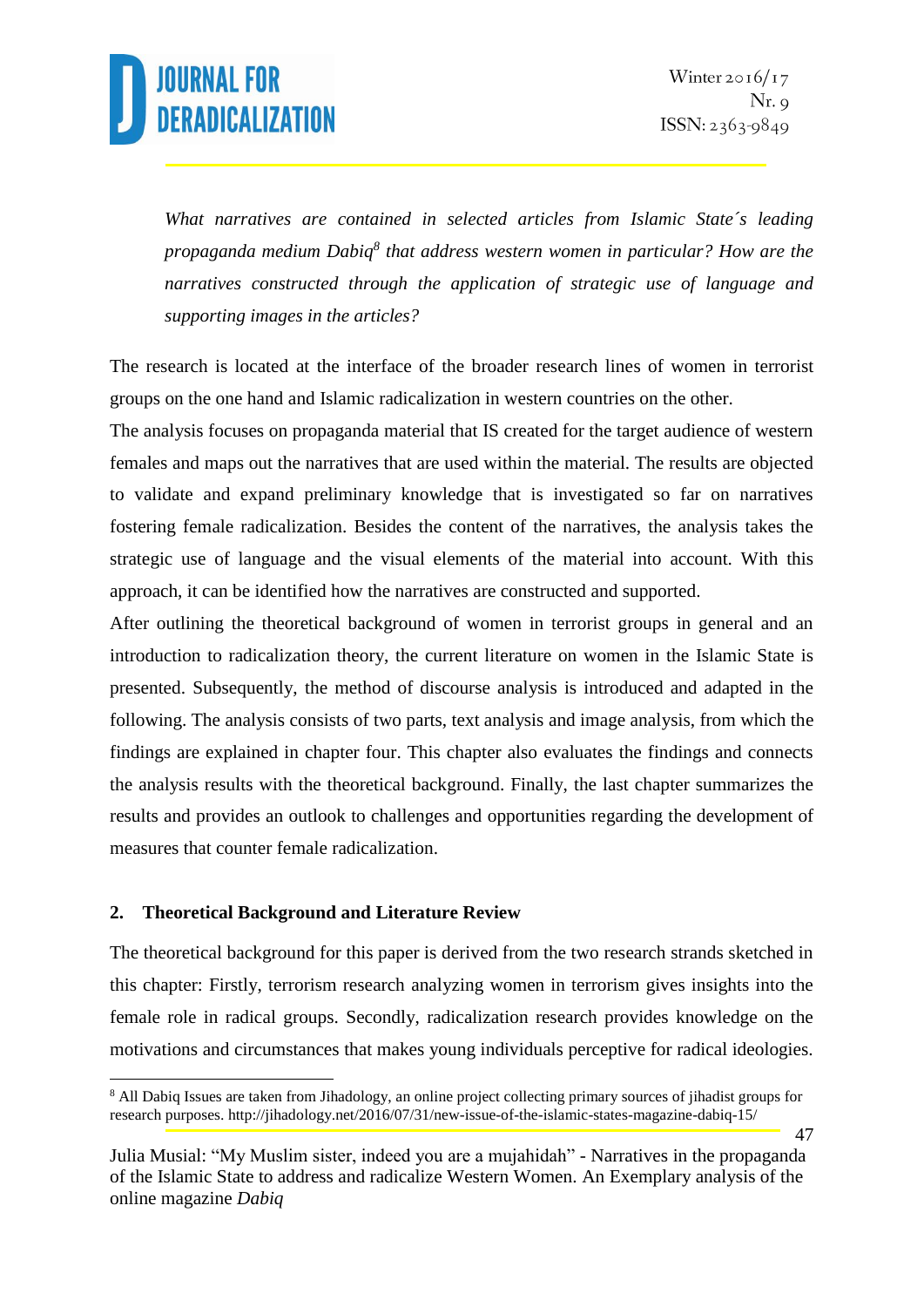In a subsequent part, an insight into the currently ongoing academic debate on women in the Islamic State is provided. Against this background, the paper contributes to the research line of women in terrorism as well as to radicalization studies, both as part of security studies within the broader context of political science.

### **2.1. Women in radical and terrorist groups**

Regardless of female engagement in terrorist and radical groups in the  $19<sup>th</sup>$  century, association with female terrorism is often limited to European left-wing groups or connected to secular nationalist groups in Turkey or Asia (Bloom 2011: 4). Research on the topic is still rare although the phenomenon of female recruitment by IS recently increased attention on this field (ibid.). Consolidated results exist on why women join terrorist groups and wherefore groups seek to attract women. Furthermore, the roles women fill in radical groups regardless of their ideological background is well studied as well as the trigger factors for women to exceed the threshold from passive membership to engagement in active violence. Recent studies also focus on the role of women in jihadist groups.

The Spanish Civil war in the 1930s is an impressing example of the phenomenon with a large amount of foreign women travelling to Spain to actively support the revolt against the Franco Regime (Lines 2009). Since then, "there has been an increase in the number of women engaged in terrorism across the globe" (Bloom 2011: 2). Questions arising from this fact are: Why are women interesting for the groups? How do groups seek to attract women? For which reason do women join? Research on jihadist groups has shown that they in fact follow the same logic than other terrorist groups when it comes to the reasons to attract women. In following Roy (2015: 4), the Islamic State can be identified as a radical group that commits to a religious ideology only at the outside. In this regard, most of the factors of female involvement in terrorist groups also apply to IS. The opportunities to get involved for women and their roles however are found to differ according to ideology (Bloom 2011: 10).

Julia Musial: "My Muslim sister, indeed you are a mujahidah" - Narratives in the propaganda of the Islamic State to address and radicalize Western Women. An Exemplary analysis of the online magazine *Dabiq*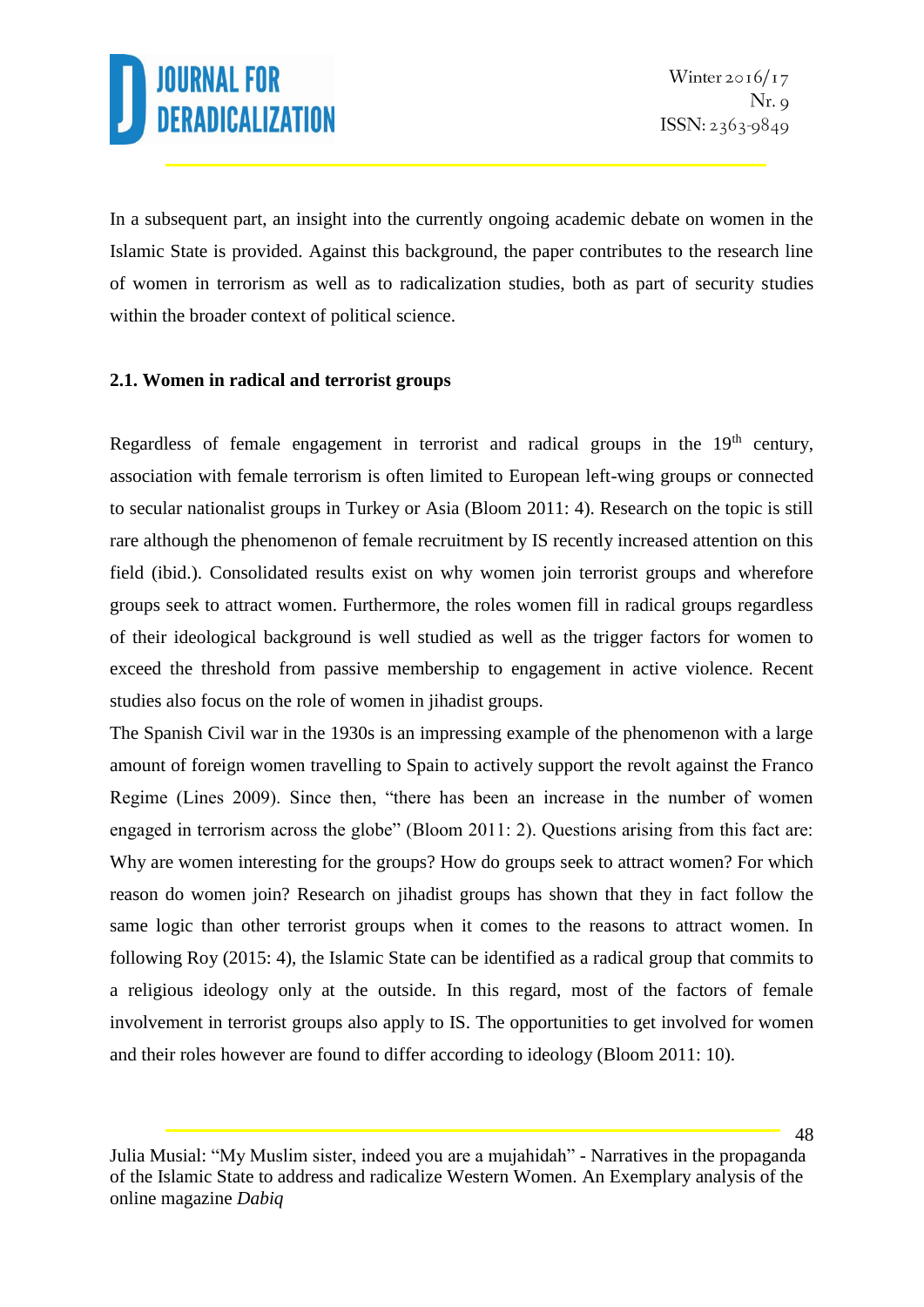The advantages for radical groups resulting from the inclusion of women as members and operatives are more obvious than the reasons for the women to support these groups. This applies to terrorist groups like IS to the same extend as for parties in national conflicts such as the Franco revolt. In order to explain why radical groups seek to attract women, it was found that female recruitment is based on desperation when either a lack of men appears or the female role in the group cannot be replaced by male counterparts (Dalton & Asal 2011). Both factors are recognized in jihadist groups whereas the second one prevails (Bloom 2011; Gonzalez et al 2014).

Usually, after joining, women and men are traditionally segregated following ideological gender roles. This applies particular for jihad movements and leads to the fact that women share their passion for their common cause with other women whereas men are "trained and professionalized" (Bloom 2011: 10). Women are rarely found in the executive level of terrorist organizations (Gonzalez et al 2014: 346). Only a few examples from the 70s serve as an evidence of active female participation in leadership (Bloom 2011: 5). The revolutionary cells or the Japanese red army, the Baader-Meinhof group and the German red army faction are three of those groups named. Even for jihadist groups one famous example of female leadership can be found in the person of Dr. Aafia Siddiqui. She initiated an attempt to murder an US federal agent in 2010 and is seen as heroine and a female Muslim warrior by jihadists worldwide ever since. The Islamic State even proposed a prisoner´s exchange for her with James Foley in 2015.

Whether the female role is predetermined through religious narratives (Bloom 2011; Zakaria 2015) is debated in terrorism research. While some state that gender roles are complementary (Zakaria 2015) others claim that attributing a domestic role to women leads to a misconception of female involvement in the groups (Huey & Witmer 2016: 2).

In most terrorist groups and especially in almost all jihadist groups, the female role is supportive and limited to giving birth and raising up new generations of fighters, spreading the ideology or transporting weapons and munition (Bloom 2011: 5). Furthermore, women are considered to be more successful in attracting other men and women with propaganda by

Julia Musial: "My Muslim sister, indeed you are a mujahidah" - Narratives in the propaganda of the Islamic State to address and radicalize Western Women. An Exemplary analysis of the online magazine *Dabiq*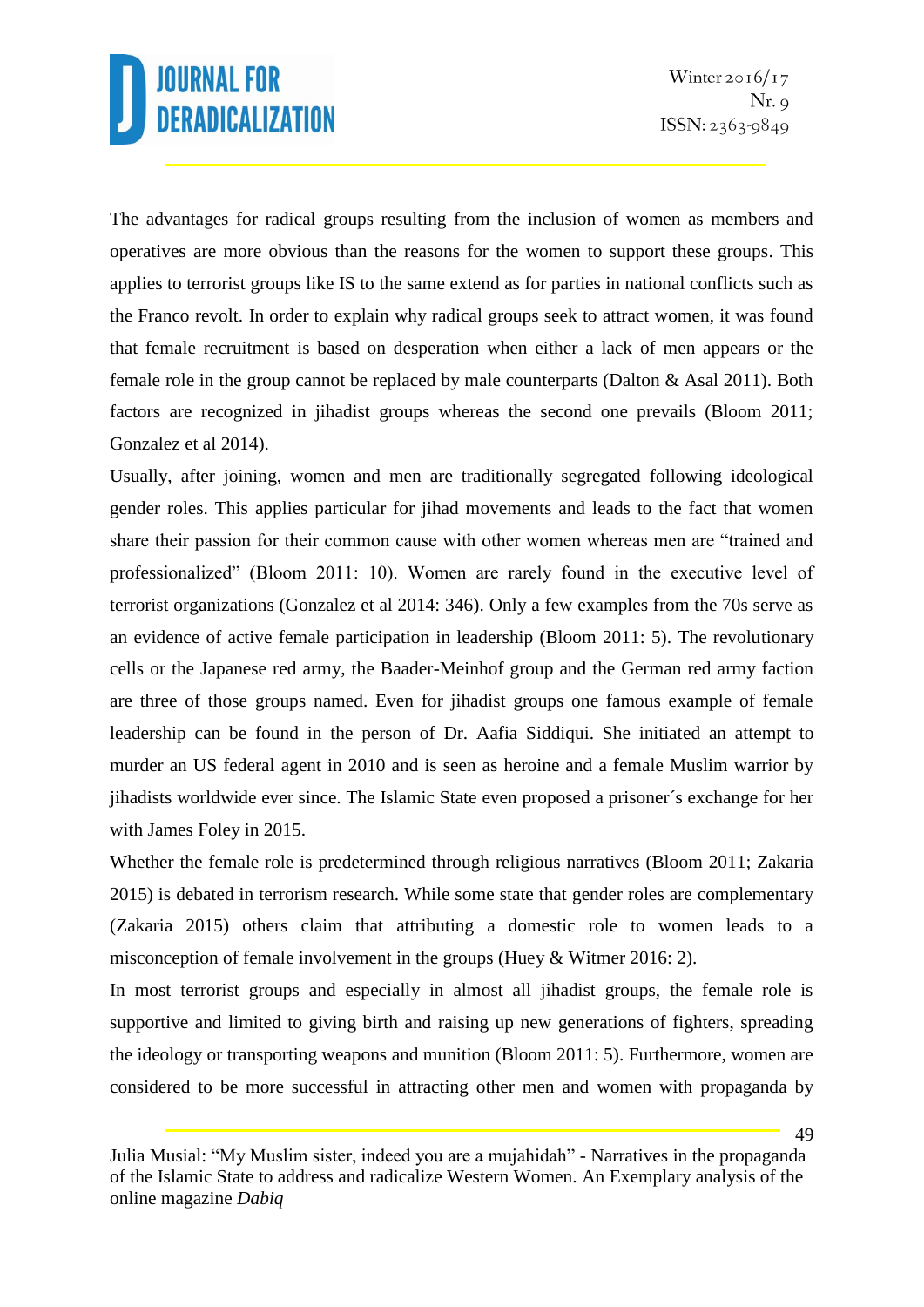using gender roles to persuade especially men of their obligation to become active members (Bloom 2011: 7). The female roles can therefore be summarized to the following three: facilitators, propagandists and the group´s historical conscience (Cragin & Daly 2009) In jihadist groups, women fulfill a trilogy of activists for the community, supporters of jihad and missionary workers (Cunningham 2007: 121).

Recruitment strategies of terrorist groups show gender-specific approaches. "Gendered pathways leading men and women to involvement in terrorism" (Bloom 2011: 10) can even be recognized. Furthermore, gender stereotypes are exploited and the sense of urgency for women to join is emphasized in particular (ibid.: 4). Terrorism studies point to the fact that groups use the language of empowerment, equality and choice within their ideological framework to attract women (Dalton & Asal 2011).

Some groups also indicate a strategy not only for the recruitment of women but also for their utilization for violent actions, in most cases suicide attacks. The attacks of Chechen women (Bloom 2011: 12), the case of Palestinian female perpetrators during the second intifada (Naaman 2007) as well as the female Tamil combatants (Herath 2012) are clear examples. From 1985 to 2010, a quarter of suicide attacks worldwide were however committed by women from different organizations (Bloom 2011:2). Bloom (ibid.: 4) identified three key reasons that lead groups to the use of women for attacks: (1) when male operatives are less in number, (2) when targets are difficult to penetrate and (3) when they hope that the perpetrator escapes. The strongest advantage for groups definitely is the fact that women are not associated with terrorism in public perception. With female terrorists, groups exploit gender stereotypes to generate a surprise effect (ibid.). Between jihadist groups, an ambiguity is recognized on this issue. In the past, most groups rejected female suicide perpetrators but a change has been noticed during the last decade. One example is the intensive use of female suicide bombers and martyrs by Hamas during the second intifada (Naaman 2007: 933) with nine conducted attacks and a lot more failed attempts. Even traditional jihadist groups such as Taliban and Al-Qaida have occasionally used female operatives. Al-Zarqawi, a former al-Qaida leader and founding father of IS, was rather supportive of female involvement (Bloom

Julia Musial: "My Muslim sister, indeed you are a mujahidah" - Narratives in the propaganda of the Islamic State to address and radicalize Western Women. An Exemplary analysis of the online magazine *Dabiq*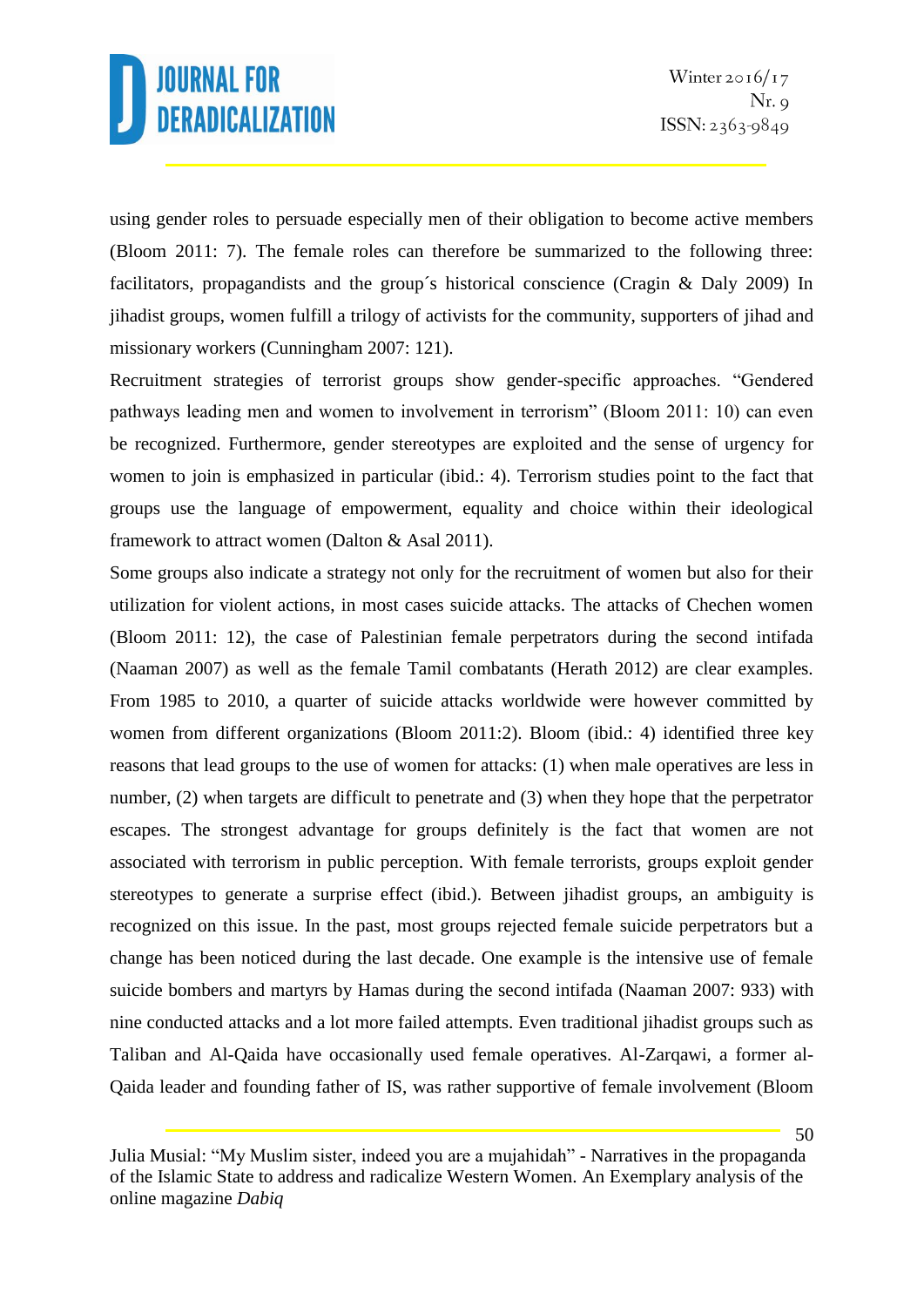2011: 6). Based on the fact, that a possible religious justification for female operatives can be created, scholars (Schröter 2015; Gonzalez et al 2014) pointed out what has become reality since August 2016: the risk that IS changes its strategy and involves women for attacks whenever it seems necessary.

Besides focusing on the groups and taking into account their motives to both attract and use women in violent actions as outlined above, research also gained knowledge on the reasons for women to join terrorist groups. Women in terrorist groups are mostly presented as passive victims and not as active and self-determined participants in public perception (Brown 2016). However, terrorism research considers the passive role to be a misconception of the media (Gonzalez et al 2014: 345). Most of the women join and participate voluntarily which refutes the impression of their victim role (Bloom 2016).

It is assumed that women prefer the engagement in domestic terrorism with a superior national aim rather than terror that operates globally (Gonzalez et al 2014: 345). A strong motivation for women to participate is a relationship with a male member of the group. This is found to be the same for jihadist groups due to the assumption that the ideology of the group plays a subordinate role for the female decision to join (ibid.: 346). Female engagement in jihadist groups is found to have a further motive that is especially attractive for women from conservative families or backgrounds. "Women in Islamic organizations acquire a power to act they do not possess in conservative-traditional environments." (Schröter 2015: 79). Within the provided frame they autonomously develop independent activities (ibid.). In this regard, the jihadist group offers an alternative to modern gender relations and gives women a feeling of superiority through the "Islamic way of life" (: 72). In this lifestyle, the niqab is their resistance and fight against society and their contribution to jihad. Thus, Islamic ideology gives both men and women a "fighting ground" for their struggle (: 76).

Reasons of women to join a terrorist group can differ from the reasons to stay and engage in violent actions (Bloom 2011: 11). Pape (2005) and Schweitzer (2006) claim that women are more affected by emotions when joining active violence, whereas men are rather convinced by religious or ideological reasons. Women more likely participate in attacks that damage

Julia Musial: "My Muslim sister, indeed you are a mujahidah" - Narratives in the propaganda of the Islamic State to address and radicalize Western Women. An Exemplary analysis of the online magazine *Dabiq*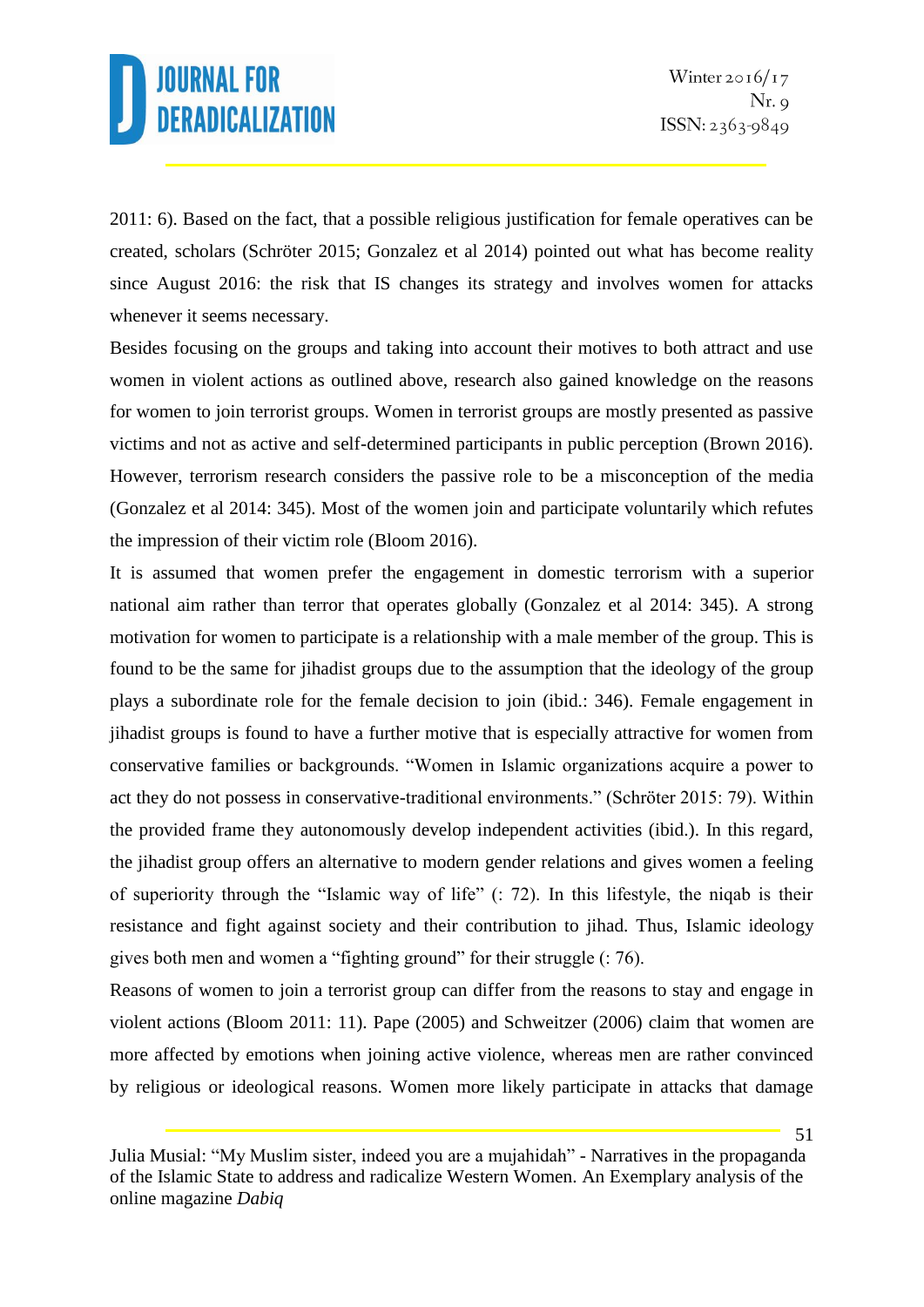property not human lives (Gonzalez et al 2014: 348). If they do, suicide attacks are found to be the preferred method for committing violence against humans. In most cases though, women are more risk-averse and it takes longer for them to be mentally prepared to turn commit a terrorist attack (Gonzalez et al 2014: 347). The decision for women to commit an attack is a result of several factors (Bloom 2011: 9; Merari et al. 2010: 102). It is assumed that women commit an attack almost only with support of a network (Gonzalez et al 2014: 348). Although terrorist involvement is based on own decisions, a network or group play a leading role in pushing women towards active violence (Merari et al. 2010: 102). The case of the Palestinian women is very strong to support several of the outlined arguments: The women engaging in domestic terrorism acted within an intensive ideological loaded network and committed suicide attacks as a tool to express their support for the aim of the group in a way that caused massive media-effective attention on the international level (Miller 2007; Bloom 2004).

Personal tragedies or a feeling of loneliness can result in death appearing as attractive alternative to life (Bloom 2011: 9). A suicide attack in this regard is an opportunity of empowerment that additionally gives attention and honor (Gonzalez et al 2014: 348; Herath 2012). In jihadist groups, the religious justification provides a further motive. The interpretation of Salafi Islam teaches that martyrdom of a woman wipes away all of her sins and gives back her dignity and pride. It says that she gains beauty in after-life, a perfect husband and sits beside the prophet with 70 of her relatives in paradise (Bloom 2011: 13). It can be concluded that the decision of a women to commit an attack is rooted in religious and personal motives and social pressure.

### **2.2. Radicalization theory**

Radicalization is understood as an individual process that changes the value system of a person and happens not promptly but rather in several phases towards extremism (Neumann 2013: 873). However, an catalyst event such as war experience or the loss of a beloved person

Julia Musial: "My Muslim sister, indeed you are a mujahidah" - Narratives in the propaganda of the Islamic State to address and radicalize Western Women. An Exemplary analysis of the online magazine *Dabiq*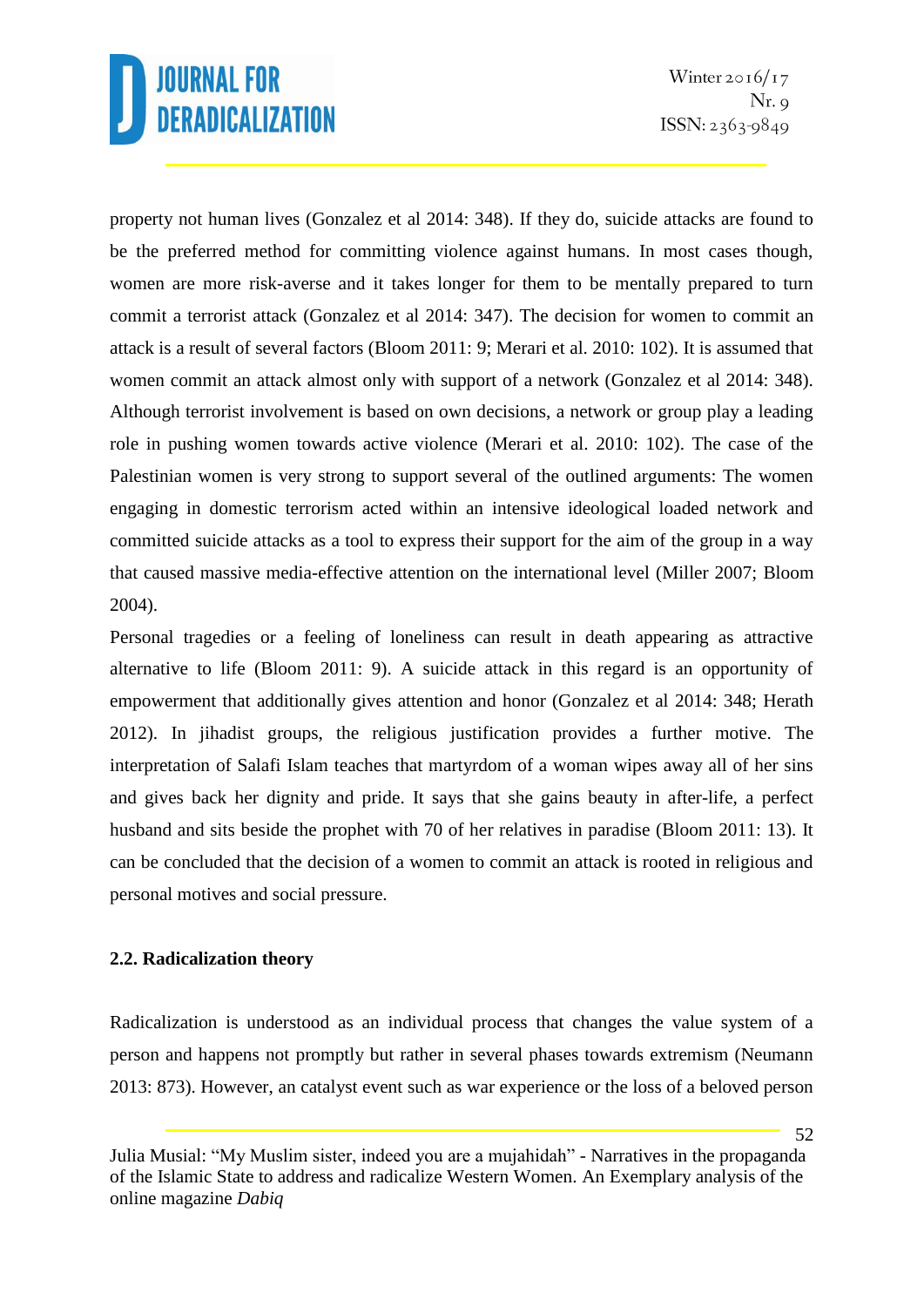Winter  $2016/17$  $Nr. q$  $ISSN: 2363-9849$ 

can accelerate the process (Christmann 2012: 19). Theory knows a variety of approaches from which the *four-stages model* (Sageman), the *pathway model* (Gill 2007) and the *al-Mujahiroun* model (Wiktorowicz 2004) are three core concepts to explain this process. All of the models are common in the assumption of several stages that are passed by an individual during the radicalization process. For this research, employing the model of Wiktorowicz is seen as appropriate for supplying a theoretical background as it was developed with an emphasize on Islamic radicalization. The key point of radicalization is identified as the *cognitive opening* appearing as a result of a personal crisis that can be triggered by various cultural, economic, political or personal occurrences. The own conception of the world is not able to explain and handle the crisis what makes the individual receptive for radical ideas (Wiktorowicz 2005: 20) and narratives of a radical ideology (Roy 2015: 5). The narratives offer interpretations that seem reasonable and useful for explaining the crisis. Religious dimensions in particular provide a framework for reconstructing the individual self-perception (ibid.). However, the definition of *narrative* remains ambiguous in social science. What matters for this research is their function to construct an individual identity as well as a group identity. In this function they can serve as a tool to mobilize people into action (Riessmann 2008: 6). Narratives offer belonging within a community to the potential radicals (Roy 2015: 11; Böckler & Zick: 19). In general, radicalization proceeds in the same way regardless of ideology (Glaser 2016). Consequently, the religious argumentation is strategically exploited by radical organizations and Islamist radicalization can be understood as "a youth revolt against society, articulated on an Islamic religious narrative of jihad" (Roy 2015: 4f).

In radicalization theory, two types of causal factors are distinguished that influence the radicalization process. On the one hand, *push factors* can be understood as personal reasons that push individuals towards radical ideas. Male and female radicalization is quite similar with regard to these push factors, although they are not totally equivalent (Saltman & Smith) 2015: 9). On the other hand, *pull factors* attract potential radicals (Borum 2011: 57) and consist of narratives that offer answers to the negative push factors (Wiktorowicz 2005). Whereas push factors are rooted in the individual background of a person, pull factors are

Julia Musial: "My Muslim sister, indeed you are a mujahidah" - Narratives in the propaganda of the Islamic State to address and radicalize Western Women. An Exemplary analysis of the online magazine *Dabiq*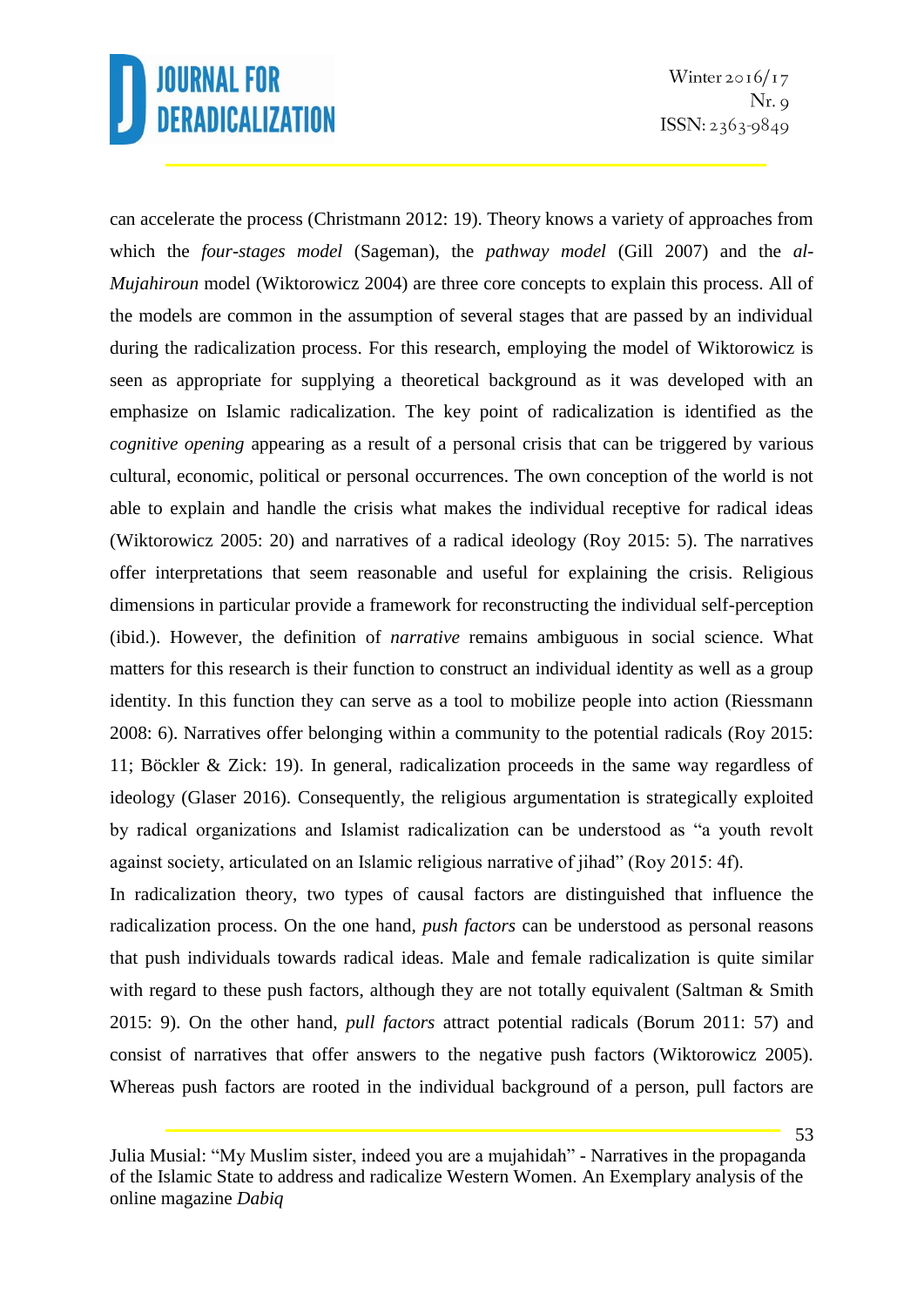apparent in the offered ideology of a certain group. As the investigation of push factors is located in the discipline of psychology, the paper focuses on pull factors in detail.

The radical group offers narratives to the recipients that appear as pull factors in their radicalization process. Based on the very different roles that men and women have in jihadist group as the Islamic State, the pull factors differ according to gender especially in regard of such groups (Saltman & Smith 2015: 13). Transported through propaganda, they take effect on the woman in the phase of cognitive opening. Propaganda is in this regard the communication tool of the Islamic State through which it shares its values and interests. (Bussemer 2008: 33). According to the *pluralistic propaganda paradigm* (: 53) the narratives of this propaganda have to fit the social and psychological context of the targeted individual to be effective. The narratives used by IS seem to provide orientation, interpretation possibilities and behavior patterns that potential female recruits obviously lack (: 62). It should be noted that it is not possible to conclude from propaganda content to the direct impact it has on the recipient. "Identifying IS recruitment narratives is not the same as explaining why people join. The process of radicalization and/or recruitment is complex and multifaceted, and consists of a variety of factors and influences […] Narratives are part of this, because they provide the rationales, justifications and incentives that convince people to join." (Neumann 2015b: 9). It can however be concluded from the large number of female migrants in IS-held territories that propaganda contains narratives and elements that attract women from western contexts.

As radicalization processes are highly individual, the development of an effective strategy to counter this process is subject to each respective case. However, there are general measures and widely adopted strategies of *de-radicalization* and *prevention*. Whereas concerned individuals or returnees undergo individual de-radicalization programs, prevention is more generally and widespread in its application in the early phases of the radicalization process (Saltman & Smith 2015: 51). The approach of *counter-narratives* that deconstruct the radical narratives is used in both cases (Rabasa et al. 2010: 127; Roy 2015: 13). That counternarratives align as precisely as possible to the radical narratives is an essential condition for

Julia Musial: "My Muslim sister, indeed you are a mujahidah" - Narratives in the propaganda of the Islamic State to address and radicalize Western Women. An Exemplary analysis of the online magazine *Dabiq*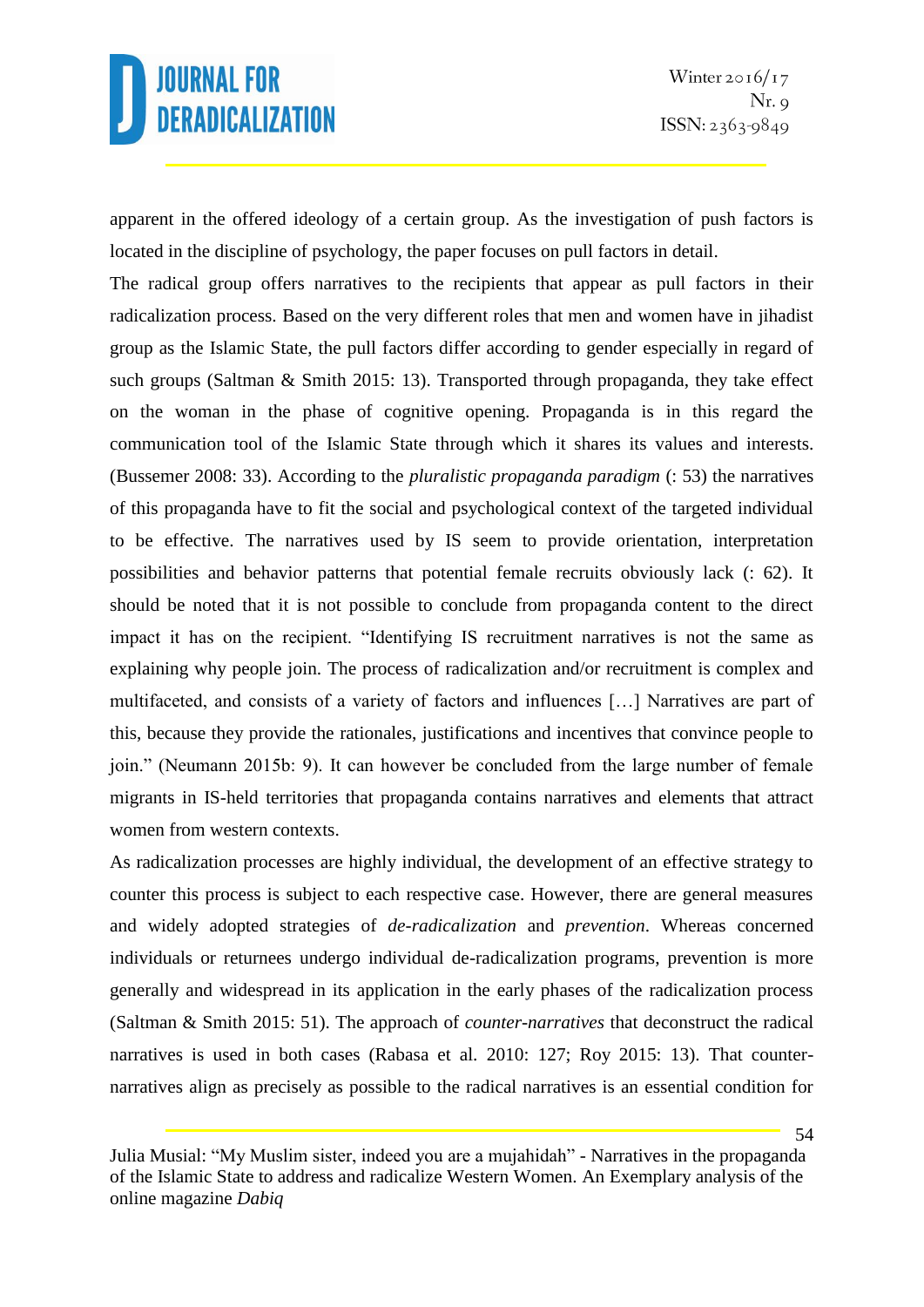

their impact. Therefore, a comprehensive understanding of the narratives in Islamic propaganda is necessary to develop appropriate counter-narratives.

#### **2.3. Literature review on women in the Islamic State**

Recent studies on women in the Islamic State mostly focus their social media appearances of the women about their reality and role in IS and the backgrounds of their radicalization processes. About 100 accounts were for example investigated by researchers over a period of several months (Saltman & Smith 2015; Huey & Witmer 2016). Preliminary knowledge of narratives and strategies used in IS propaganda in female recruitment can be deduced from the ongoing academic debate and will be summarized subsequently.

It is already known that western female jihadists cannot be broken down to a single type of concerned persons. Rather, they come from different social, cultural and academic backgrounds (Neumann 2015a: 149). Representing 10% of western foreign recruits, 550 women and girls are assumed to reside in IS-held territories, most of them aged between 18 and 25 (Zakaria 2015; Bakker & De Leede 2015: 4). The very young age is stressed by many studies to be unparalleled in female radicalization in general (Bakker & De Leede 2015: 5). Other than in the medial display, researchers emphasize that IS radicals do not fit in the stereotype of submissive female victims of radical beliefs. Women joining IS are fully convinced in supporting the practices of jihad and were brought to Syria by own decision (Bakkers & De Leede 2015: 9; Schröter 2015: 75). Their role within IS-held territories was so far a domestic one behind the battlefield in indirectly supporting the fight as mothers, nurses and facilitators (Bakker  $\&$  De Leede 2015: 10). The investigation of their reality living within IS is hoped to be informative to find reference points for potential counter-radicalization measures (Bakker De Leede 2015).

The female aspects of radicalization by IS are important for possible strategies to counter phenomenon but are very often neglected (Saltman & Smith 2015). "Further research is needed to reach more robust conclusions and identify specific categories of reasons for

Julia Musial: "My Muslim sister, indeed you are a mujahidah" - Narratives in the propaganda of the Islamic State to address and radicalize Western Women. An Exemplary analysis of the online magazine *Dabiq*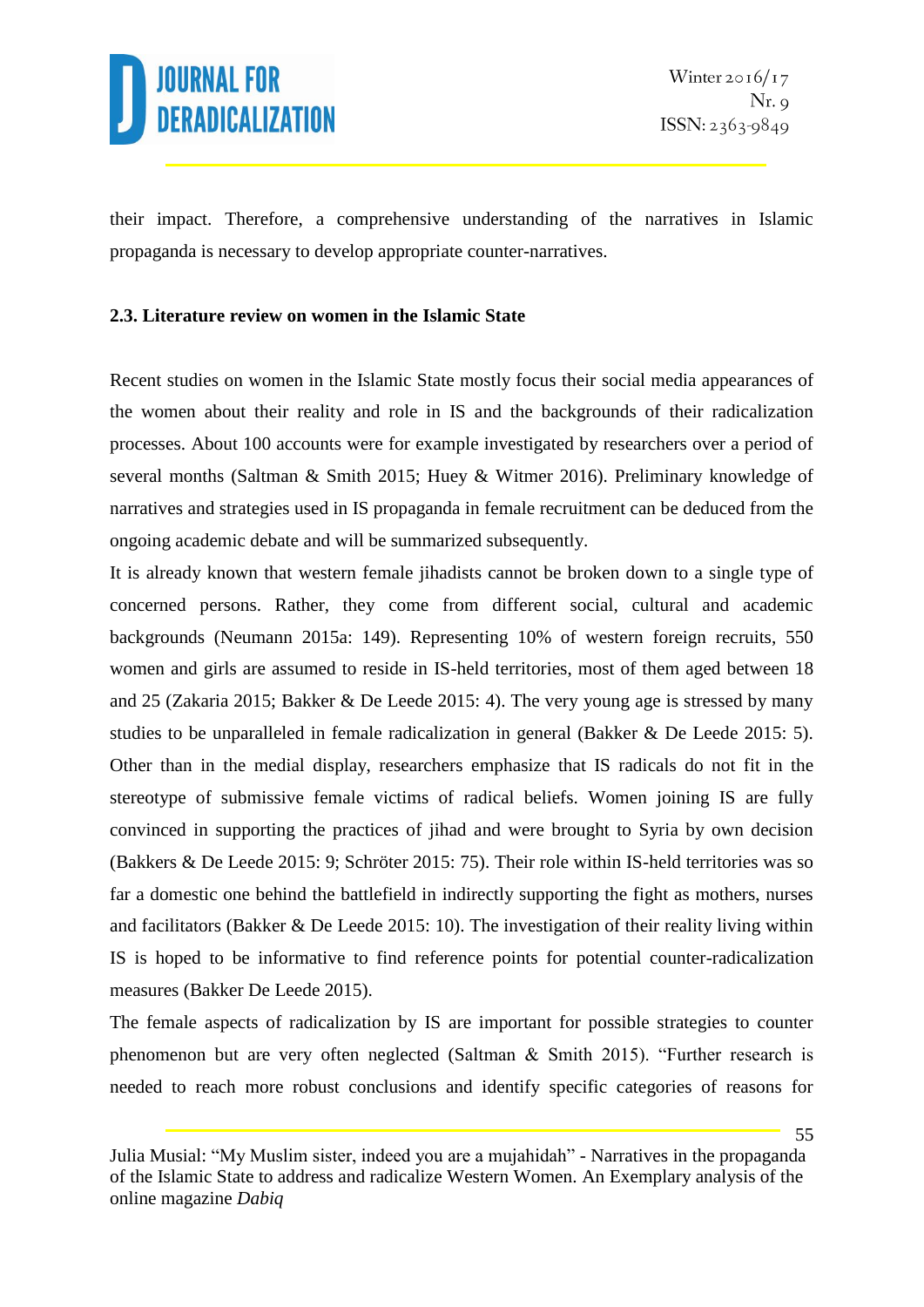women leaving for Syria, and to identify various types of female jihadists." (Bakker & De Leede 2015: 9).

A fact that occurs exclusively in female radicalization is the significant role of online platforms. Although offline contacts to the Jihadist network have a strong influence on potential radicals, women are radicalized almost exclusively by online propaganda and within a jihadist online network (Neumann 2015a: 146). "Women are systematically and rapidly contacted when they inquire online about Daesh, jihad and Islam in general" (Roy 2015: 8). The internet is the female "tool of communication, propaganda and information" (ibid.). Most of the women establish active online presences after their arrival in the caliphate (Saltman & Smith 2015: 4). They use their accounts to communicate about their life, justify their decision to immigrate to IS-held territories and to attract other men and women to join (Bakker De Leede 2015). Moreover, the internet presence is their way to organize independently from men (Schröter 2015: 79) and offers a way to contribute to jihad that compensates their prohibition to fight actively (Saltman & Smith 2015: 31). For these reasons, female jihadists make greater use of the internet than their male counterparts and appear online more aggressive than men (Neumann 2015a: 148).

Female migrants often share indications to their personal backgrounds online. From the investigation of them, push factors could be identified to have fostered their radicalization (Hoyle et al. 2015; Huey & Witmer 2016; Saltman & Smith 2015). Based on the large number of analyzed accounts, the findings can be generalized to some extent and combined with findings on female push factors previous to the phenomenon of the Islamic State.

Push factors that were identified to apply not only for Islamic radicalization but in general for female radicalization are *revenge, redemption, relationship and respect* (Bloom 2011: 11). Based on the analysis of social media accounts from female migrants in the Islamic State, Saltman and Smith (2015) describe further aspects specifically applying for the current phenomenon. Female push factors are very much based on emotions and are influenced and strengthened by the media reporting about terrorism, conflicts and attacks (Saltman & Smith 2015: 10). It was found that a *feeling of isolation* from the society the women live in and

Julia Musial: "My Muslim sister, indeed you are a mujahidah" - Narratives in the propaganda of the Islamic State to address and radicalize Western Women. An Exemplary analysis of the online magazine *Dabiq*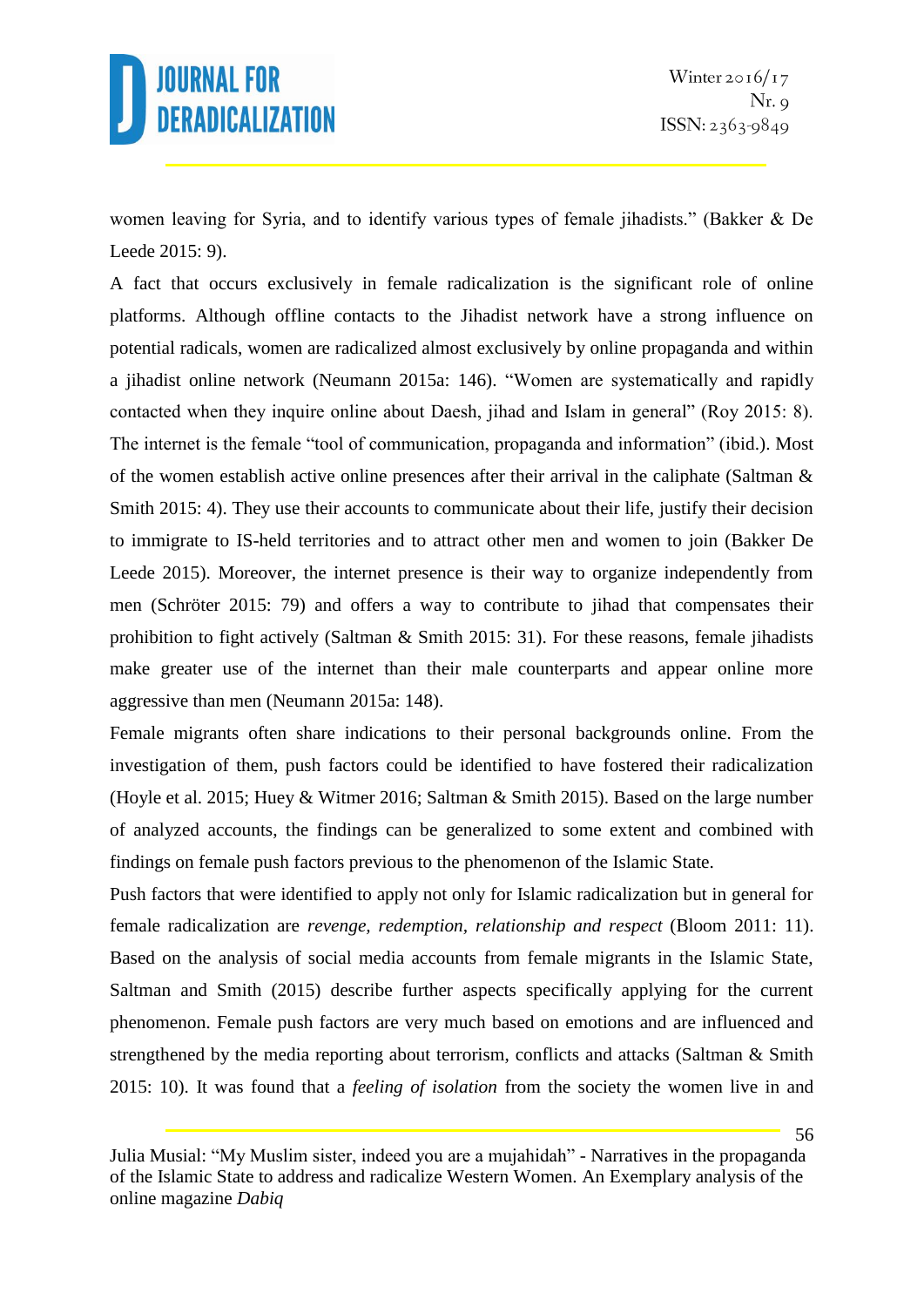uncertainty of belonging in the culture is particular distinctive for second or third generation of Muslim immigrants within western societies (: 10). The perception of being a member in a *persecuted Muslim community* leads to a feeling of injustice and representative victimization (: 11). *Anger and frustration towards the missing international reaction* to the Muslim persecution result from the victimization (Saltman & Smith 2015: 12).

Recent studies also discovered motives that are assumed to act as pull factors for western females. Brown (2016) indicates that the claim of the Islamic State to be *a 'proto-state'* not a terrorist organization creates an impressive narrative for women as a state offers a long-term perspective and framework for a secured life to them. The proto-state simultaneously supports the imagination of a *special community* that works on a superior project. Saltman and Smith (2015) propose that female pull factors contain the narratives of *religious duty to join*, *belonging to a community* and a *romantic notion* of life in IS. Zakaria (2015) emphasizes an alternative *kind of female empowerment for women* based on the imagination that they might fill leading roles in this community. Migration as liberation from the western culture where Islam experiences a "ghettoized status" (ibid.) is also mentioned as factor. Neumann (2015a: 150) refers to a jihadist kind of empowerment that he calls *twisted emancipation* and describes it as a contrast to sexual expectations in the West. Schröter (2015) outlines that the female role is presented as a special heroic role in the story of the caliphate as a *heavenly project* larger than life (: 75). The question whether a *fantasy of fighting* also acts as a pull factor is issue of ongoing debates. Whereas statements and images of "female fighters" may raise the expectation of girls to fight (Schröter 2015: 80), other authors found that female active fighting is permitted in the Islamic State as opposing the domestic role (Hoyle et al. 2015: 32). With the loss of large amounts of IS-territory, the group began to use female suicide perpetrators within their territories as well as on the international level very since summer 2016. Whereas some attacks are conducted by female IS-supporters, more attempts in North Africa and France were prevented (Burke 2016). This fact is a shift in the international terrorism strategy of the group, but however does not indicate an opening for women to fight in military ranks.

Julia Musial: "My Muslim sister, indeed you are a mujahidah" - Narratives in the propaganda of the Islamic State to address and radicalize Western Women. An Exemplary analysis of the online magazine *Dabiq*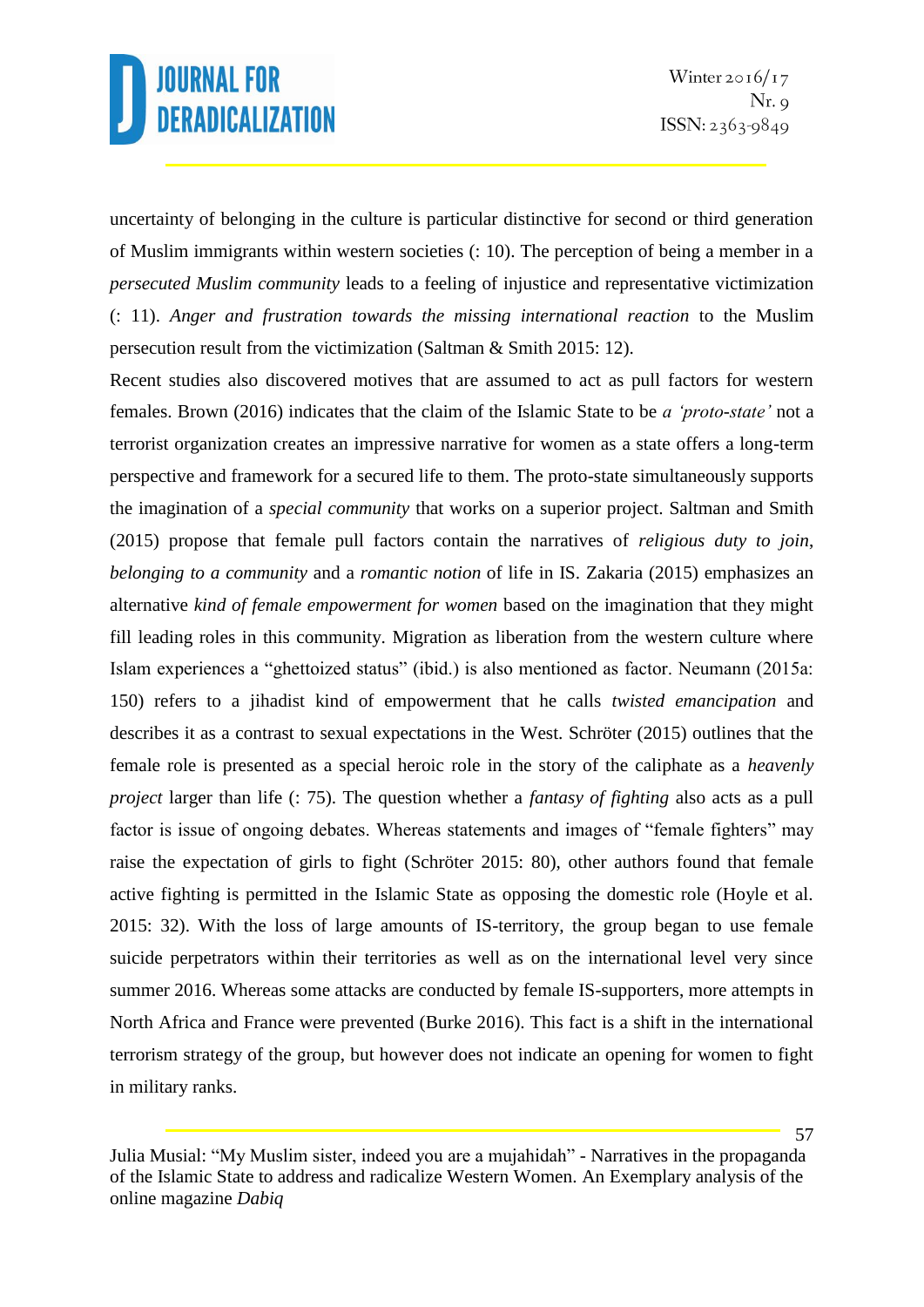It can be summarized from the current literature that several partially overlapping pull factors were suggested. Yet, less attention is paid on official propaganda addressing women. With the analysis of central propaganda, the research paper intends to contribute to the ongoing academic discussion on pull factors appearing in female radicalization.

### **3. Methodology and Operationalization**

### **3.1. Hypotheses derivation from theory and literature review**

The theoretical background of female roles in terrorist groups and radicalization research as well as the literature review on women in IS enable the derivation of hypotheses that serve as basis for the analysis. Roy (2015: 4) and Neumann (2015a: 139) mention the political, socioeconomic and religious dimensions that matter in the radicalization process and appear in both push and pull factors. In the paper, I will separate the social and economic aspect because societal reasons are seen as particular important for the attractiveness of the Islamic State (Hoyle et al 2015). For the case of female radicalization, the gender dimension is added by Saltman and Smith (2015). I argue in line with the authors that gender aspects can not only be found in strategic use of language or images but also within gender-specific narratives. Pull factors provide solutions and easy answers for the political, social, economic, religious or gender-based problems that individuals face (Roy 2015: 11). Rooted in the theoretical background and supplemented by recent academic debate, hypotheses are derived proposing narratives that function as such pull factors.

- 1.) The narrative of a *religious obligation to join the Islamic State as a devout muslimah* is derived as the religious dimension in propaganda (Hoyle et al 2015: 13).
- 2.) The narrative of *the long-term state-building project of the Islamic State* includes aspects from the economic and political dimension (Roy 2015; Brown 2016). With a state and nation with Islamist character, the caliphate offers a save surrounding, provides financial stability and structure for daily life to women
- 3.) The social dimension is expressed through two narratives that offer social inclusion and economic provision:

Julia Musial: "My Muslim sister, indeed you are a mujahidah" - Narratives in the propaganda of the Islamic State to address and radicalize Western Women. An Exemplary analysis of the online magazine *Dabiq*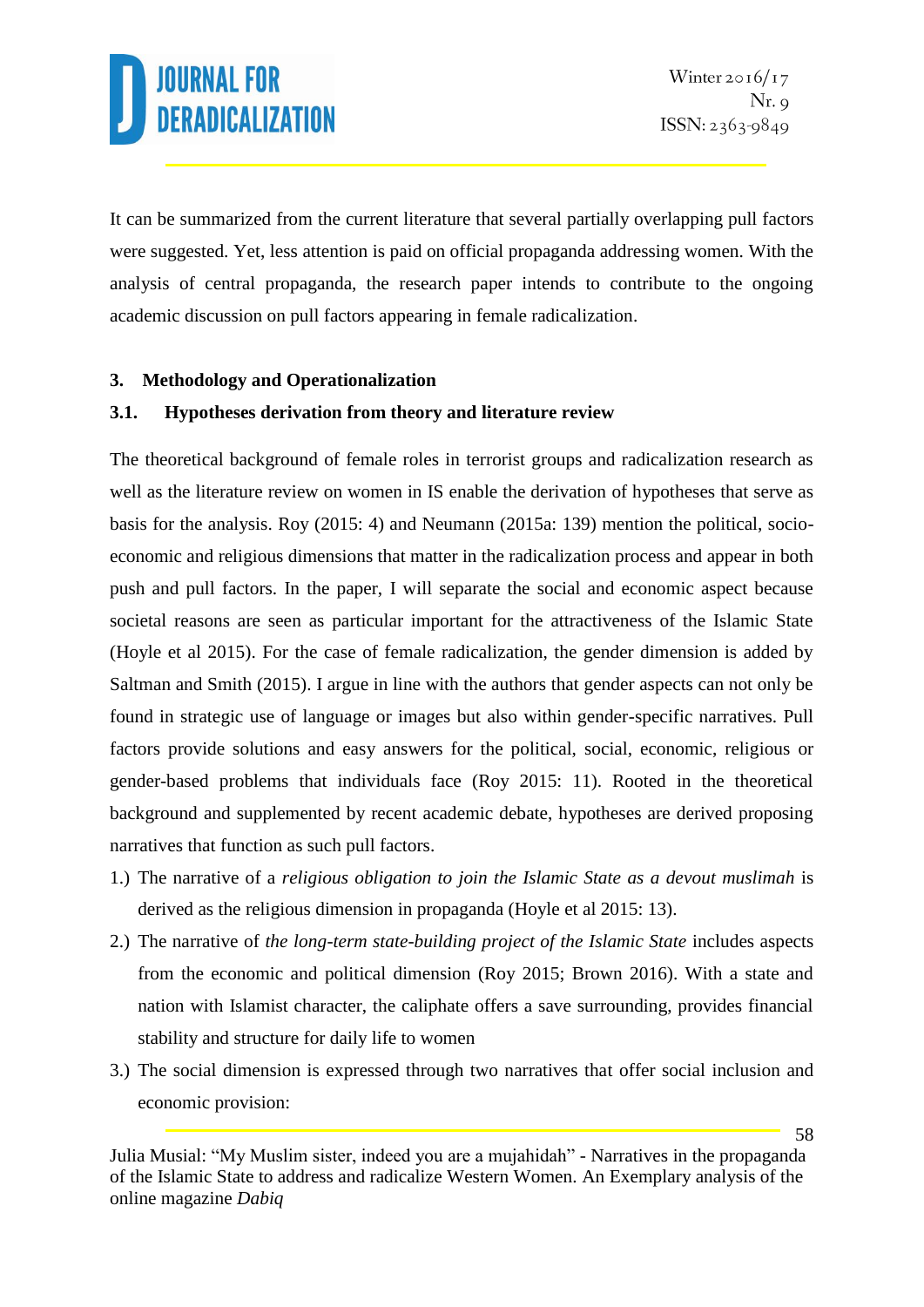

3.1.). The narrative of *sisterhood within a special community* is represented in opposition to western superficiality of friendships.

3.2.) The narrative of *marriage with a jihad fighter* promises financial supply and saves the societal position

4.) The gender dimension is addressed in propaganda with two narratives that oppose the western value of female emancipation.

4.1.) The narrative of the *domestic role* is offered to women in the articles (Saltman & Smith 2015).

4.2.) The *jihadist form of feminism* including active fighting and leadership positions is another female-specific narrative (Schröter 2015)

The research analyzes propaganda in regard of containing narratives and examines the hypotheses thereby. With this approach, the current academic debate on pull factors in female radicalization can be enhanced with knowledge based on central propaganda. The hypotheses guide the analysis as well as the subsequent evaluation of the findings.

### **3.2. Data selection**

Female-addressed propaganda is analyzed by the example of articles and supporting visual elements taken from the online magazine *Dabiq*. Seven articles from the section *To Our sisters* build the material body for the text and image analysis.

The Islamic State intensively utilizes the internet and social media to spread propaganda and reach western target groups on this virtual level (Böckler & Zick 2015: 20). This has caused a mass production of propaganda that has never seen before (Winter 2015a: 7). Compared to other jihadist groups, the use of online platforms for internal and external communication has reached professionality and maximum output with the Islamic State (Steinberg 2015: 168). Facebook, YouTube, Twitter and ask.fm are the preferred social media channels of the group where propaganda material is published in various formats reaching from short tweets up to high-gloss magazines as *Dabiq* (Fernandez 2015; Weimann & Jost 2015).

Julia Musial: "My Muslim sister, indeed you are a mujahidah" - Narratives in the propaganda of the Islamic State to address and radicalize Western Women. An Exemplary analysis of the online magazine *Dabiq*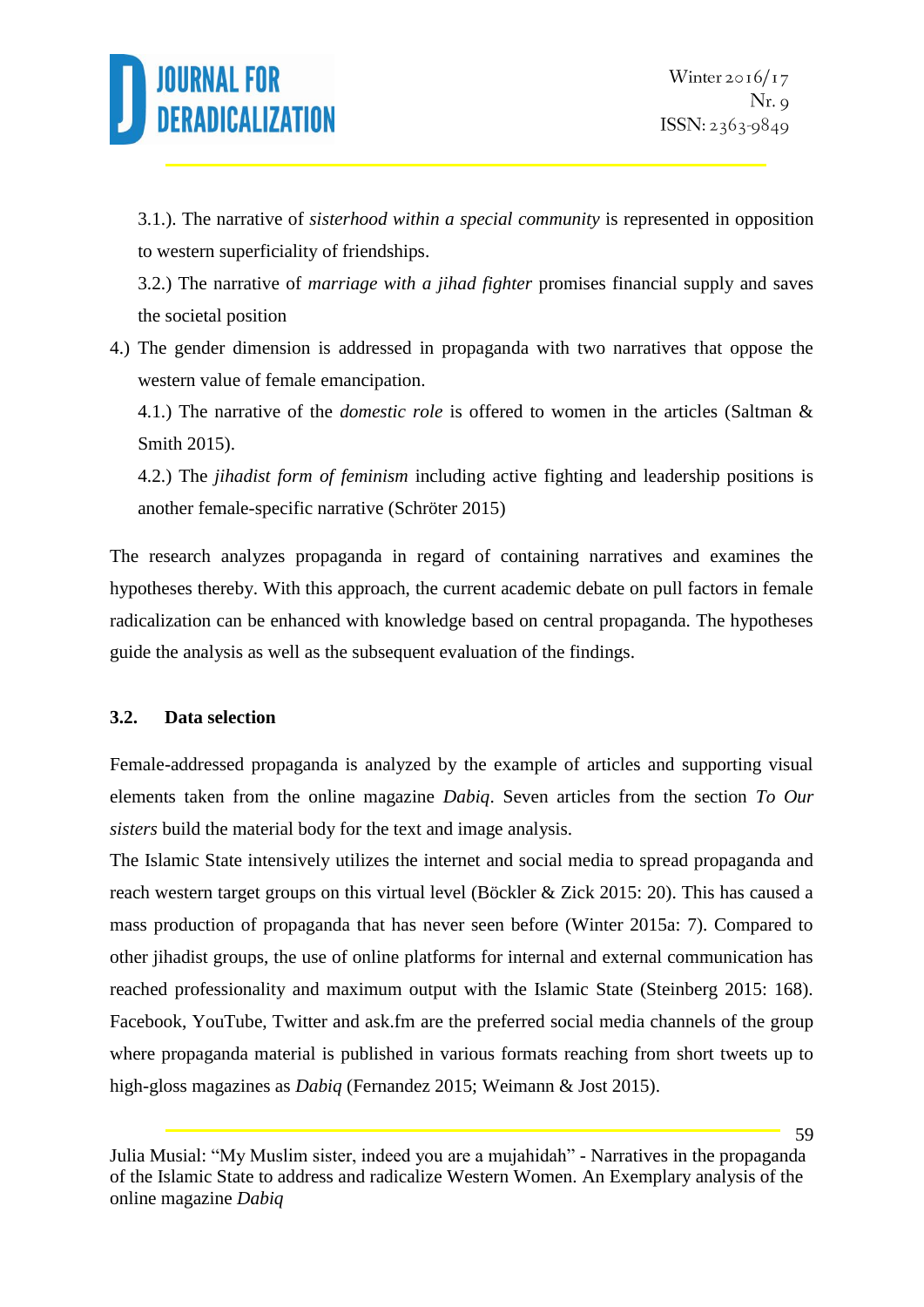Propaganda material mostly reaches potential recruits through intermediaries. It is assumed that IS strategically employs talented and charismatic individuals to recruit sympathizers online. This strategy applies especially for the recruitment of potential female migrants (Huey & Witmer 2016; Hoyle et al 2015; Winter 2015a: 42). Intermediaries actively connect themselves with interested women and girls on social media platforms. (Weimann & Jost 2015: 373). Since the declaration of the caliphate, an increasing focus on women is recognized in this strategy that is planned with the utmost precision (ibid.). Material distributed on a decentralized level still follows the leading opinion of the group (Winter 2015a: 9) and propaganda of the Islamic State appears as "decentralized but self-policed messaging" (Saltman & Smith 2015: 49).

Published by one of the official IS media institutions *al-Hayat,* the online magazine *Dabiq* was recognized as the leading medium of the group (Fouad & Heinke 2015) until September 2016, when its publication discontinued and *Rumiyah* replaced it. Still, Dabiq displays the official narratives of the group (Saltman & Smith 2015: 50). The articles extracted from Dabiq are therefore assumed to be representative for propaganda contents of the Islamic State and serve as appropriate objects for the analysis.

Availability of Dabiq to western potential migrants based on both language and open online access is another factor leading to the material selection for the research. Dabiq is published in several languages amongst them English, German and French, a western target audience is particularly addressed (Fouad and Heinke 2015). Whether it specifically focuses on potential radicals (Azman 2016) or rather on already sympathizing recipients (Vergani & Bliuc 2015) is less apparent. In comparison to the al-Qaida magazine *al-Shamikha* which is a whole magazine exclusively targeting women, in the case of IS, the female articles are included into their general propaganda magazine. The magazine invites explicitly women and children for life in the caliphate and offers participation possibilities within the IS community to both men and women (Neumann 2015a: 126). It is estimated that the majority of potential female recruits in the West is not capable reading and understanding Arabic. As female migrants from the West pose the group of interest in this paper, female-addressed propaganda in Arabic

Julia Musial: "My Muslim sister, indeed you are a mujahidah" - Narratives in the propaganda of the Islamic State to address and radicalize Western Women. An Exemplary analysis of the online magazine *Dabiq*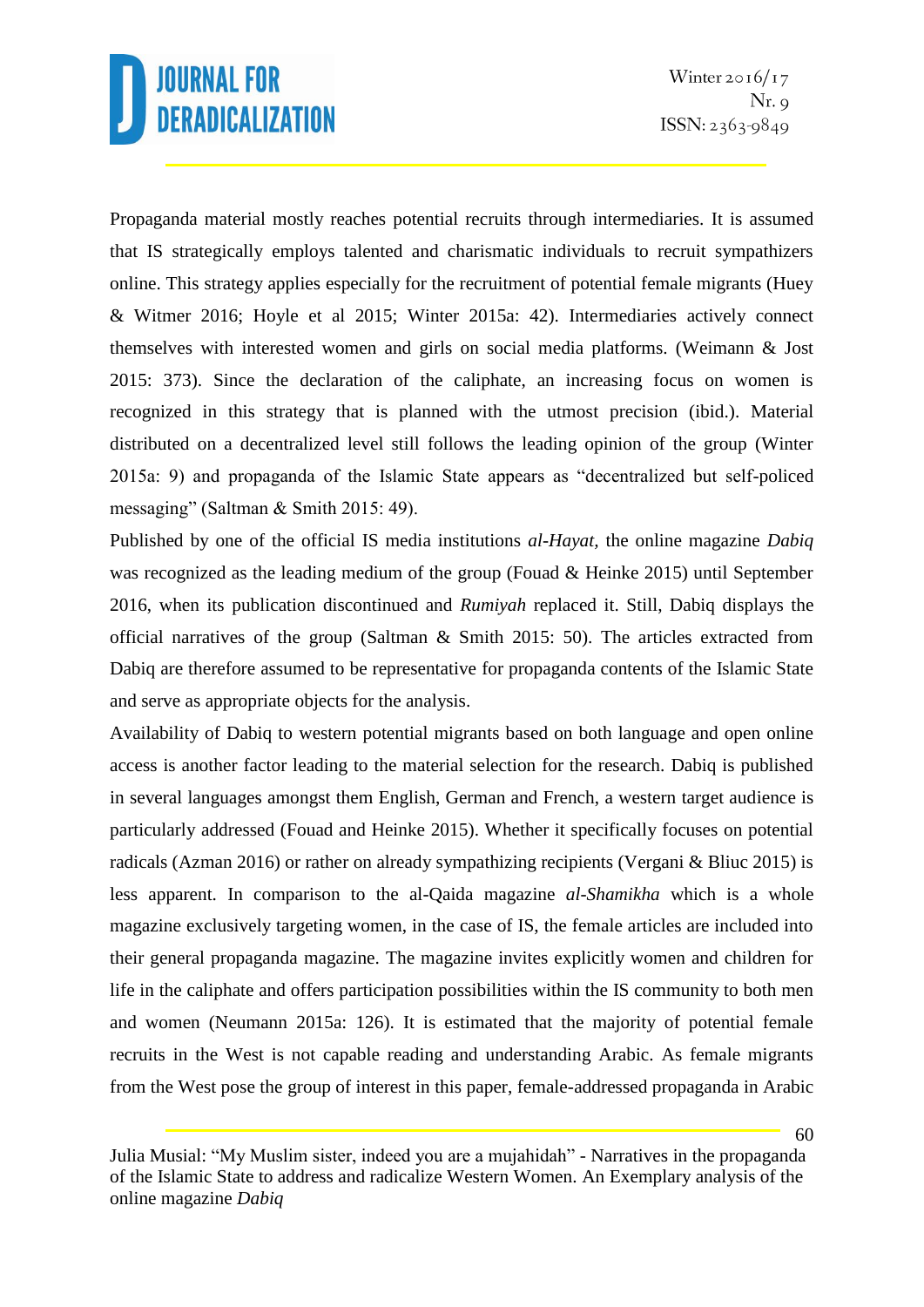

such as the translated manifest "Women of the Islamic State" by the female police *al-Khansaa brigade* (Winter 2015b; Mohaghedhi 2015) are excluded from the scope of this analysis.

Dabiq is released in the layout of a high-gloss magazine and verbal text passages are supported by emotional and professionally inserted images (Winter 2015a: 3). Pictures and images support the written content on the emotional level (Straßner 2002: 5). As outlined in the literature review, emotional attachment matters in the recruitment process of women (Bakker & De Leede 2015; Ali 2015) Emotional and romantic contents are particularly attractive for girls in their teenager years (Hoyle et al. 2015). As visual material is assumed to provide knowledge on the gender- and age-specific aspects of radicalization, it is essential to include visual contents from the sections *To Our Sisters* into the analysis. With the combined approach to analyze text and images, deeper knowledge of the narratives used in propaganda for female recruitment can be gained.

#### **3.3. Methodology: discourse analysis of text and images**

With the method of *Qualitative Discourse Analysis,* narratives in IS propaganda are examined to evaluate relevant outcomes for radicalization research that recognizes these narratives as relevant pull factors in the individual radicalization process.

*Discourse* is regarded as the expression of meanings, metaphors, representations, images and stories (Burr 1995: 2) and the institutionalized use of language (Jorgensen & Philips 2002: 5) which in whole produces *narratives* that constitute particular subjective versions of reality. The narratives make some actions become natural whereas others appear impossible (Jorgensen & Philips 2002: 5). Different perspectives of the world lead to different actions. Discourse analysis offers the inclusion of visual elements seen as construct of reality (Renggli 2014: 50). The analysis of this research is therefore divided in the two parts text analysis and image analysis to investigate the narratives that are constructed. Text and images are seen as complementary parts whereas each contributes to the impression that the material has on the

Julia Musial: "My Muslim sister, indeed you are a mujahidah" - Narratives in the propaganda of the Islamic State to address and radicalize Western Women. An Exemplary analysis of the online magazine *Dabiq*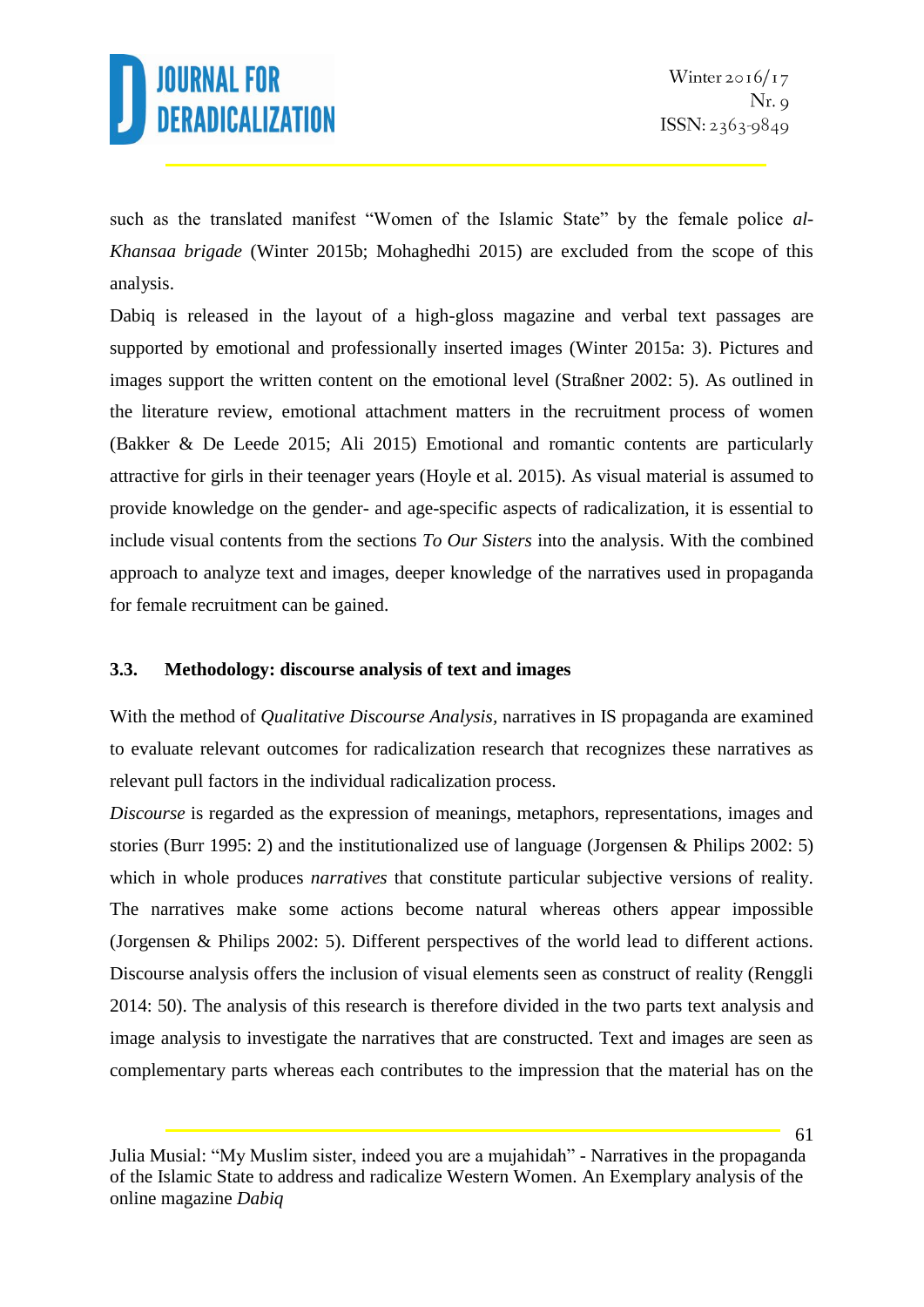reader (Fegter 2011: 212). With the combined approach, it is further analyzed how the narratives are supported through the strategic use of language and visual elements.

The concept of *narrative* as the end product of a discourse is defined following Patterson & Monroe (1998: 317) and Riessmann (2008: 6) as simple alternative interpretations of reality that construct individual and group identity and influence behavior. Based on this definition, narratives serve as meaningful patterns and at the same time offer new options for action. They are constructed by discourses and are infused with strong normative and moralizing implications (Patterson & Monroe 1998: 324). Narratives of terrorist organizations are effective tools in radicalization and recruitment attempts due to the inherent mobilizing aspects (Neumann 2015a; Roy 2015). They mobilize the target group and influence their selfperception within the group. As narratives always offer a subjective perception and interpretation of reality, they simultaneously serve as entry points for possible counternarratives (Saltman & Smith 2015: 6).

The text analysis examines data material in regard of what is mentioned as well as what is expected but not mentioned (Jorgensen & Philips 2002: 5). The text will be coded based on meaning and content of each unit. A text unit is defined as a whole article from the section "To Our Sisters", text units are analyzed consecutively. The coding unit as the smallest element in the analysis consists of the expression of a single idea or statement (Smith 2000: 321). The coding categories are inductively derived from the material whereas each one is labelled by the narrative. This approach ensures the application of relevant categories that are still close to the empirical data. Dual coding is permitted for the reason that discourses may overlap in IS propaganda. Exact documentation of the discourse analysis with anchor samples, coding rules and category definitions provides transparency on the compliance with scientific rules (Appendix: Table 3).

Besides the contents of the narratives, the strategic use of language for the construction of narratives (Fairclough 1995). Institutional language such as specific terms and vocabulary is instructive (Jorgensen & Philips 2002: 5). Furthermore, emotional rhetoric and religious explanations justifies the narrative in the discourse. As the target group of the articles is

Julia Musial: "My Muslim sister, indeed you are a mujahidah" - Narratives in the propaganda of the Islamic State to address and radicalize Western Women. An Exemplary analysis of the online magazine *Dabiq*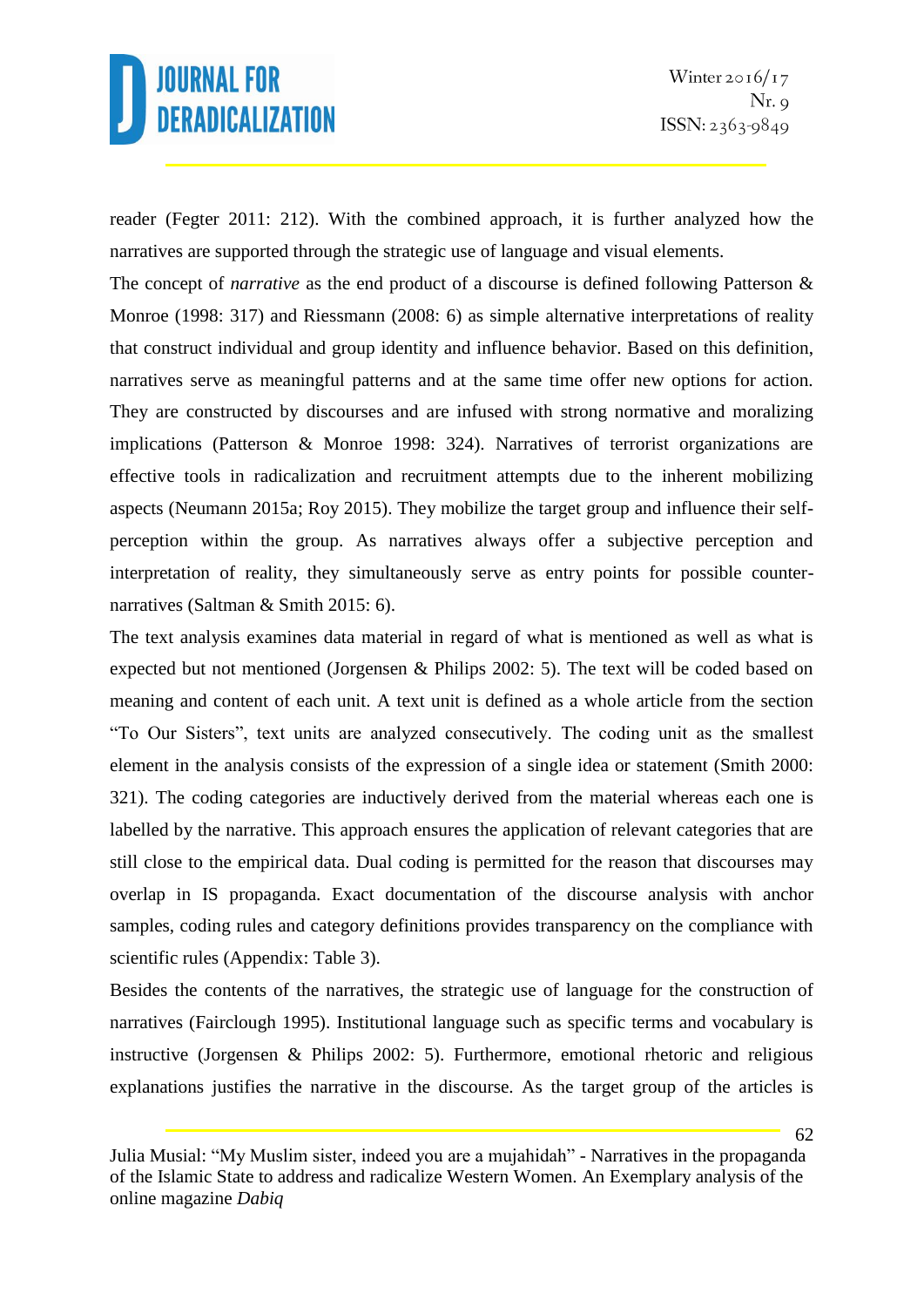defined by female young individuals from the West, the analysis focuses especially on stylistic aspects that address the target group with reference to these aspects. Gender-specifics are assumed not only to arise in strategic use of language and images, but also in femalespecific narratives. Age- and western-specific aspects are estimated to be seen in images and language use and style within various categories. Findings on the language patterns used for narrative construction allow conclusions on how the Islamic State presents its own world view as common sense and truth and may provide further entry points for possible counternarratives. Besides institutionalized language, narratives are supported by visual elements that especially foster female radicalization (Zakaria 2015).

Visual elements are investigated in the second part of the discourse analysis and assigned to the appropriate narrative (Burr 1995). It is assumed that images support more than one narrative each. Rule-guided analysis of images is ensured with the application of the "iconological method" (Panofsky 1975) originated in art studies. The method proposes the consecutive steps description of the image, analysis and interpretation. Firstly, the obvious aspects persons, rooms and animals are explained as well emotions expressed with the specific kind of representation in facial expressions or positions (: 38). Secondly, background knowledge that is available either from the wider topic referred to in the image or from the context of the image is taken into account (: 45). The last step of the interpretation focuses on the meaning of the image (: 48). For the case of propaganda, the third step emphasizes reasons for the application of a specific visual element at a certain position. Added to the appendix (: Image Analyses), the full version of image analyses helps to retrace the three-step-process of description, analysis and interpretation. The image analysis is estimated to provide further knowledge on the construction of the narrative and to highlight the age-specific focus in the propaganda in particular (Borum 2011).

In the following chapter, the content of the categories will be summarized based on examples from the material to identify the narratives constructed in the material. Each category will thereby provide one narrative that corresponds with the subjective perspective of reality that the Islamic State presents. Accordingly, evaluation of the stylistic elements in the text

Julia Musial: "My Muslim sister, indeed you are a mujahidah" - Narratives in the propaganda of the Islamic State to address and radicalize Western Women. An Exemplary analysis of the online magazine *Dabiq*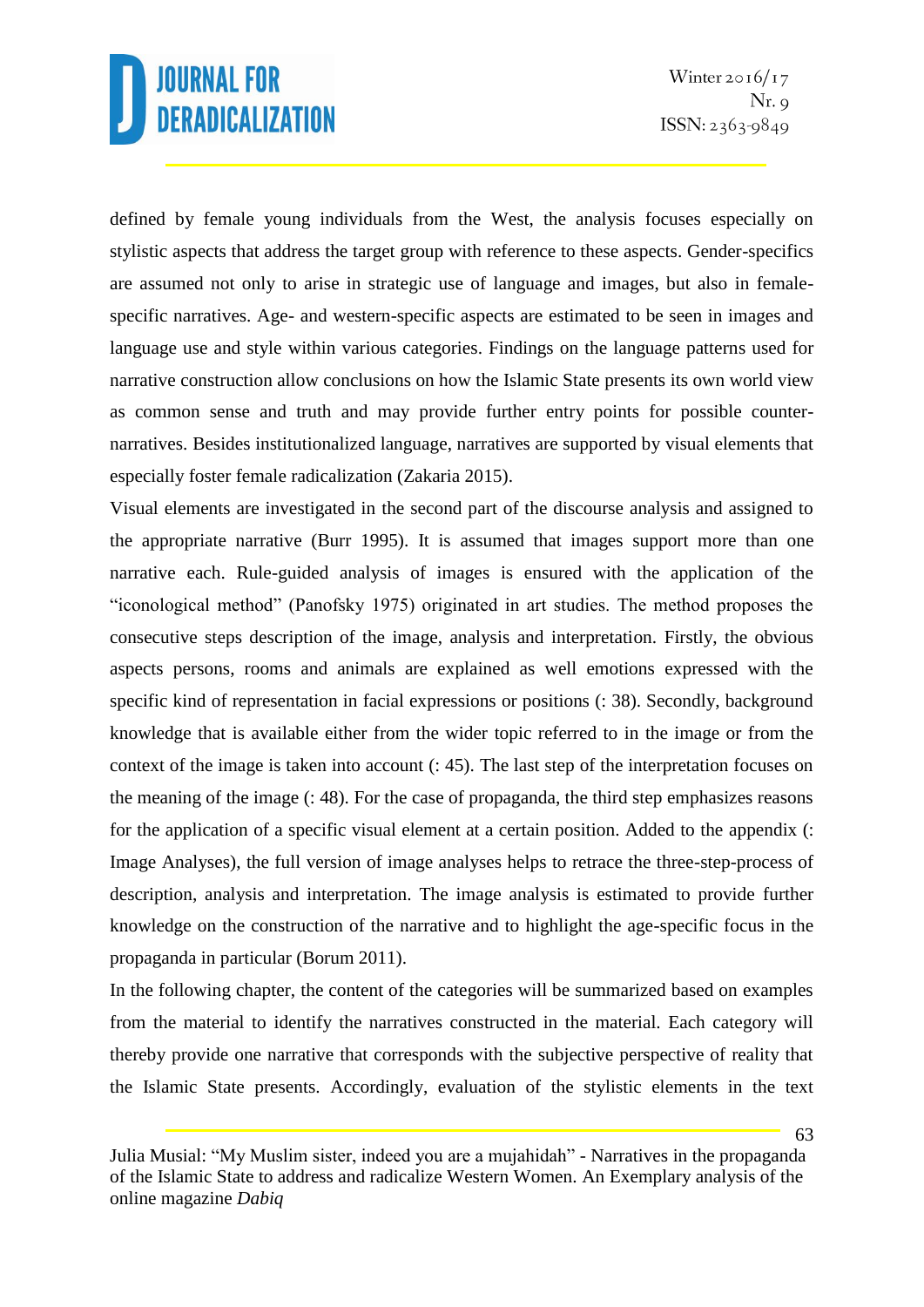provides knowledge on the justification of the narratives. Subsequently, the image analyses will be summarized while outlining two examples in more detail. The findings will then be reduced to the hypotheses and to the theoretical background.

### **4. Analysis and Findings**

### **4.1. Data description**

The data material for the analysis consists of seven articles released in the female addressed section taken from the regularly published Dabiq magazine in the time frame between February 2015 and July 2016. Until the beginning of the analysis in August 2016, 15 issues of Dabiq were regularly released exclusively online and spread decentralized in various forums. The first issue published in June 2014 appeared shortly after the declaration of the caliphate. Primary topics title each issue and appear in the several sections throughout the particular issue (Gambhir 2014: 2). The 15 issues show similarity in their structure and pattern. From issue seven published in February 2015 up to and including issue 13 published in January, a section addressing women in particular was taken up without interruption. This regular section is named *To Our Sisters* - except in issue nine and ten where the section is referred to as *From Our Sisters*. Whilst a whole issue consists of 40 to 83 pages, the sections *To Our Sisters* have a length from two to seven pages. It is noteworthy that the female section was slid to an earlier position from the last half of the magazine to the first half in issue 12 and 13 (Appendix: Table 1). Except of issue seven containing an interview with the widow of a fighter, the articles have continuous text bodies. From issues eight onwards they start with the phrase "In the name of Allah" to show the religious reference of the following content in the front. The author identifies herself as *Umm Sumayyah al-Muhajirah*, only in issue 13 an indication of an author is missing. The woman tells in Issue 8  $(33<sup>9</sup>)$  that she "was the only Arab women amongst muhajirah sisters during that trip". The expression suggests that she is a female migrant originated from an Arab country. As her pseudonymous does not appear in the

<sup>&</sup>lt;sup>9</sup> The page number always refers to the whole Dabiq issue.

Julia Musial: "My Muslim sister, indeed you are a mujahidah" - Narratives in the propaganda of the Islamic State to address and radicalize Western Women. An Exemplary analysis of the online magazine *Dabiq*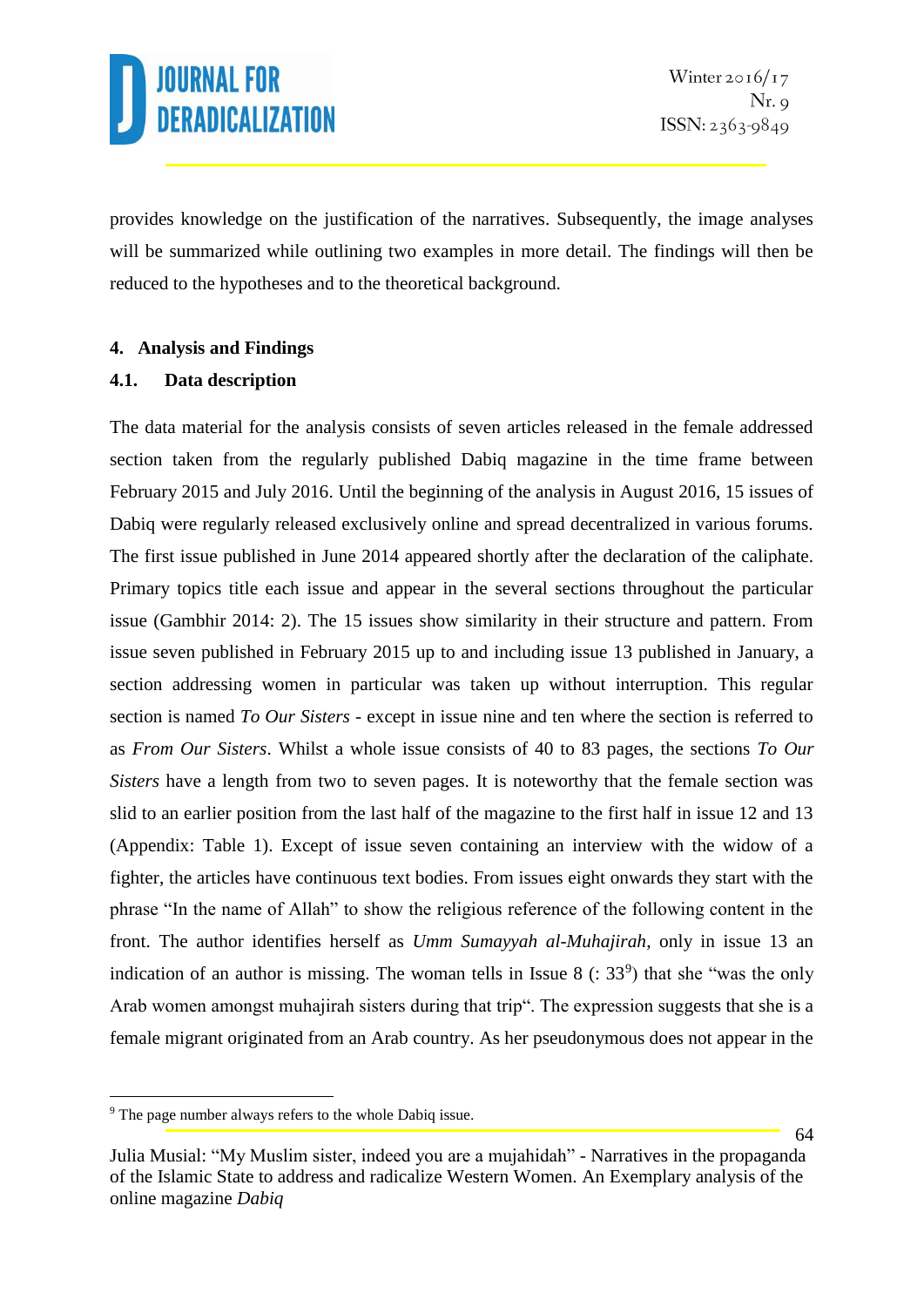mentioned studies of female social media accounts (chapter 2.3.) it can be estimated that she is only operative within the official propaganda section of IS.

Between one and four photographs, 17 at all, can be found in each of the seven articles and will be included in the second part of the analysis.

### **4.2. Findings**

The results of the conducted discourse analysis are subsequently presented in two parts. At first, narratives investigated based on the text content are outlined with the use of examples from the data material. Secondly, the outcomes of the image analysis are summarized and assigned to the one or more narratives. After summarizing general findings on the images, a closer look onto two examples follows. The presentation of the results serves as basis for the following evaluation.

### 4.2.1. Content analysis and stylistic aspects in the text

During the investigation of the text, nine categories were formed inductively and transformed into a category system with coding rules and anchor examples (Appendix: Table 3). The categories represent a narrative each and were found to fit in the four dimensions derived in the chapter above (chapter 3.1.). Within the religious dimension, the *religious obligation of hijrah*, *rewards in this life* and *promises of afterlife* were found as three narratives. For the political and economic dimension, the two narratives of the *long-term state-building project* and an *(easy) life in the caliphate* are recognized. The social dimension is found in the narratives of *sisterhood within a special community* and in the *marriage with a jihad fighter.*  The gender-dimension at least, comes along with the narratives of the *domestic/ complementary female role* and one that I refer to as *jihadist feminism*. The two latter narratives are found dominantly throughout all issues whereas both political and economic dimensions are less present in the text body.

Julia Musial: "My Muslim sister, indeed you are a mujahidah" - Narratives in the propaganda of the Islamic State to address and radicalize Western Women. An Exemplary analysis of the online magazine *Dabiq*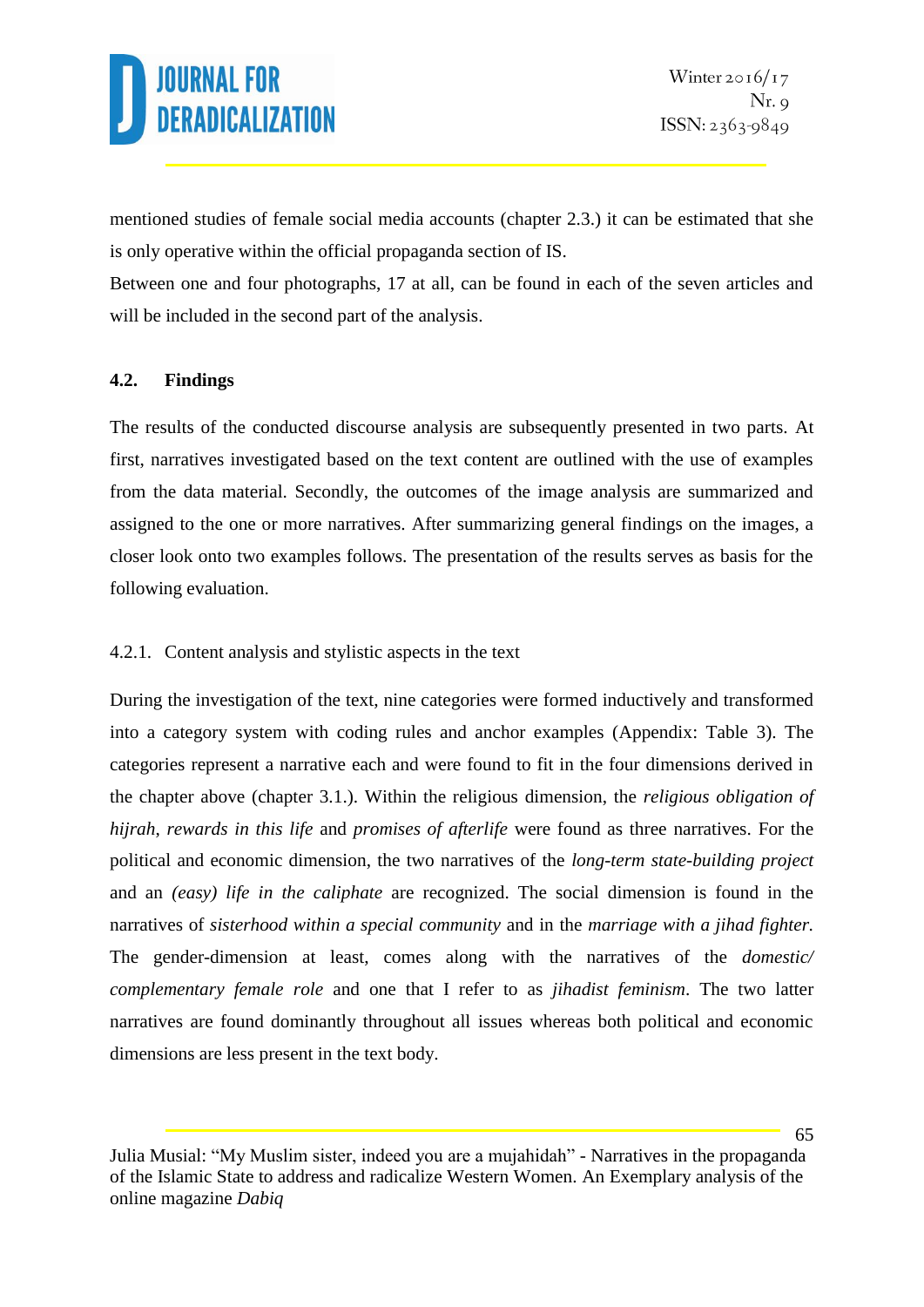

66

#### Religious obligation of hijrah

The obligation to migrate from the home country to the territories of the Islamic State appears throughout all issues with the Arabic term *hijrah*. Muslims are called to leave behind their life amongst the unbelievers in order to begin a life guided by religion in IS (Issue 8:33). Particular women are called to leave their home countries even when they have to travel alone: "a women's hijrah from darul-kufr is obligatory whether or not she has a mahram." (Issue 8: 35). The performance of hijrah is an individual and exclusively religious obligation that should not have any social reason as marriage (Issue 11: 43). A strong presentation as liberation from the old life is especially found in personal migration stories: "I feel at ease now that I have carried out this obligation." (Issue 7: 50). Challenges and adventures of the travel and personal stories from succeeded journeys strengthen the narrative and encourage the migration. "The first obstacle that the mujahirah faces is the family. […] with these people, merely thinking about proposing the subject of hijrah to them is like butting a rock with your head." (Issue 8: 34). The territories of the Islamic State are repeatedly referred to "darul-Islam" (e.g. Issue 10: 47) and thereby claimed to be the only direction for the migration. In this aspect, the political territory functions as basis for the religious obligation of migration, as well as the hijrah justifies the political demand to possess a state territory. The narrative of the religious obligation is underlined with adventurous and personal notions and serves as basis for religious promises that are made for this life and the afterlife.

#### Rewards in this life

Succeeded migration to the territories of the Islamic state often comes along with the narrative of religious gifts that are granted to the believers in this life. "My beloved sister, indeed from the blessings of Allah upon you is that He honored you with the life on the soil of the Khilafah." (Issue 11: 45). Good behavior and the compliance of other religious rules lead to rewards as well. Sometimes rewards are mentioned in particular, for example in the case of a better husband that is promised as reward for abandoning a former less devout one (Issue 10:

Julia Musial: "My Muslim sister, indeed you are a mujahidah" - Narratives in the propaganda of the Islamic State to address and radicalize Western Women. An Exemplary analysis of the online magazine *Dabiq*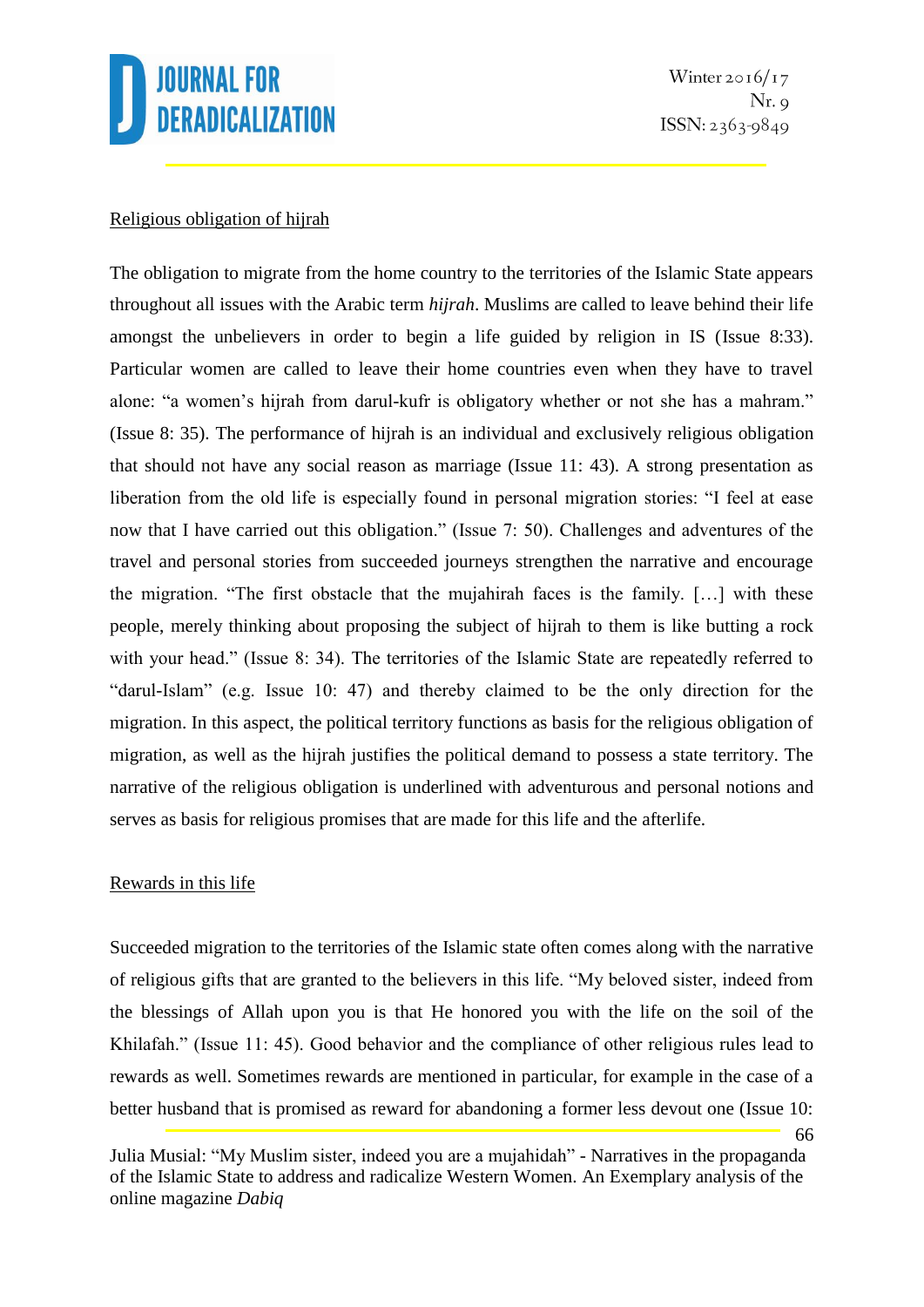45). In other cases, a reward is left unspecified: "Be firm, my dear sister, be patient, and await your reward." (Issue 8: 37). The reward system is legitimized based on religion and grants obedience and prosecutes unwished behavior. "For what is with Allah is better and more lasting – then you will be at ease, enjoy relief, and have a pleasant life." (Issue 12: 22).

### Promises of afterlife

Strongly present is the belief of an afterlife that waits with all rewards that were not visible in this life. Life with its struggles is seen as a transit station for the afterlife in paradise (Issue 8: 36) that is described as a beautiful place: "And He [Allah] has prepared for them gardens beneath which rivers flow, wherein they will abide forever. That is the great success." (Issue 8: 32). The afterlife has several gradations in which believers are classified and judged upon their deeds and non-believers are punished: "And never think that Allah is unaware of what the wrongdoers do. He only delays them for a Day when eyes will stare in horror." (Issue 10: 47). The migration to the Islamic State is presented as assurance to enter paradise (Issue 10: 48). Martyrdom even promises a higher level within paradise: "so rush to the State of honor even if you have to exchange all your dunya for your Hereafter." "Is it just one Jannah? There are many levels in Jannah and he [a martyr] is in al-Firdaws." (Issue 8: 36). The afterlife is obviously an important topic in several contexts and feeds hopes for everlasting rewards even if this life is full with tribulations (Issue 7: 51). It makes death becoming a better alternative to worldly conditions: "he died and was buried in the Islamic State upon the fitrah, and this is better for him than to die through the curriculum of the tawaghit's schools." (Issue 8: 36). The narrative appears as an empty promise when an expected reward in this life failed to arise.

### Long-term state-building project

The territories held by the Islamic State labelled with the Arabic term "Khilafah" are presented as a political state. Stressed constantly, the caliphate aims to stay and provide a

Julia Musial: "My Muslim sister, indeed you are a mujahidah" - Narratives in the propaganda of the Islamic State to address and radicalize Western Women. An Exemplary analysis of the online magazine *Dabiq*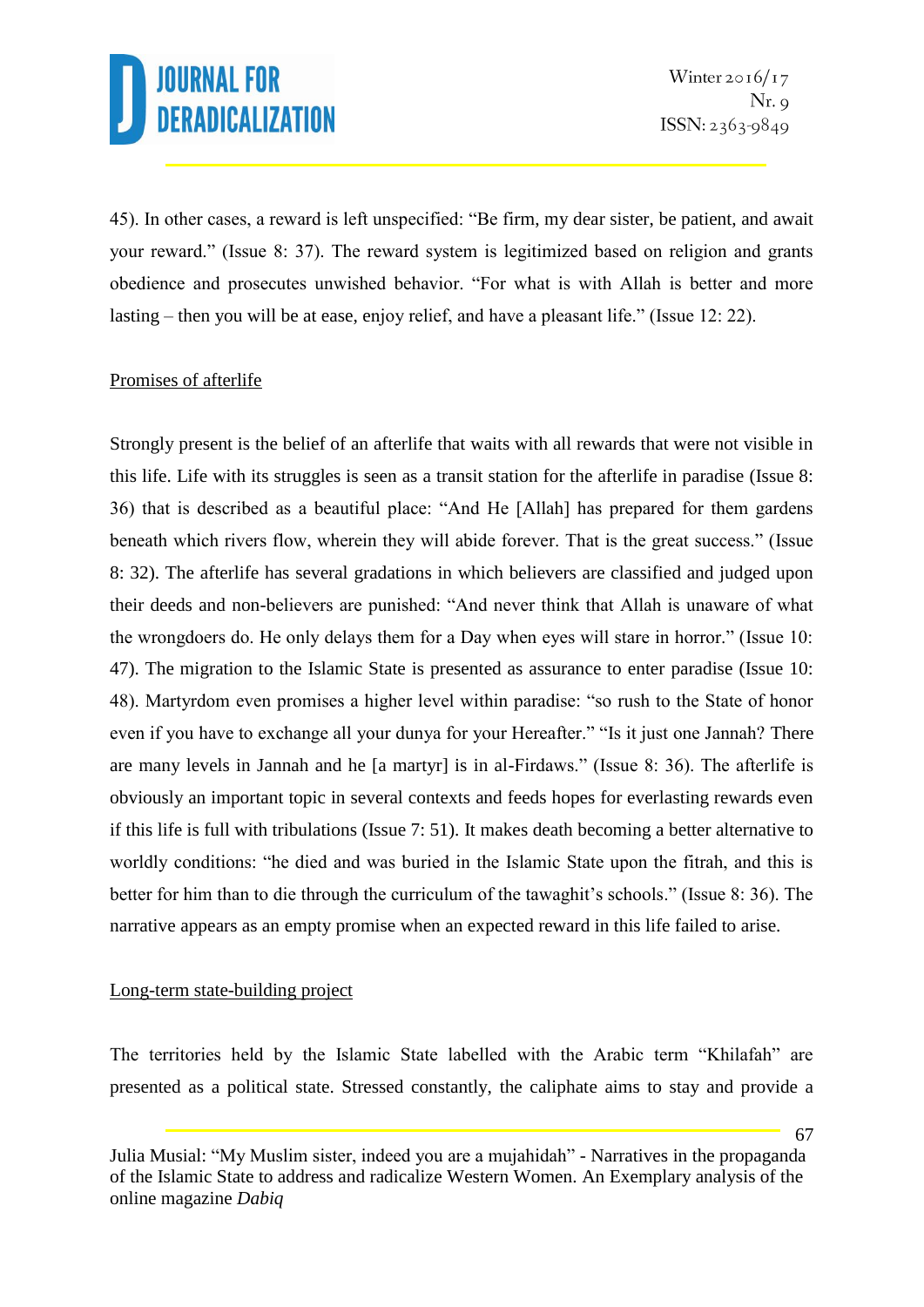territory for the Muslims and giving them honor and pride (Issue 9: 46). Referred to as "darul-Islam", the claim of a territory is based on a religious dimension that serves as justification. The territories are appointed by Allah (Issue 9: 47) to provide a safe place for believers to pursue their religion "So darul-Islam is the place ruled by Muslims, where the Islamic laws are executed, where authority is for the Muslims, even if the majority of its population are kuffar from ahlul-dhimma." (Issue 8: 32). The religious basis of the caliphate contrasts it to western states while it still claims to be accepted as a valuable political entity. "These shouters do not agree with us on a principle matter and that is the establishment of an Islamic state fulfilling the conditions and characteristics for its legitimacy." (Issue 8: 35). Complementary to the religious basis, the caliphate is furthermore described as natural progression of historical events after the death of Prophet Muhammed "Here we are today, and after centuries […] we brought it back by the edge of the sword" (Issue 9: 47). The narrative of the state simultaneously indicates a long-term perspective with providing the conditions for the establishment of a normal daily life therein. Women are needed for this long-term project and may feel attracted by this perspective.

### (Easy) life in the caliphate

The promise of an easy life in the caliphate once the hijrah is performed appears as the worldly equivalent to the religious rewards in this life. It relates to the narrative of the caliphate state and expresses the possibility to live a regulated daily life within the territories. Laws and rules guiding social aspects of life are mostly based on religious argumentation and represent a kind of social policy in IS. A behavioral code for a widow during her mourning time or a law defining the number of women a man is allowed to marry are two examples. "Then the Shari'ah of Islam came and defined a specific number of wives that no Muslim is allowed to exceed, that number being four. As for concubines, there is no limit." (Issue 12: 20).

Julia Musial: "My Muslim sister, indeed you are a mujahidah" - Narratives in the propaganda of the Islamic State to address and radicalize Western Women. An Exemplary analysis of the online magazine *Dabiq*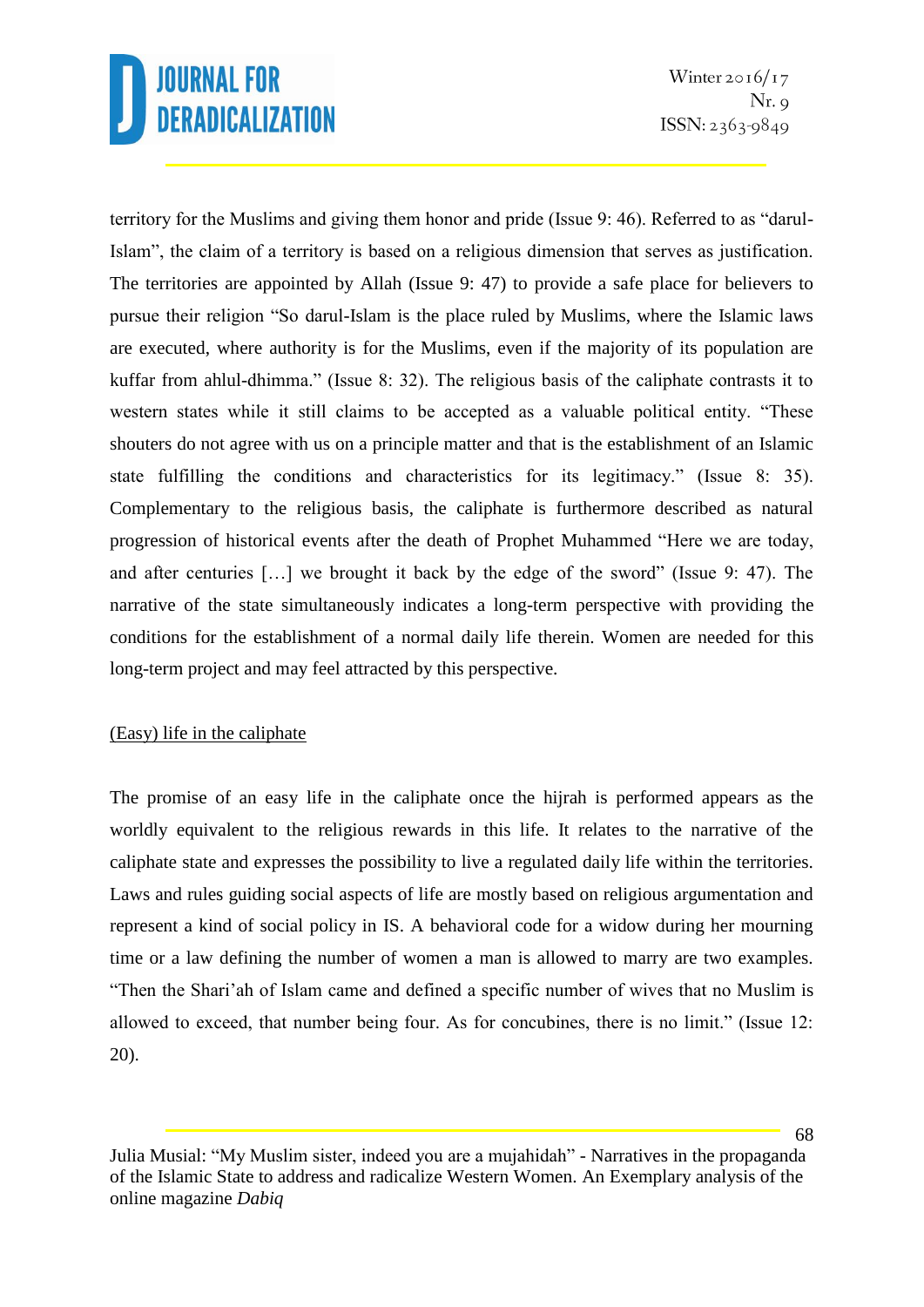The good state provision with institutions that ensure education and health complements the narrative with a socio-economical component (Issue 11: 43). The life in the Islamic state does not lag in anything behind of life in the West because the caliphate would offer the same and even more institutions to its citizens. The possibility for women to visit educational institutions is represented as contrast to other countries. "Allah has blessed the Islamic State, which has not been stingy towards its women in providing institutions and courses on the entirety of the Shari'ah sciences." (Issue 11: 44). With state provision ensuring a guided life, the caliphate is described as attractive alternative to the home countries of the women.

### Sisterhood within a special community

Relationships with other women in the Islamic State are found to be a focused topic in the material. Within this sisterhood community, all women are equal based on their common belief and devout behavior. "Their colors and tongues are different, but their hearts are united upon 'there is no god but Allah'"(Issue 8: 33). Repeatedly, the group is praised and proudly described: "They are fragile as glass bottles but their souls are those of men with ambitions almost hugging the heavens. Yes, these are the muwahhidah" (Issue 8: 34). The women of the group are stressed as honorable for their devout characters and attributed as female successors of historical Islamic women: "These are the women of our Ummah! The first Khansa women!" (Issue 11: 45). In contrast to western friendships that are seen as superficial and sinful, the sisterhood forms a community of faith, suffering and real friendship: "These gatherings should also be free of gossip, backbiting, and other sins […] [and] ought to serve a purpose such as worship, learning the religion or keeping family ties." (Issue 13: 25). With advices for good female behavior, the devout character of the sisterhood should be preserved.

### Marriage with a jihad fighter

The marriage relation with a fighter is a natural component of the female life in IS. Reference is made to the marriage as a grant and honor that comes along with female duties. Compared

Julia Musial: "My Muslim sister, indeed you are a mujahidah" - Narratives in the propaganda of the Islamic State to address and radicalize Western Women. An Exemplary analysis of the online magazine *Dabiq*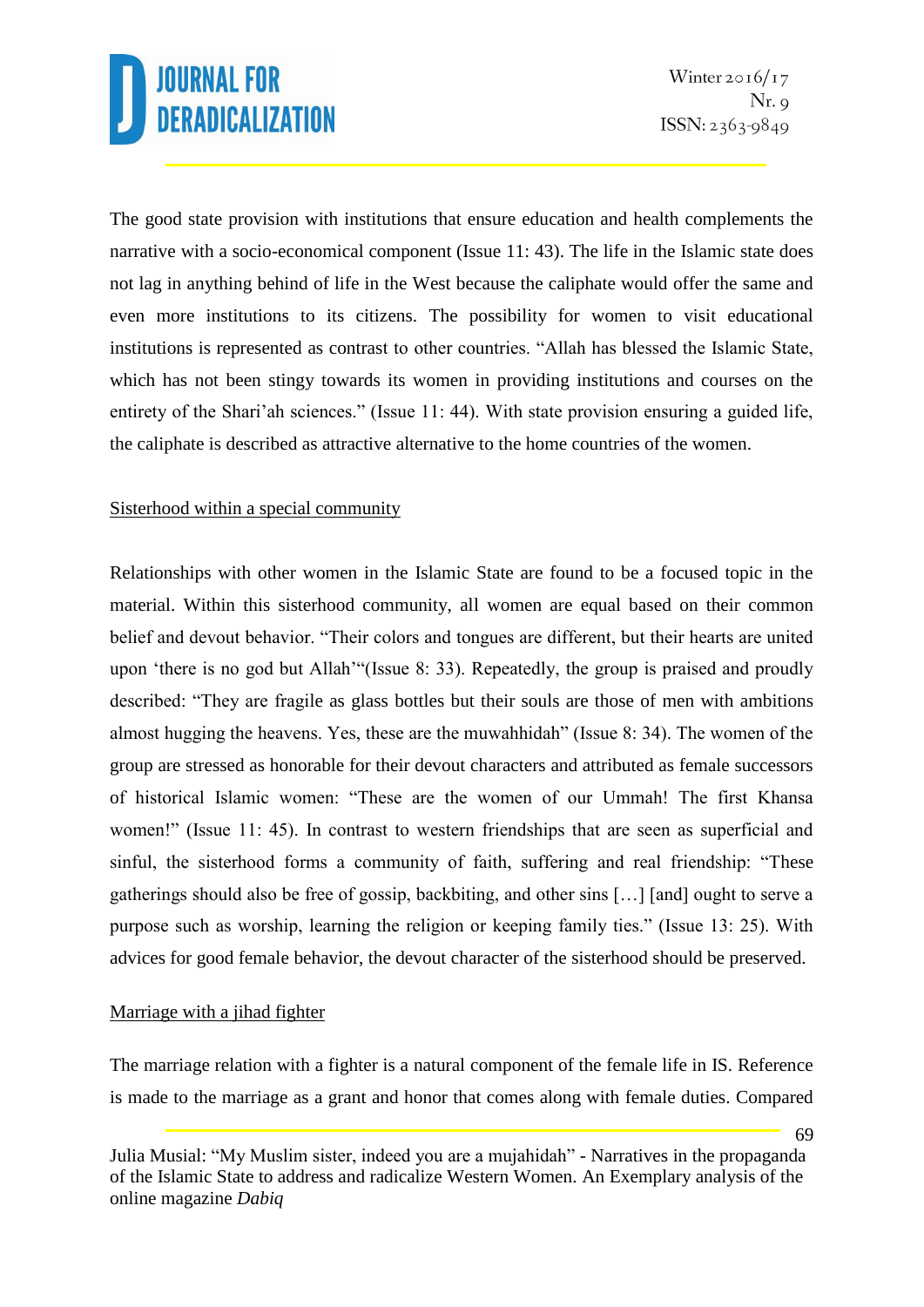to the "complementary female role", the narrative focuses more on the relationship and less on the female role itself. It is expected the marriage is only for a limited time: "Indeed, you, my precious sister, are today the wife of a mujahid, and tomorrow you might be the wife of a shahid, or an injured fighter, or a prisoner." (Issue 11: 41). Although the men are concerned with jihad, mujahidin are described as perfect romantic husbands that selflessly fight for the community and thereby appear almost like fairytale princes (Issue 11: 41). The male duty to fight in jihad implies the female duty to be tolerant and modest within the relationship. "Will you be patient if he returns to you being carried with pouring, or do you want your husband only when he is well?" (Issue 11: 41).

Rules covering various aspects of the marriage including polygamy (see as well *(easy) life in the caliphate*) are justified based on religion (Issue 12: 22) and lead to further female behavioral codes within the marriage. "And isn´t polygamy a part of this Shari'ah?" (Issue 12: 21). Women in turn must tolerate those practices and are appeased with calming words. The issue of husbands married with up to three other women is a noteworthy component of the narrative. "So say to him, 'Even if I were from the most perfect of women, and the best of them in character, beauty, knowledge, and manners, the Legislator […] has given the man the right to marry a second, a third, or a fourth women!" (Issue 12: 21). In the marriage, the female body belongs to her husband (Issue 10: 44) and he has the right to dispose of her sexuality as it is repeatedly implicitly expressed: "the women, by her nature, has her life interrupted by phases in which she is unable to fulfill the rights of her husband, as it is the case with menstruation, childbirth, and postpartum bleeding." (Issue 12: 20). The narrative of the marriage shows how particular behavior – for example polygamy – appears as self-evident through the Islamic State discourse.

#### Domestic/complementary female role

The clearly defined female role to stay in the house and function as mother and wife comes along with appreciation: "The women is a shepard in her house and is responsible for her herd. So have you understood, my Muslim sister, the enormity of the responsibility that you

Julia Musial: "My Muslim sister, indeed you are a mujahidah" - Narratives in the propaganda of the Islamic State to address and radicalize Western Women. An Exemplary analysis of the online magazine *Dabiq*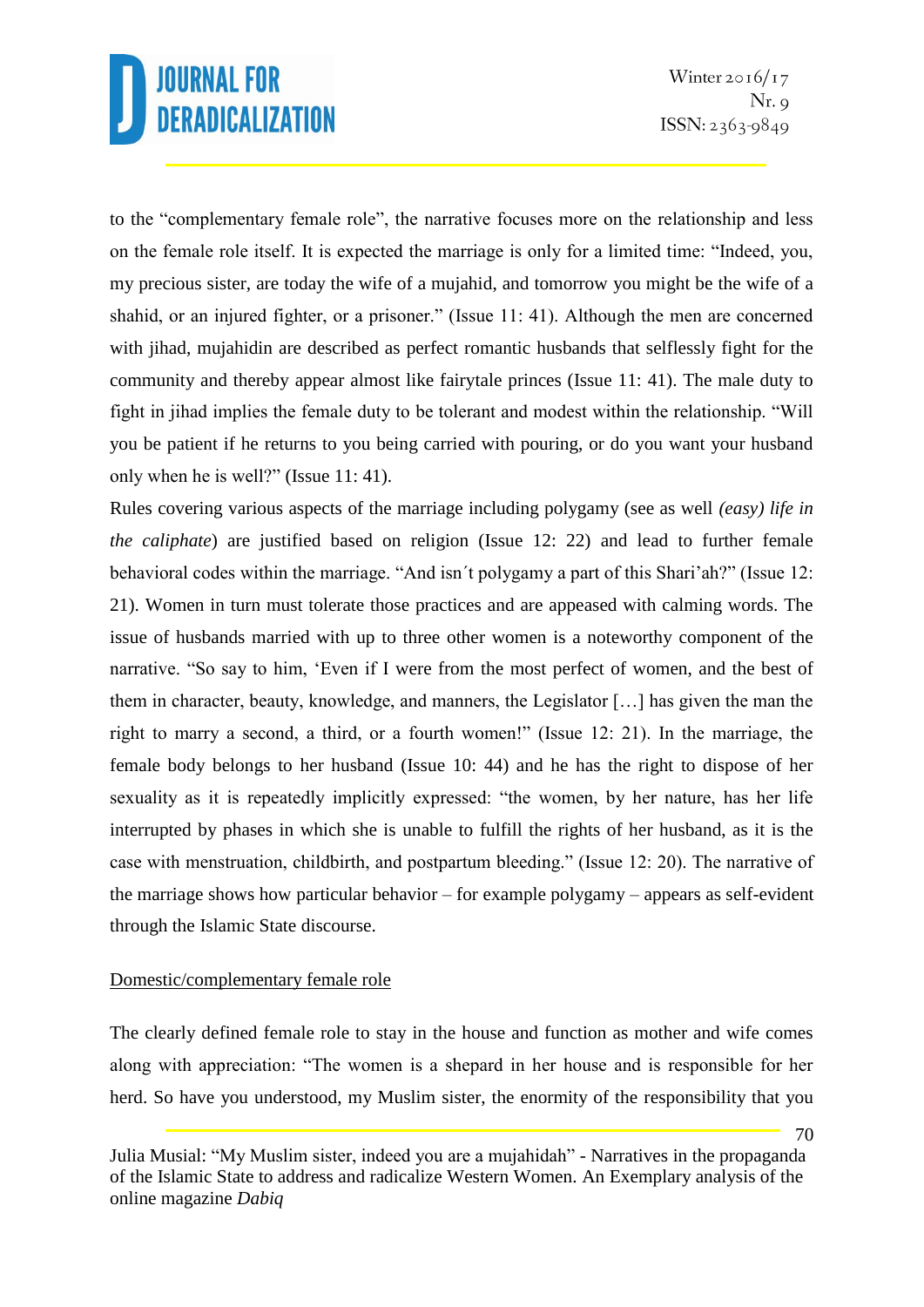carry?" (Issue 11: 44). A woman should not leave her house except in very urgent cases and for good reasons (Issue 13: 25). Besides caring for her household, a further task is stated in supporting her husband and other male relatives and back them whilst they fight in jihad (Issue 7: 51). "My sisters, be bases of support and safety for your husbands, brothers, fathers, and sons. Be advisors to them. They should find comfort and peace with you. Do not make things difficult for them. Facilitate all matters for them." (Issue 7: 51). Own redemption and acceptance of male dominance is stated as religious rule: "it is not permissible for a women [...], accepting what pleases her and rejecting what goes against her desires." (Issue 12: 21). Pointed out to the same extend is the mother role: "She is the teacher of generations and the producer of men." (Issue 11: 44). Amongst other terms, the metaphor of children to be lion cubs is frequently used in the context of the mother role. Particular appreciation is given to the

importance the mother has in her role for the whole Ummah, the worldwide Muslim community (Issue 11: 41). Women are appreciated when they fulfill their complementary role with self-redemption and without claiming any demands.

### Jihadist feminism

An opportunity is offered to women going beyond the domestic female role in religious education. It is presented as the way to female self-empowerment and offers a platform on which women can act as self-determined individuals (Issue 7: 51). In terms of religion, a woman is allowed to contradict male dominance and anticipate from her husband and family. "The marriage contract between you and him was nullified the moment when he apostatized from the religion of Islam. (Issue 10: 44). She can even claim demands towards men provided it serves a religious cause (Issue 10: 43). This religious empowerment is constructed as parallel and equal to the armed fight of men and therefore supported by military vocabulary: "My Muslim sister, indeed you are a mujahidah, and if the weapon of the men is the assault rifle and the explosive belt, then know that the weapon of the women is good behavior and knowledge. Because you will enter fierce battles between truth and falsehood." (Issue 11: 44).

Julia Musial: "My Muslim sister, indeed you are a mujahidah" - Narratives in the propaganda of the Islamic State to address and radicalize Western Women. An Exemplary analysis of the online magazine *Dabiq*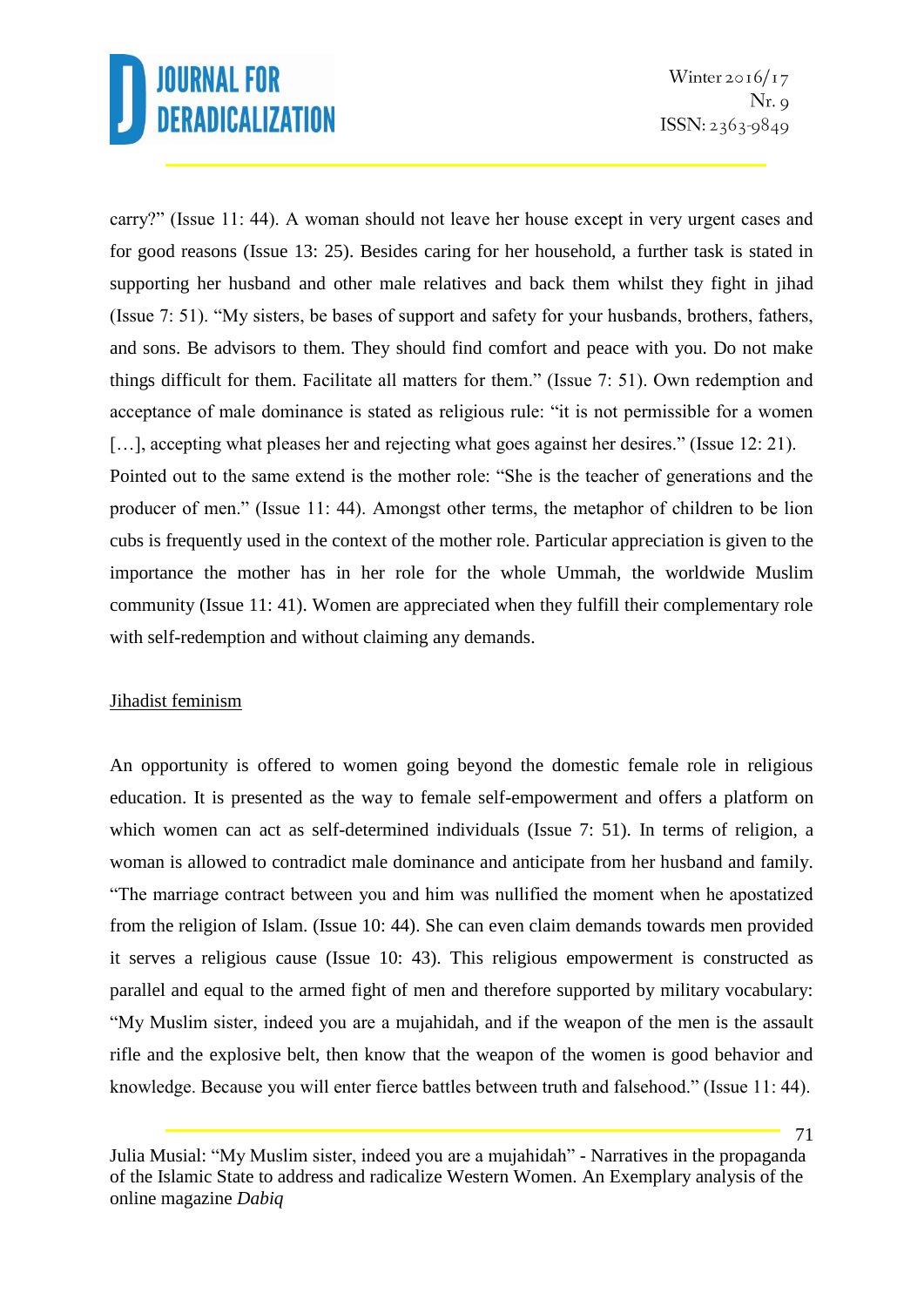Active fighting for women is excluded from the narrative but still left open for possible reinterpretation. "Still, the absence of an obligation of jihad and war – except in defense against someone attacking her" (Issue 11: 41). This jihadist kind of feminism is described as liberation from the expectations of the West or the world at whole in the Islamic State. The narrative gives women a limited platform for leadership and expression of own opinion within the patriarchal society of the Islamic State. "Rather, be a model and an example for them all, and what a great honor it would be to be the first." (Issue 10: 48). Women function thereby as supporters and guardians of the IS interpretation of Islam.

### Stylistic aspects in the text

The whole text contains a range of stylistic elements with specific wording, rhetorical figures, the application of emotional and religious language as well as the mentioning of target-group oriented topics and associations. In the following, the strategic use of language is outlined with examples from the text.

Throughout the article specific vocabulary is applied that constructs a kind of insider language. The target group is often directly addressed with Arabic terms as "mujahirat" (Issue 8: 33), or in English as *sister*, variably complemented by various adjectives "my noble sister" (Issue 11: 44), "my precious sister" (Issue 11: 41). Mixed terms of Arabic and English are also applied to directly refer to the women: "O wife of a mujahid" (Issue 11: 41). Depending on the context, they are addressed as wives, mothers or believers: "female seekers of knowledge" (Issue 12: 20) and "Allah´s female slaves" (Issue 8: 36).

With the intensive use of Arabic phrases from religious context, the text established a language that becomes familiar for the reader. Expressions such as "Harithah is in Firdaws" (Issue 8: 36) intensifies the impression of belonging to a special group that presents itself as particularly religious. Other religious phrasing such as "ayah" (Issue 8: 33) and "dunya" (Issue 11: 41) penetrate the English text body throughout all issues. The religious language legitimates statements and rules in the text and destroys any contradiction that may appear. Quranic verses are strongly inserted for this cause: "O Allah, show us the truth as truth and

Julia Musial: "My Muslim sister, indeed you are a mujahidah" - Narratives in the propaganda of the Islamic State to address and radicalize Western Women. An Exemplary analysis of the online magazine *Dabiq*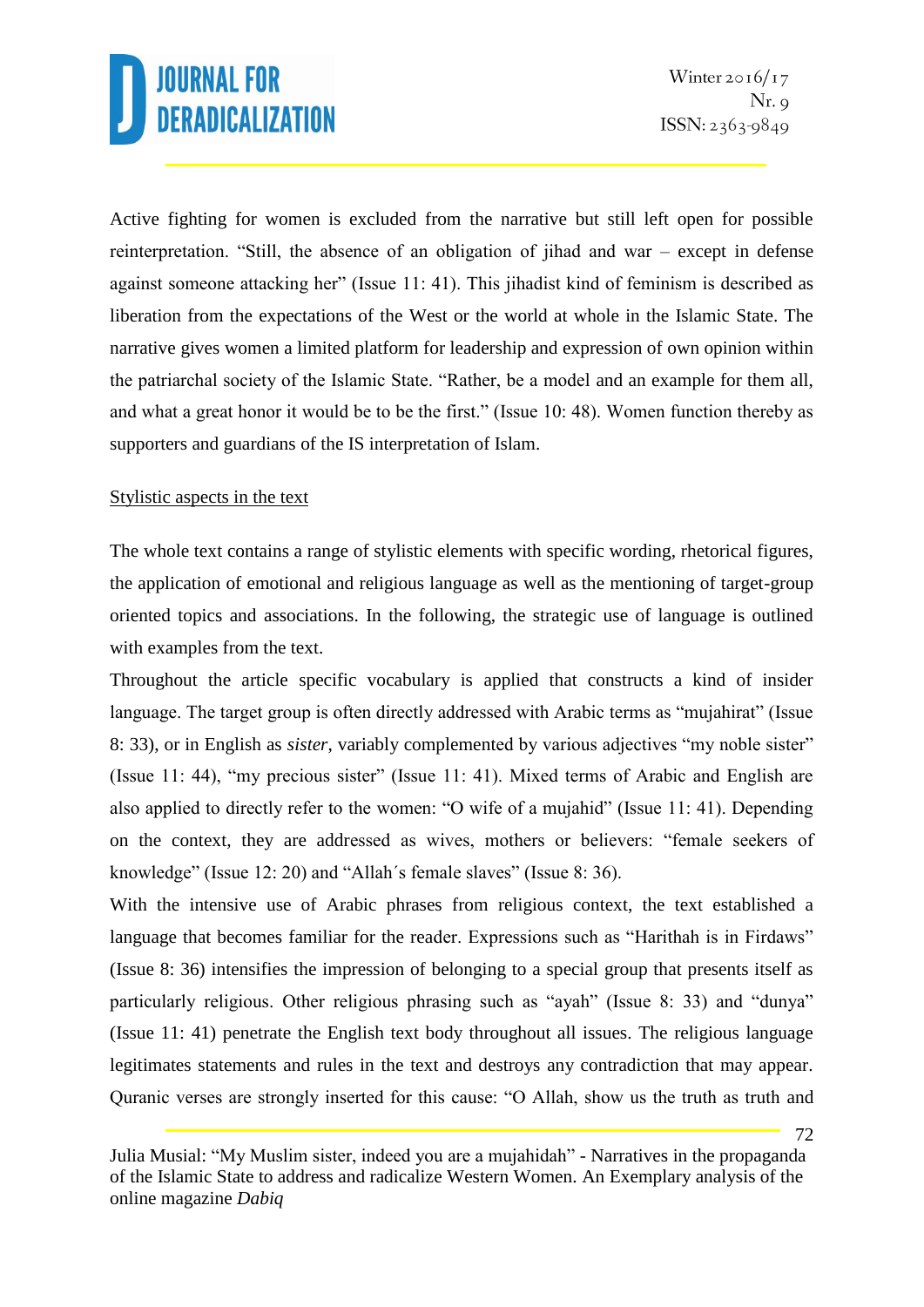guide us to follow it. And show us falsehood as falsehood and guide us to avoid it." (Issue 7: 51). This particularly appears when for the topic of hijrah (Issue 8: 36) and when topics are mentioned that appear controversial such as polygamy to underline the religious correctness of the interpretation: "Allah´s messenger said, 'Sulayman Ibn Dawud said, 'I will surely have intercourse with a hundred women tonight, or ninety nine, and every one of them will give birth to a knight who will wage jihad for the cause of Allah…'" (Issue 12: 19).

Besides the application of Quranic verses, controversial topics are accompanied by convicting questions that seek to convince the reader of the IS interpretation. In questioning the belief of the reader, any other view on the topic is destroyed, in the following example shown for enslavement of the Yezidi women: "What is wrong with you? How do you make such a judgement? What is your religion? What is your law? Rather, tell me who is your lord?" (Issue 9: 49).

A further striking language aspect in the material is the emotional rhetoric that accentuates the narratives. Especially the migration to IS is object of emotional attachment "As soon as the sun of their awaited state rose, thy rushed to it alone and in groups from the eastern and western extends of the Earth." (Issue 8: 33). "We saw them here with our eyes while tears from our eyes poured forth generously and our tongues pronounced the takbir silently." (Issue 8: 36). Emotional language is complemented by figurative language playing with nature elements "This is a verse as clear as the sun that does not require extensive explanation or interpretation." (Issue 12: 19).

The introduction of heroine examples is another aspect supporting several narratives. Women are called to behave like the historical wives of the Prophet (Issue 10) or the biblical person Ayyub (Job) (Issue 11) or like contemporary sisters that show particular devout and noble behavior (Issue 8). With these comparisons, the language supports the high standard for female behavior on the one hand and creates a consciousness of belonging to special group of valuable women on the other.

As for the target group, age-specific as well as western-specific references can be recognized occasionally. The young age of the female migrants is addressed with the topic of the family

Julia Musial: "My Muslim sister, indeed you are a mujahidah" - Narratives in the propaganda of the Islamic State to address and radicalize Western Women. An Exemplary analysis of the online magazine *Dabiq*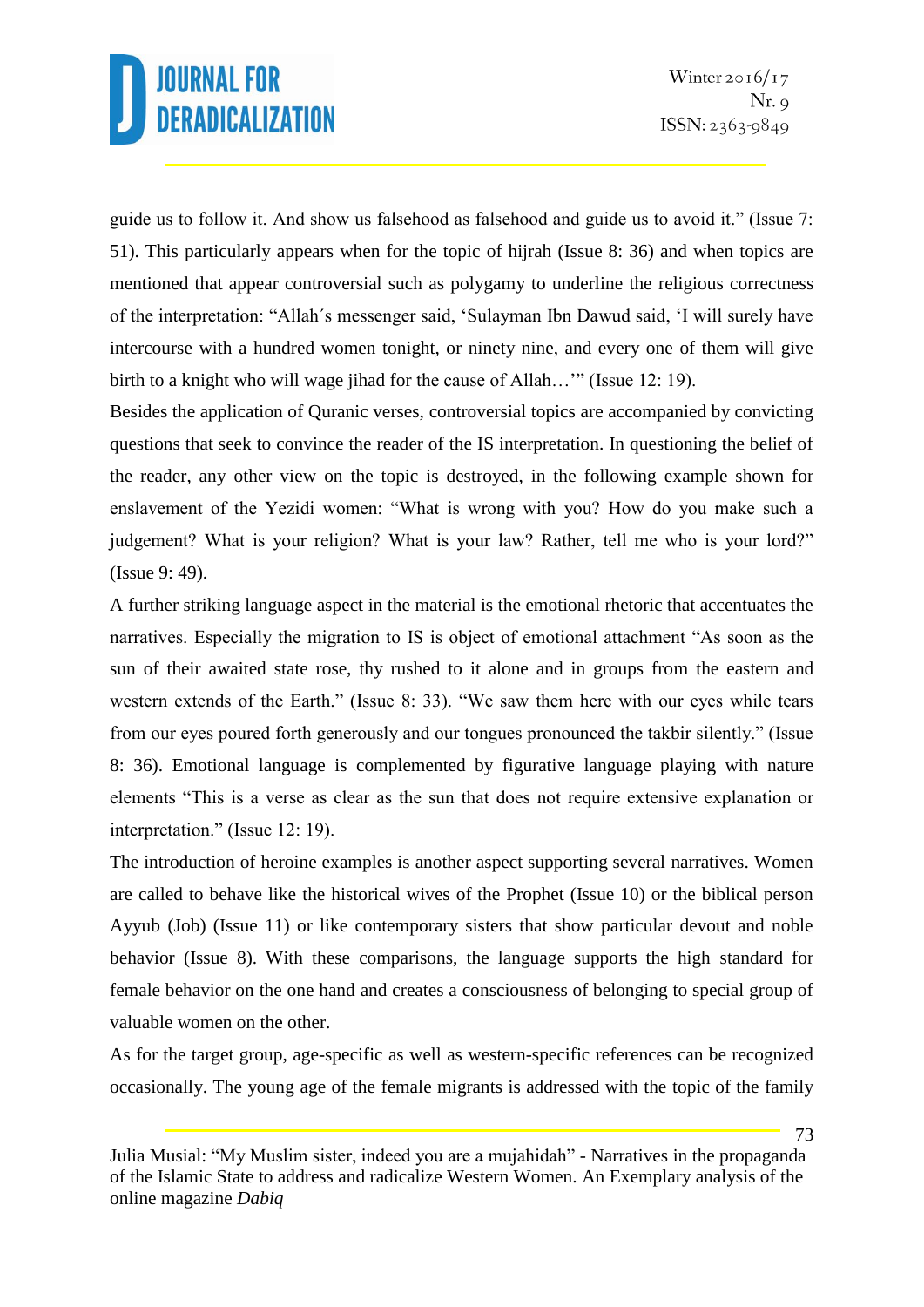that may hold a girl back from her migration: "The first obstacle the muhajirah faces is the family. And what can make you know what the family is!" (Issue 8: 34). With the semblance of understanding, possible barriers should be decreased and an opportunity to dissolve from the childhood is offered. The aspect of adventure is another element identified as age-specific and attributed to the life in the caliphate: "through the hardship of a long journey that is also exciting and full of memories" (Issue 8: 35). A third indication of a young target group is the imagination of a romanticized marriage with a young and brave fighter. "And I think that on the day he came forward to marry you, if he was not a mujahid then, he was a mujahid in the making." (Issue 11: 41). This element unites the wish for a teenage love with the sense of adventure to be the wife of a fighter.

Western-specific aspects are recognized through a reference to the western context of the women with specific topics or phrases. The West is compared with the caliphate in blackwhite-comparison or mentioning that the caliphate offers a life that goes beyond life in western countries. "And if the claimants of Islam in the lands of kufr raise their children on the stories of Cinderella and Robin Hood", you should make use of the stories in […] as stories for your lion cubs before they sleep." (Issue 11: 45). References to western political concepts as "democracy […] and division of power" (Issue 10: 43) serve as starting points for the dichotomy that is expressed between the West and the caliphate. Insults support the hostility: "And it is known to every impartial person with vision that those who fight as proxies on behalf of the dog of the White House and his puppets" (Issue 10: 42). People and places from the West are mentioned to make the text more accessible to western women. "And who knows, maybe Michelle Obama´s price won´t even exceed a third of a dinar, and a third of a dinar is too much for her!" (Issue 9: 49). The use of a western example to justify the slave markets creates comprehensiveness for the western reader.

### 4.2.2. Image analysis

17 images are found in the data material showing different motives. Three of them display a city or elements of a city, further three represent nature elements as plants and camels and two

Julia Musial: "My Muslim sister, indeed you are a mujahidah" - Narratives in the propaganda of the Islamic State to address and radicalize Western Women. An Exemplary analysis of the online magazine *Dabiq*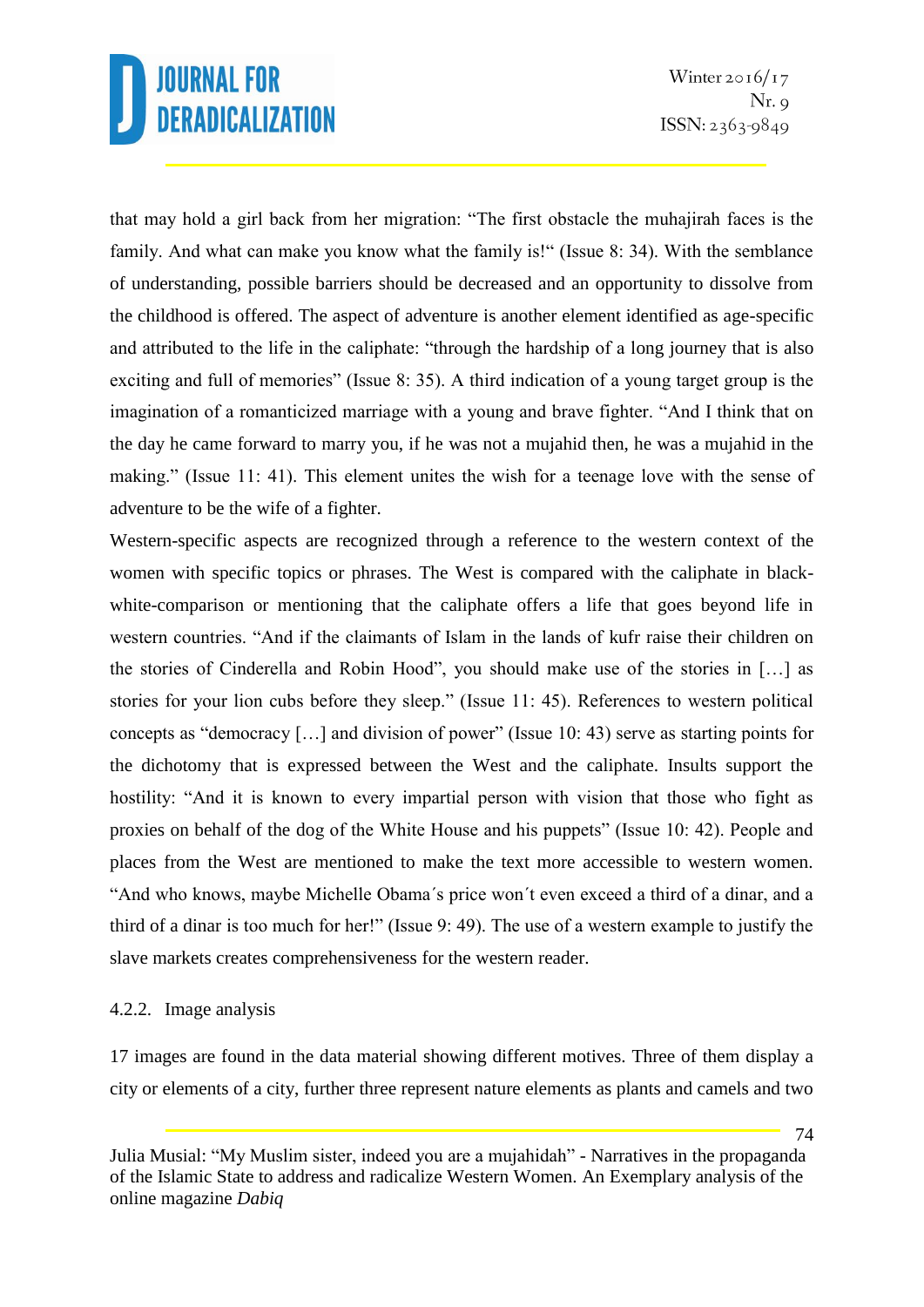Winter  $2016/17$  $Nr. q$  $ISSN: 2363-9849$ 

show a book and a letter. The majority of images however display humans - on five of the nine images there are children. All visual elements are photographs and placed on different positions on the page. The images support the verbal content on the visual level, some of them directly, others rather implicitly. It has been found out (Appendix: Image Analyses), that most images can be assigned to one or more narratives strengthening its content. The marriage narrative (Images 7.1. & 9.1.) gets a visual hint with photographs of Islamic State fighters. Whereas the jihadist feminism narrative is only noticed in one image (8.1.), the obligation of hijrah is supported by two (8.2. und 8.3.) with both referring directly to the journey. By displaying street scenes (Image 9.2.) and a mosque (Image 8.4.), reference to daily life in the caliphate is made. In a wider context, the same images provide visual support for the narrative of rewards in this life. Unfavorable presentations of other groups of fighters (Images 10.2. und 10.3.) implicitly assist the narrative of the long-term state-building project (and 11.3. & 11.4.). Nurturing the narrative of the female domestic complementary role (9.1., 11.1. und 11.2.), images of children address the motherly instinct. Many images of children in uniform  $(10.3., 11.1., 11.2. 11.3. \& 11.4.)$  are noticeable as they address the women as mothers and moreover indicate the gender roles in the group as all uniformed children are boys. Additionally they can refer to the narrative of the long-term state-building project in displaying the next generation that ensures the persistence of the Islamic State.

Images (7.1. & 9.1.) showing male fighters appear similar to teenage posters in their format and perspective and support the age-specific aspect. Romantic photographs that reveal a sunsets (Image 8.2.  $\&$  8.3.) or natural elements (Images 8.1.  $\&$  12.1.) provide emotional attachment either with the text or the Islamic State in general. They further connect the nature with the mentioned rules and laws and thereby create self-evidence. An image showing an open Quran (Image 10.1.) can be interpreted as the visual counterpart to the religious justifications in the text. This is moreover visible in the demonstration of religious buildings (Image 8.3.) and in children adopting a pose of prayer (Image 10.4. & 11.4.).

Subsequently, two image analyses are presented in more depth whereas the full version containing all analyses can be found in the Appendix (: Image Analyses). The following

Julia Musial: "My Muslim sister, indeed you are a mujahidah" - Narratives in the propaganda of the Islamic State to address and radicalize Western Women. An Exemplary analysis of the online magazine *Dabiq*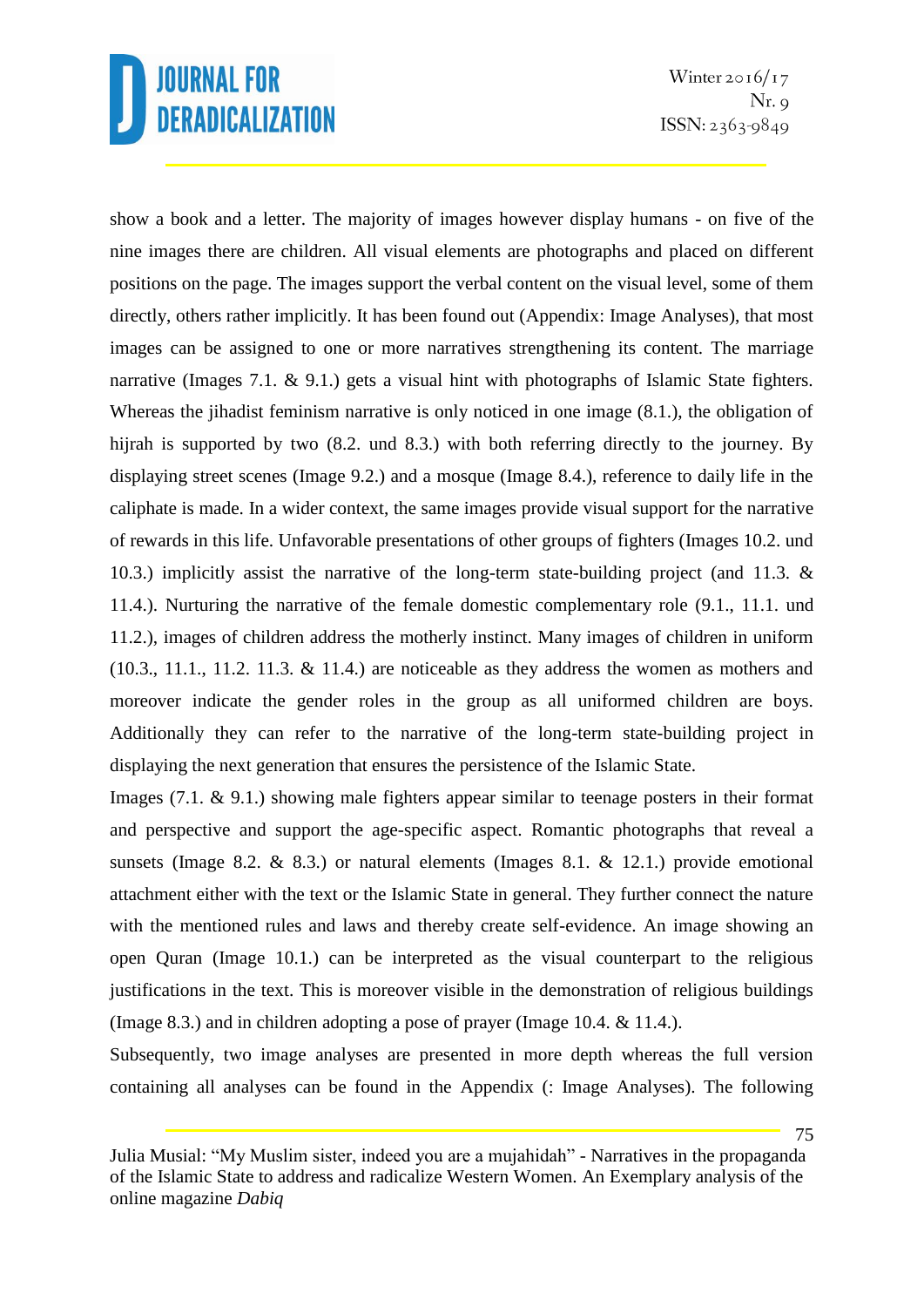examples are significant based on the fact that they show a variety of narratives and targetgroup specifics.

The *image 9.1.* (Annex: Table 2) shows male horse riders in a street together with jeep cars forming a street parade. The front rider fills the right half of the image and constitutes the main motive. The following masked riders and cars appear smaller. The street is bordered with trees and palm trees and an IS flag only seen in parts. The first rider wears a military uniform and has his brown horse saddled and bridled. He is waving a IS flag and wearing a hood. He shows the approach of a smile and appears strong and brave. The image evokes the association of a victory celebration. The text context focuses on the justification of men capturing women as slave-girls. At first glance, the picture has no parallel with the text. With a second look it may indicate a victory that serves as a basis for the capture of slaves. It may also take away the attention from the problems that many women may have with the slave-girl rule according to the text and focuses on the comfortable aspect of being married to a jihad fighter. The symbol of the horse is connected with jihad in Salafi notions as it reminds of the successful battles of the first generation of Muslims and is mentioned in a hadith of the collection *Sahih al-Bukhari*: "He who out of faith in Allah and a firm belief in His promise prepares a horse while waiting for jihad, then its feeding and drinking and its dung are all in his favor on the day of Resurrection". Through the connection with the first victories of Islam, the horse motive is linked with bravery, true Islam and chivalry. Especially in combination with a rider and a flag, the horse has become a common symbol for jihad in visual propaganda. The aspect of chivalry simultaneously supports the narrative of the romanticized marriage with a knightly man that leaves for jihad and returns in victory. While the image does not directly support the text, both seem to show complementary aspects of the life as a woman in the Islamic State. The image additionally indicates an age-specific aspect as the fighter may remind of the stereotypical imagination of a fairytale prince on his horse.

The *image 11.1*. (Annex: Table 2) shows the head and upper body of a boy from the side view. He is around 12 years old and dressed in military uniform and wears a black hood. His facial expression is serious and he gazes of into distance. Two other boys dressed in the same

Julia Musial: "My Muslim sister, indeed you are a mujahidah" - Narratives in the propaganda of the Islamic State to address and radicalize Western Women. An Exemplary analysis of the online magazine *Dabiq*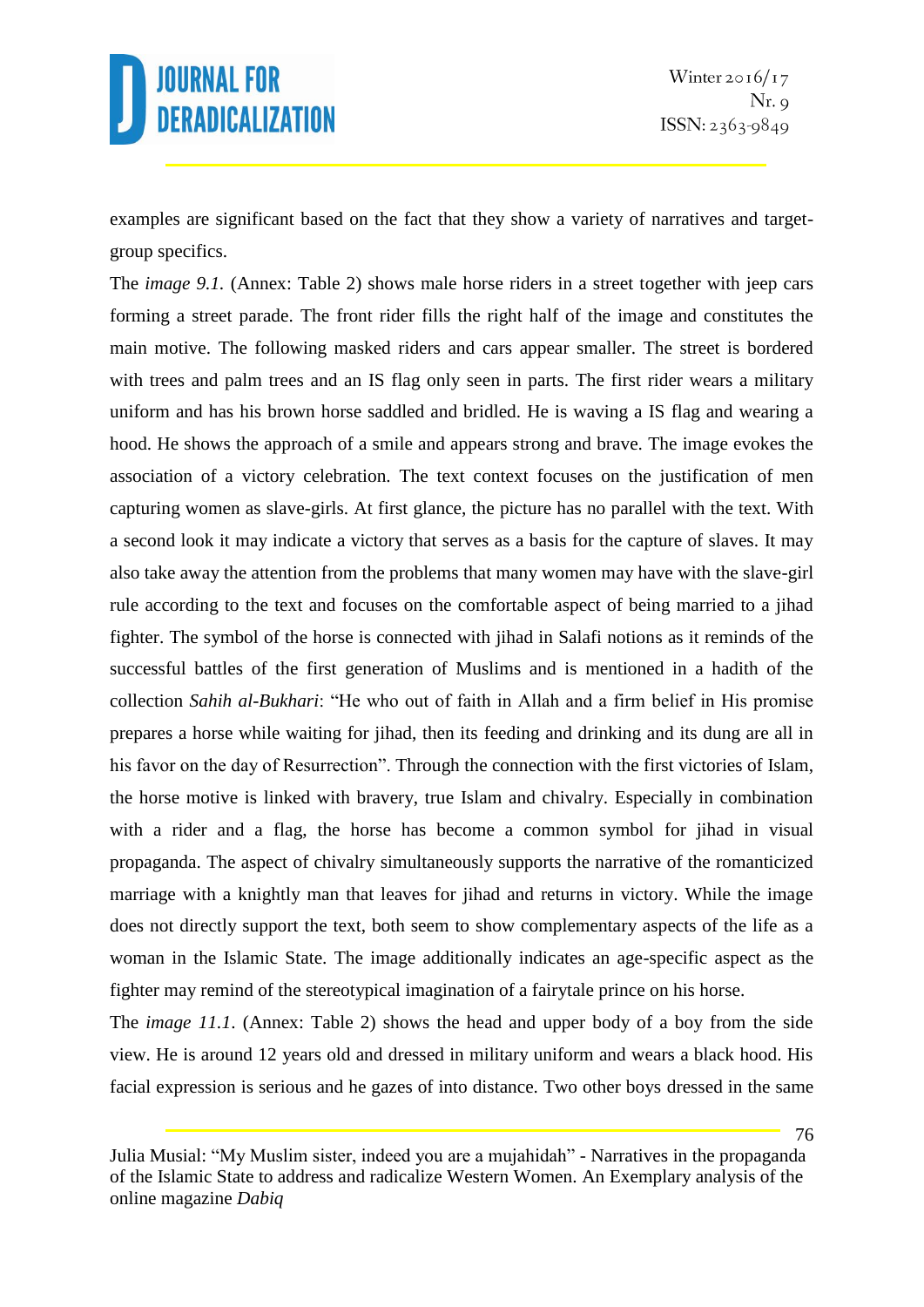77

way stand behind him and are shown blurred. "A jihad without fighting" is the title of the article from which the image fills the whole first page as background for its title. At first, it seems to be contradictious to the image that obviously shows an army of children. In the context of the article, the image functions in a more implicit way: The text emphasizes once more the female role as wife and supporter of the male fighters and as mothers for the next generations. The images of children support the latter task in showing this next generation. Whereas children in military uniform may repel a viewer, it can be assumed that women already infiltrated with jihadist ideology may feel proud and joy viewing this motive. In this regard, the image supports the narratives of the domestic role as well as the state-building project.

### **4.3. Evaluation of the findings**

The analysis of the text images allows four conclusions in relation to the hypotheses derived in chapter 3.1. Firstly, all expected narratives were found in the considered articles. After the analysis, three more narrative can be added. The political and economic dimension is enhanced with the narrative of the (easy) life in the caliphate referring to the provision of basic needs for a daily life in the Islamic State. In the religious dimension, a reward system is present throughout the issues forming the narratives of rewards in this life and promises of afterlife.

Secondly, the gender-related and religious-based narratives are found to be particular emphasized whereas the economic and political dimension is rather less accentuated. Sisterhood and marriage are important topics appearing constantly within the articles. They focus on the social relations that promise belonging, friendship and love. Following the current literature, they are assumed to be the strongest narratives in female radicalization. In propaganda however, the gender dimension is even stronger emphasized. Clear complementary roles are expressed leaving no doubt that a women's place is home and her role is limited to be a mother and wife. However, the platform to act independently in terms of religion may compensate the conservative setting. The narrative of jihadist feminism offers

Julia Musial: "My Muslim sister, indeed you are a mujahidah" - Narratives in the propaganda of the Islamic State to address and radicalize Western Women. An Exemplary analysis of the online magazine *Dabiq*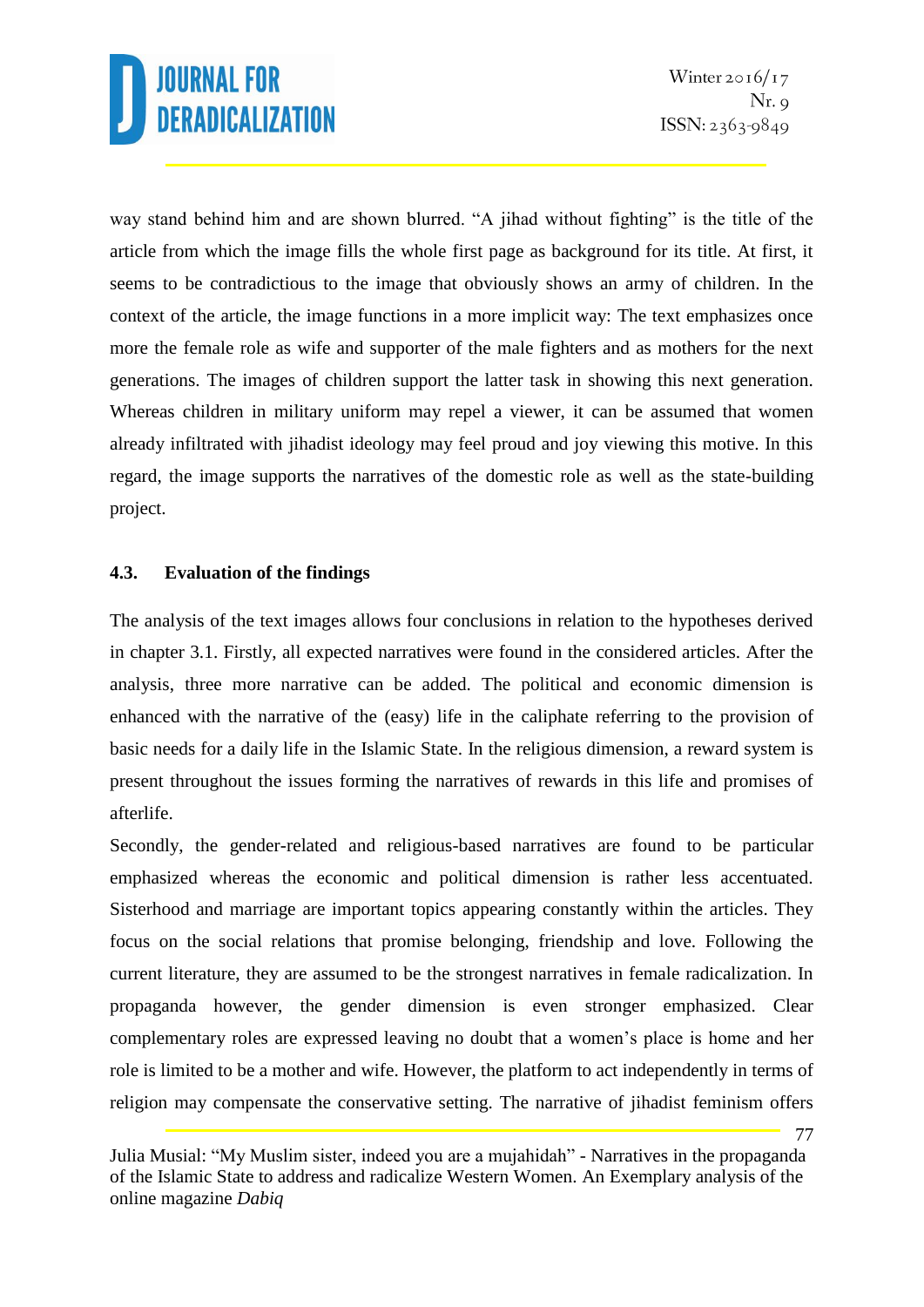women a function as guardians of the ideology. This resonates with the fact that female migrants mostly establish very active online appearances through which they propagate and justify the Islamic State's ideology.

Thirdly, the images are found to generally support the text content whereas especially the narratives of hijrah and the domestic role have visual counterparts. The impression that these narratives are especially prior and important is strengthened by the use of visual element. For its continuing persistence, the Islamic State depends on women that migrate to its territories and marry the male fighters as well as on female citizens that fulfill the role as mothers and raise the next generation of fighters. Given the fact that emotional attachment plays a significant role in female radicalization, the emotional visualization of narratives appears as a logical consequence. As the discourse analysis also takes those elements into account that were expected but not mentioned, the analysis gained further knowledge. Although women are addressed by the articles, not only one image shows a female person. This does not correspond with the studies of social media accounts that identify a highly intensive selfexposing through mobile phone pictures and links to personal accounts (chapter 2.3.). In the official propaganda, the personal reference is rather made with stories of female individuals and by directly addressing the target group.

Fourthly, the strategic use of language indicates the target group to be young and from a western context and argues with religious justifications. Specific vocabulary shapes a continuous language that strengthens the consciousness of belonging to a special group. The intensive use of Arabic terms refers to religious concepts that justify Islamic State rules. Barely age-specific language or wording could be found, but reference to the young age is recognized in topics and images.

It can be summarized that the analysis of the articles partly confirms and complements what is found out concerning female radicalization. Other findings seem to propose other conclusions to what is assumed in the ongoing academic debate. The official propaganda - for which the analyzed articles are a representative example – must be regarded as kind of a raw version for the later personally distributed contents in social networks. Taken the findings of previous

Julia Musial: "My Muslim sister, indeed you are a mujahidah" - Narratives in the propaganda of the Islamic State to address and radicalize Western Women. An Exemplary analysis of the online magazine *Dabiq*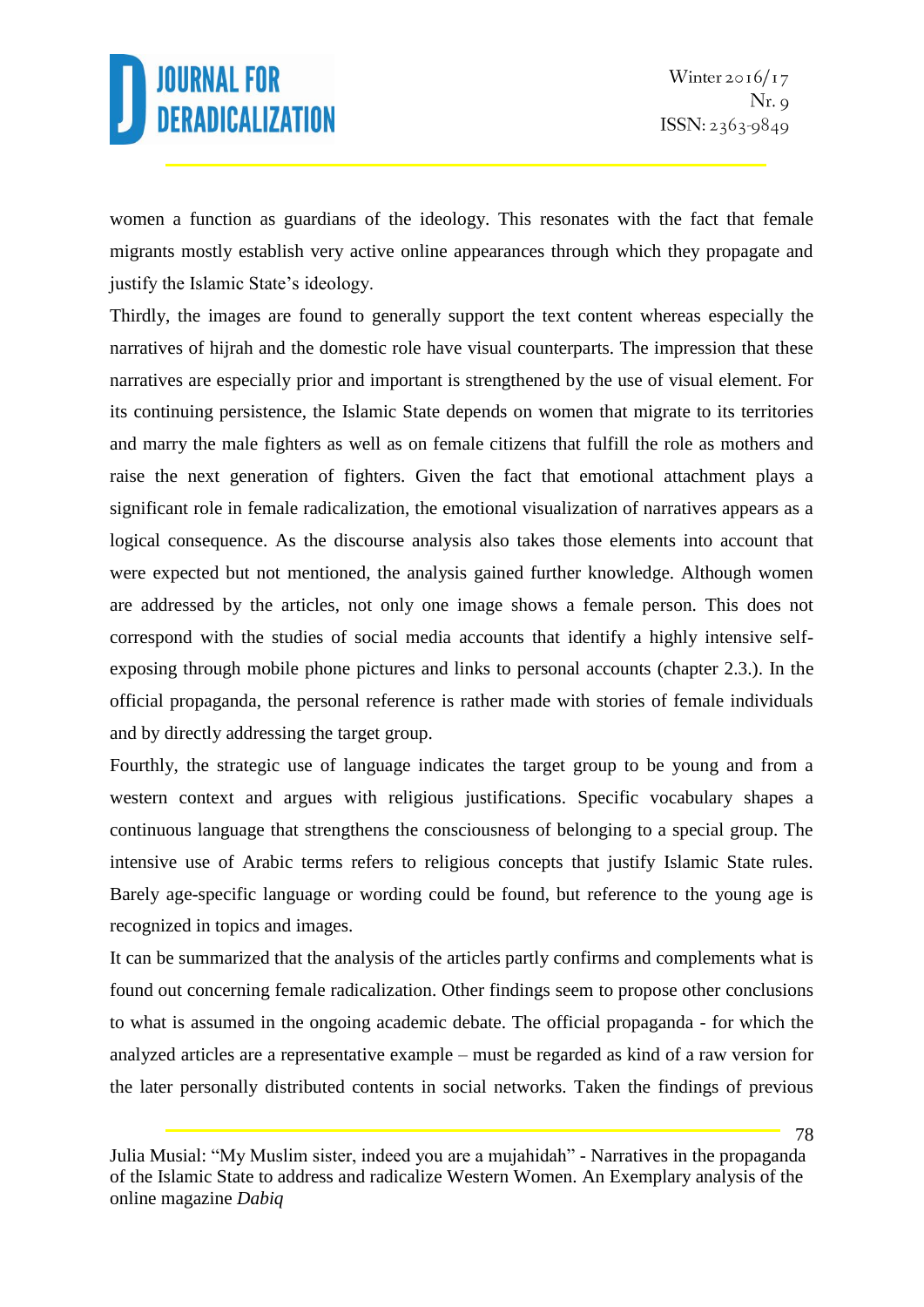studies and this paper together, they offer a promising link for the development of effective counter-narratives and further strategies to encounter female radicalization.

### **5. Conclusion and Outlook**

The analysis of propaganda addressing women in the West provided deeper knowledge of the pull factors appearing in female radicalization. As outlined above, in reference to the ongoing academic debate on women in the Islamic State, the results confirm and complement assumptions. As studies proposed, female migrants indeed represent a current example of jihadist women that actively engage for the cause of jihad. The internet provides the key platform for the spread of propaganda and radicalization as well as for female engagement for the group. It is foreseeable that the role of the internet for female involvement in terrorism remains important or even grows in the future. In this regard, I advocate that the research line involves and further investigates the online aspect and the resulting effects in the theoretical scope. The gender dimension is discovered to appear as a focus in propaganda. Women are clearly awarded with the domestic role serving as mothers and wives. It can therefore be assumed that girls travelling to the Islamic State are fully aware and supportive of their new life that completely contradicts the female emancipation of their home countries. In this aspect, the research confirms the claim of the study conducted by Bakkers and De Leede (2015). Countering the appearance of the women as victims of the ideology in official media must be fostered. I propose that cooperation with official media in informing the society of female radicalization could help to frame the official perception of female migrants and possible returnees.

Based on the strong emphasis of the narratives domestic role and jihadist feminism, I argue in line with Saltman and Smith (2015: 6) and practitioners from counter-radicalization work that gender-specific aspects must become a stronger focus of applied strategies. Narratives in the propaganda offer entry points for counter-narratives in de-radicalization approaches as well as in prevention measures. The conducted research gained useful knowledge of content and strategy in terms of creating such measures appropriate to the radicalizing narratives.

Julia Musial: "My Muslim sister, indeed you are a mujahidah" - Narratives in the propaganda of the Islamic State to address and radicalize Western Women. An Exemplary analysis of the online magazine *Dabiq*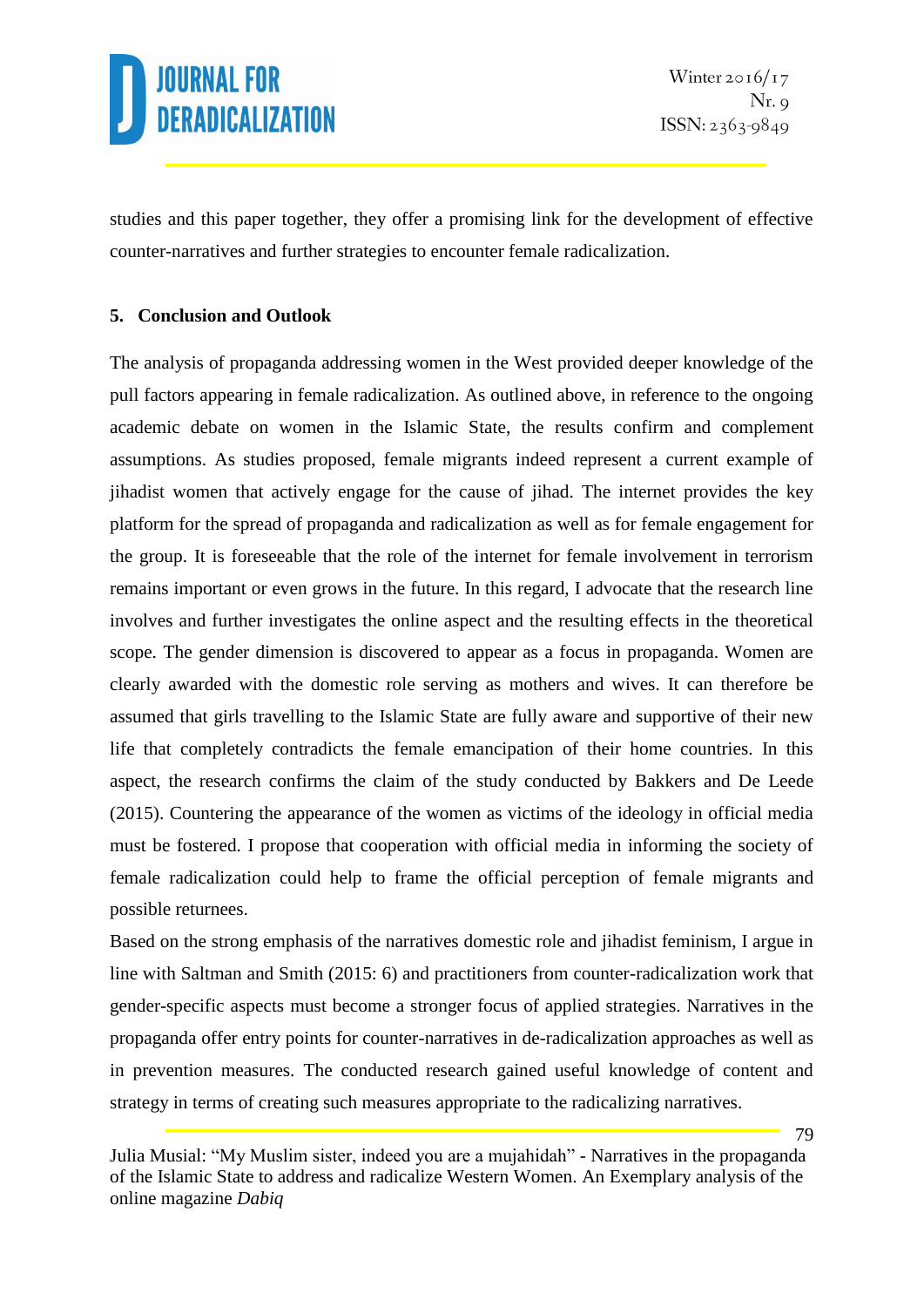Winter  $2016/17$  $Nr. q$  $ISSN: 2363-9849$ 

The afterlife is apparently a strong and effective motive in propaganda because rewards after death do not demand evidences of truth or fulfillment. Jihadist feminism is probably especially attractive to girls that suffer from male dominance in their own social context at home. The topics and strategy of the propaganda show similarity with the contents found in social media accounts. Propaganda shows less personal reference in images than the social media accounts analyzed in previous studies. Unlike indicated in some accounts, participation in active fighting is clearly prohibited for women in propaganda. Although reinterpretation could be possible, the Islamic State states abundantly obvious in Dabiq that females fulfill a complementary role. It seems that propaganda material is in some topics closer to reality than the accounts of female migrants. Very recently, the group uses female suicide perpetrators which is a strategic shift already observed by other terrorist groups before. The new propaganda magazine Rumiyah calls both men and women to commit attacks and praises first female martyr. For this reason, I state that propaganda and especially Rumiyah should be further investigated to gain results beyond the outlined findings.

In line with radicalization experts, I argue that the reality of life in the Islamic State serves as effective counter-narrative combating the romantic imagination that girls may have. Besides social media accounts, a further source providing truth of the reality for women in the Islamic State is the group of returned desillusioned women. The involvement of their experiences in counter-radicalization measures may help to adjust the approaches specifically to the female target group. To prevent female radicalization in the future, counter-narratives should be spread through various platforms including media reporting, social media channels and education institutions.

Creating new measures and adjusting existing ones with help of knowledge gained from propaganda and returnees, female radicalization can be combated. The findings of this paper should be complemented with further analyses of propaganda and contribute a part to the important societal challenge of female migrants in the Islamic State.

Julia Musial: "My Muslim sister, indeed you are a mujahidah" - Narratives in the propaganda of the Islamic State to address and radicalize Western Women. An Exemplary analysis of the online magazine *Dabiq*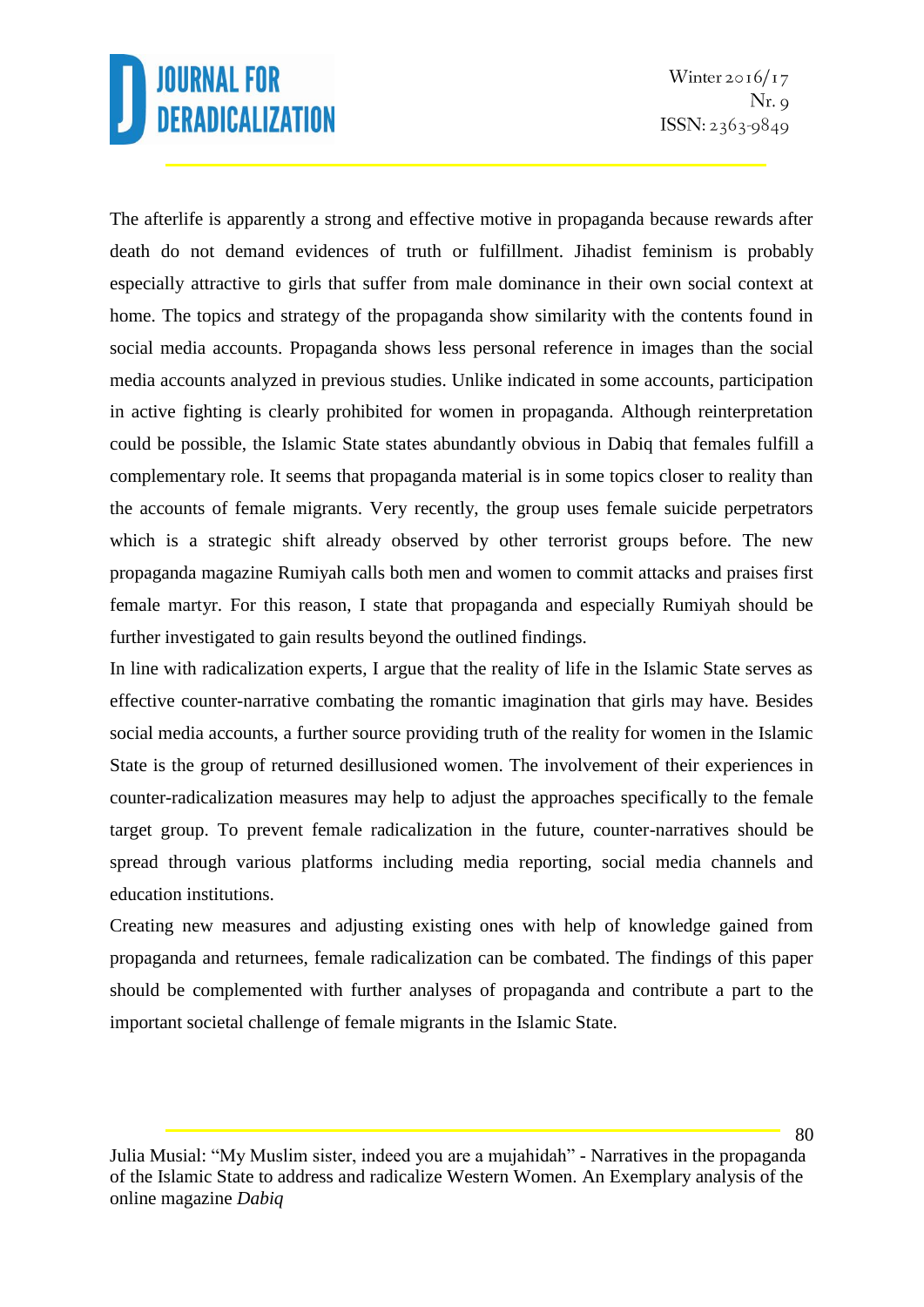

### **List of References**

- Ali, M., 2015. *ISIS and Propaganda: How ISIS Exploits Women*. Oxford: Reuters Institute for the Study of Journalism. [online] [https://reutersinstitute.politics.ox.ac.uk/sites/default/files/Isis%20and%20Propaganda-](https://reutersinstitute.politics.ox.ac.uk/sites/default/files/Isis%20and%20Propaganda-%20How%20Isis%20Exploits%20Women.pdf) [%20How%20Isis%20Exploits%20Women.pdf](https://reutersinstitute.politics.ox.ac.uk/sites/default/files/Isis%20and%20Propaganda-%20How%20Isis%20Exploits%20Women.pdf) (Rev. 10.08.2016).
- Azman, N.A., 2016. *'Islamic State' (IS) Propaganda: Dabiq and Future Directions of 'Islamic State'*. In: Counter Terrorist Trends and Analysis, 2016 (10), pp. 3-7.
- Bakkers, E./De Leede, S., 2015. *European Female Jihadists in Syria: Exploring an Under-Researched Topic.* The Hague: International Centre for Counter-Terrorism. [online] [https://www.icct.nl/download/file/ICCT-Bakker-de-Leede-European-Female-Jihadists-](https://www.icct.nl/download/file/ICCT-Bakker-de-Leede-European-Female-Jihadists-In-Syria-Exploring-An-Under-Researched-Topic-April2015(1).pdf)[In-Syria-Exploring-An-Under-Researched-Topic-April2015\(1\).pdf](https://www.icct.nl/download/file/ICCT-Bakker-de-Leede-European-Female-Jihadists-In-Syria-Exploring-An-Under-Researched-Topic-April2015(1).pdf) (Rev. 14.08.2016).
- Bloom, M., 2004. *Palestinian suicide bombing: Public support, market share, and outbidding.* In: Political Science Quarterly, 2004 (1), pp. 61-88.
- Bloom, M., 2011. *Bombshells: Women and Terror*. In: Gender Issues, 2011 (3), pp. 1–21.
- Böckler, N./Zick, A., 2015. Im Sog des Pop-Dschihadismus. In: DJI Impulse: *Jung und radikal. Politische Gewalt im Jugendalter*, 2015 (1), pp. 18-22.
- Borum, R., 2011. *Radicalization into Violent Extremism: A Review of Social Science Theories*. In: Journal of Strategic Security 2011 (4), pp. 7-36.
- Brown, K., 2016. *Gender and Countering Islamic State Radicalisation*. [online] [http://www.e](http://www.e-ir.info/2016/02/18/gender-and-countering-islamic-state-radicalisation/)[ir.info/2016/02/18/gender-and-countering-islamic-state-radicalisation/](http://www.e-ir.info/2016/02/18/gender-and-countering-islamic-state-radicalisation/) (Rev. 22.08.2016).
- Burck, C., 2005. *Multilingual Living: Explorations of Language and Subjectivity*. New York: Palgrave MacMillan.
- Burke, J., 2016. *Isis sends female supporters to serve as frontline suicide bombers.* In: the guardian, September,  $12<sup>th</sup> 2016$ . [online] [https://www.theguardian.com/world/2016/nov/12/isis-women-frontline-suicide](https://www.theguardian.com/world/2016/nov/12/isis-women-frontline-suicide-bombers?CMP=share_btn_tw)[bombers?CMP=share\\_btn\\_tw](https://www.theguardian.com/world/2016/nov/12/isis-women-frontline-suicide-bombers?CMP=share_btn_tw) (Rev. 26.11.2016).
- Burr, V., 1995. *An Introduction to Social Constructivism*. London: Routledge.
- Bussemer, T., 2008. Propaganda: Konzepte und Theorien. Wiesbaden: Verlag für Sozialwissenschaften.

Julia Musial: "My Muslim sister, indeed you are a mujahidah" - Narratives in the propaganda of the Islamic State to address and radicalize Western Women. An Exemplary analysis of the online magazine *Dabiq*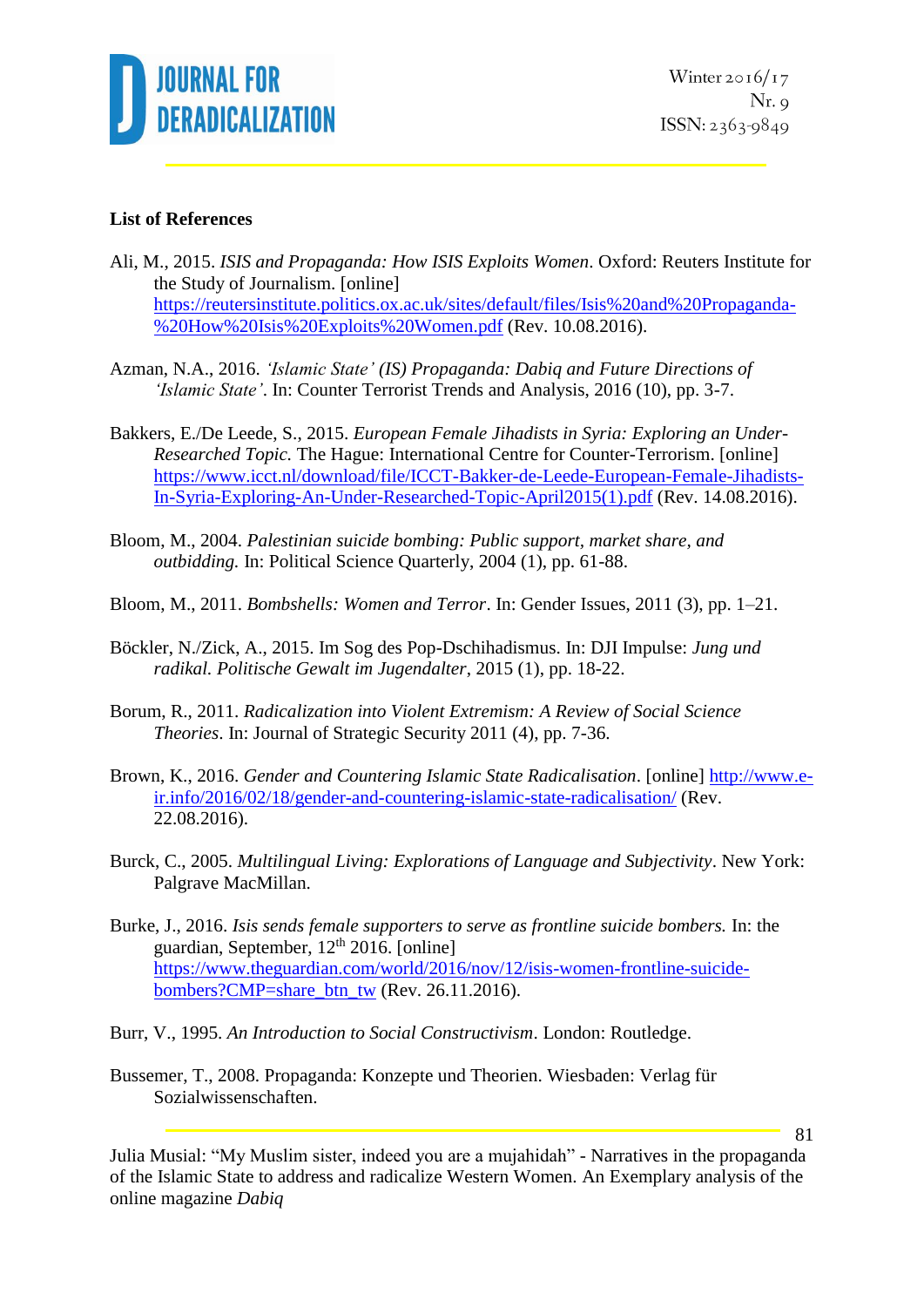

82

- Cragin, K./Daly, S., 2009. *Women as Terrorists: Mothers, Recruiters, and Martyrs*. Santa Barbara: Praeger Security International.
- Christmann, K. 2012. *Preventing Religious Radicalisation and Violent Extremism: A Systematic Review of the Research Evidence.* Youth Justice Board for England and Wales. [online] [https://www.gov.uk/government/uploads/system/uploads/attachment\\_data/file/396030/p](https://www.gov.uk/government/uploads/system/uploads/attachment_data/file/396030/preventing-violent-extremism-systematic-review.pdf) [reventing-violent-extremism-systematic-review.pdf](https://www.gov.uk/government/uploads/system/uploads/attachment_data/file/396030/preventing-violent-extremism-systematic-review.pdf) (Rev. 25.11.2016).
- Cunningham, K., 2007. *Countering Female Terrorism*. In: Studies in Conflict & Terrorism, 2007 (7), pp. 113–129.
- Dalton, A./Asal, V., 2011. *Is it ideology or desperation: Why do organizations deploy women in violent terrorist attacks?.* Studies in Conflict & Terrorism, 2011 (10), pp. 802-819.
- Fairclough, N., 1995. *Critical Discourse Analysis: The Critical Study of Language*. Harlow: Pearson Education Limited.
- Fegter, S., 2011. Die Macht der Bilder: Photographien und Diskursanalyse. In: Oelerich, G./Otto, H., 2011. *Soziale Arbeit und Empirische Forschung*. Wiesbaden: Verlag für Sozialwissenschaften, pp. 207-220.
- Fernandez, A., 2015. *Here to stay and growing: Combating ISIS propaganda networks*. In: U.S.-Islamic World Forum Papers, 2015. [online] <http://www.brookings.edu/research/papers/2015/10/combating-isispropagandafernandez> (Rev. 20.08.2016).
- Fouad, H./Heinke, D.H., 2015. *Das Dabiq-Magazin als Rekrutierungswerkzeug des IS*. [online] [http://www.sicherheitspolitik-blog.de/2015/03/03/das-dabiq-magazin-als](http://www.sicherheitspolitik-blog.de/2015/03/03/das-dabiq-magazin-als-rekrutierungswerkzeug-des-is)[rekrutierungswerkzeug-des-is](http://www.sicherheitspolitik-blog.de/2015/03/03/das-dabiq-magazin-als-rekrutierungswerkzeug-des-is) (Rev. 19.08.2016).
- Gambhir, H., 2014. *Dabiq: The Strategic Messaging of the Islamic State*. In: ISW Backgrounder. [online] [http://www.understandingwar.org/sites/default/files/Dabiq%20Backgrounder\\_Harleen%](http://www.understandingwar.org/sites/default/files/Dabiq%20Backgrounder_Harleen%20Final.pdf) [20Final.pdf](http://www.understandingwar.org/sites/default/files/Dabiq%20Backgrounder_Harleen%20Final.pdf) (Rev. 23.08.2016).
- Gill, P., 2007. A Multi-Dimensional Approach to Suicide Bombing. In: International Journal of Conflict and Violence, 2007 (2), pp.142–159. [online] <http://www.ijcv.org/index.php/ijcv/article/viewFile/12/12/> (Rev. 25.11.2016).
- Glaser, M., 2016. Gewaltorientierter Islamismus im Jugendalter. Eine Diskussion vorliegender Erkenntnisse zu Hinwendungsmotiven und Attraktivitätsmomenten für

Julia Musial: "My Muslim sister, indeed you are a mujahidah" - Narratives in the propaganda of the Islamic State to address and radicalize Western Women. An Exemplary analysis of the online magazine *Dabiq*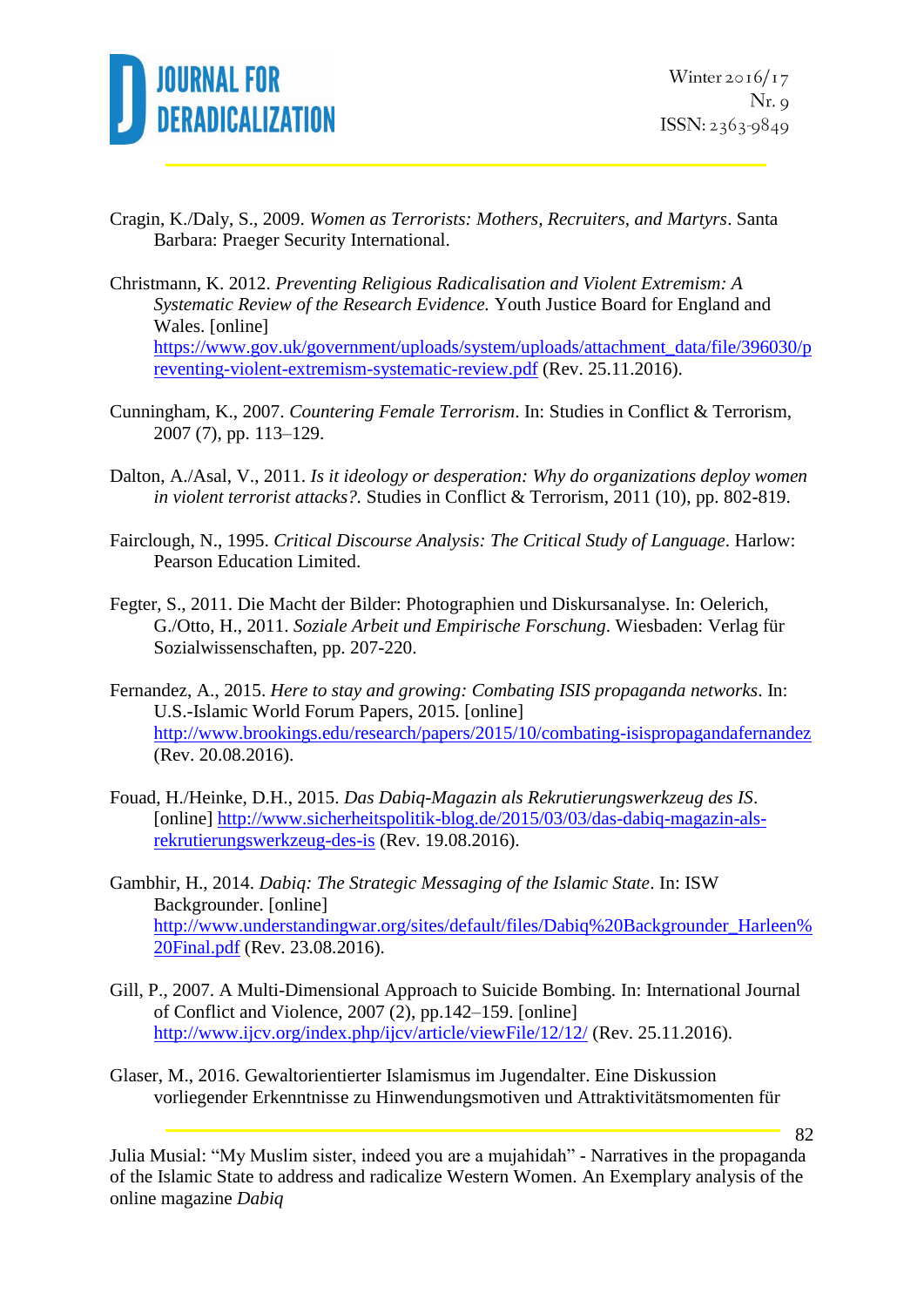

83

junge Menschen. In: Kinder- und Jugendschutz in Wissenschaft und Praxis: *Islamistischer Radikalisierung Jugendlicher vorbeugen*, 2016 (1), Bundesarbeitsgemeinschaft Kinder- und Jugendschutz e.V., pp. 3-7.

- González, A./Freilich, J./Chermak, S., 2014. *How Women Engage Homegrown Terrorism*. In: Feminist Criminology, 2014 (4), pp. 344-366. [online] [www.sagepub.com/journalsPermissions.nav10.1177/1557085114529809](http://www.sagepub.com/journalsPermissions.nav10.1177/1557085114529809) (Rev. 15.08.2016).
- Herath, T., 2012. *Women in Terrorism: Case of the LTTE*. New Delhi: Sage Publications India.
- Hoyle, C./Bradford, A./Frenett, R., 2015. *Becoming Mulan? Female Western Migrants to ISIS.* Institute for Strategic Dialogue. [online] [http://www.strategicdialogue.org/wp](http://www.strategicdialogue.org/wp-content/uploads/2016/02/ISDJ2969_Becoming_Mulan_01.15_WEB.pdf)[content/uploads/2016/02/ISDJ2969\\_Becoming\\_Mulan\\_01.15\\_WEB.pdf](http://www.strategicdialogue.org/wp-content/uploads/2016/02/ISDJ2969_Becoming_Mulan_01.15_WEB.pdf) (Rev. 18.08.2016).
- Huey, L./Witmer, E., 2016. *#IS\_Fangirl: Exploring a New Role for Women in Terrorism*. Journal of Terrorism Research, 2016 (1), pp. 1–10.
- Hughes, S./Vidino, L., 2015. *ISIS in America: From Retweets to Raqqa*. In: Program on Extremism, George Washington University. [online] <https://cchs.gwu.edu/sites/cchs.gwu.edu/files/downloads/ISIS> (Rev. 23.08.2016).
- Kirk, A., 2015. *Iraq and Syria. How many foreign fighters are fighting for ISIL*?. In: The Telegraph. [online] [http://www.telegraph.co.uk/news/worldnews/islamic](http://www.telegraph.co.uk/news/worldnews/islamic-state/11770816/Iraq-and-Syria-How-many-foreign-fighters-are-fighting-for-Isil.html)[state/11770816/Iraq-and-Syria-How-many-foreign-fighters-are-fighting-for-Isil.html](http://www.telegraph.co.uk/news/worldnews/islamic-state/11770816/Iraq-and-Syria-How-many-foreign-fighters-are-fighting-for-Isil.html) (Rev. 03.08.2016).
- Lines, L., 2009. *Female Combatants in the Spanish Civil War: Milicianas on the Front Lines and in the Rearguard*. In: Journal of International Women's Studies, 2009 (4), pp. 168- 178. [online]<http://vc.bridgew.edu/jiws/vol10/iss4/11> (Rev. 13.08.2016).
- Lister, C., 2014. *Profiling the Islamic State*. Brookings Doha Center Analysis Paper. [online] [https://www.brookings.edu/wp-content/uploads/2014/12/en\\_web\\_lister.pdf](https://www.brookings.edu/wp-content/uploads/2014/12/en_web_lister.pdf) (Rev. 10.08.2016).
- Malet, D., 2013. *Transnational Identity in Civil Conflicts.* New York: Oxford University Press.

Julia Musial: "My Muslim sister, indeed you are a mujahidah" - Narratives in the propaganda of the Islamic State to address and radicalize Western Women. An Exemplary analysis of the online magazine *Dabiq*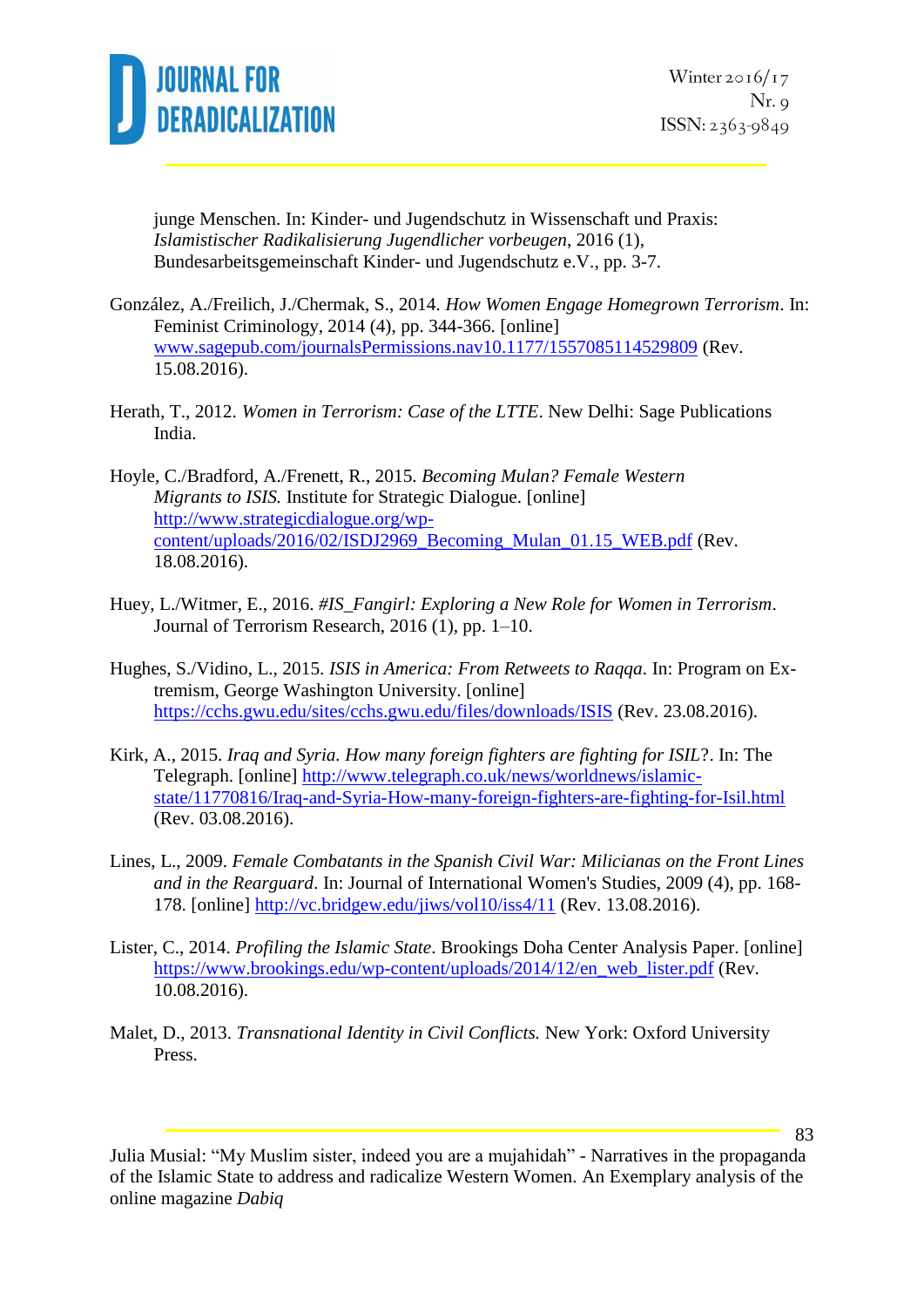

- Merari, A./Fighel, J./Ganor, B./Livne, A., 2009. *Making Palestinian "Martyr Operations"/"Suicide Attacks": Interviews With Would-Be Perpetrators and Organizers.* In: Terrorism and Political Violence, 2010 (1), pp. 102-119.
- Miller, J., 2007. *The Bomb Under the Abaya*. Hoover Institution, Standford University. [online]<http://www.hoover.org/research/bomb-under-abaya> (Rev. 25.11.2016).
- Mohaghedhi, H., 2015. *Frauen für den Dschihad: Das Manifest der IS-Kämpferinnen*. Freiburg: Herder.
- Naaman, D., 2007. Brides of Palestine. Angels of Death: Media, Gender, and Performance in the Case of the Palestinian Female Suicide Bombers. In: War and Terror I: *Raced‐Gendered Logics and Effects in Conflict Zones*, 2007 (4), pp. 933-955.
- Neumann, P., 2013. *The Trouble with Radicalization*. In: International Affairs, 2013 (4), pp. 873–893.
- Neumann, P., 2015a. *Die neuen Dschihadisten. IS, Europa und die nächste Welle des Terrorismus*. Bonn: Bundeszentrale für politische Bildung.
- Neumann, P., 2015b. *Victims, Perpetrators, Assets: The Narratives of Islamic State Defectors.* Report of the International Centre for the Study of Radicalisation and Political Violence. [online] [http://icsr.info/wp-content/uploads/2015/09/ICSR-Report-Victims-](http://icsr.info/wp-content/uploads/2015/09/ICSR-Report-Victims-Perpertrators-Assets-The-Narratives-of-Islamic-State-Defectors.pdf)[Perpertrators-Assets-The-Narratives-of-Islamic-State-Defectors.pdf](http://icsr.info/wp-content/uploads/2015/09/ICSR-Report-Victims-Perpertrators-Assets-The-Narratives-of-Islamic-State-Defectors.pdf) (Rev. 15.08.2016).
- Panofsky, E., 1975. *Sinn und Deutung in der bildenden Kunst.* Köln: DuMont.
- Pape, R., 2005. *Dying to Win: The Strategic Logic of Suicide Terrorism*. New York: Random House.
- Patterson, M./Monroe, K., 1998. *Narrative in Political Science*. In: Annual Review of Political, 1998 (1) Science, pp. 315-331.
- Rabasa, A. et al, 2010. Deradicalizing Islamist Extremists. Santa Monica: RAND Cooperation.
- Riessmann, C., 2008. *Narrative Methods for the Human Sciences*. California: Sage Publications.
- Renggli, C., 2014. Komplexe Beziehungen beschreiben: Diskursanalytisches Arbeiten mit Bildern. In: Eder,F. et al. (Hrsg.), 2014. *Bilder in historischen Diskursen: Interdisziplinäre Diskursforschung*, Wiesbaden: Springer Fachmedien, pp. 45-60.

Julia Musial: "My Muslim sister, indeed you are a mujahidah" - Narratives in the propaganda of the Islamic State to address and radicalize Western Women. An Exemplary analysis of the online magazine *Dabiq*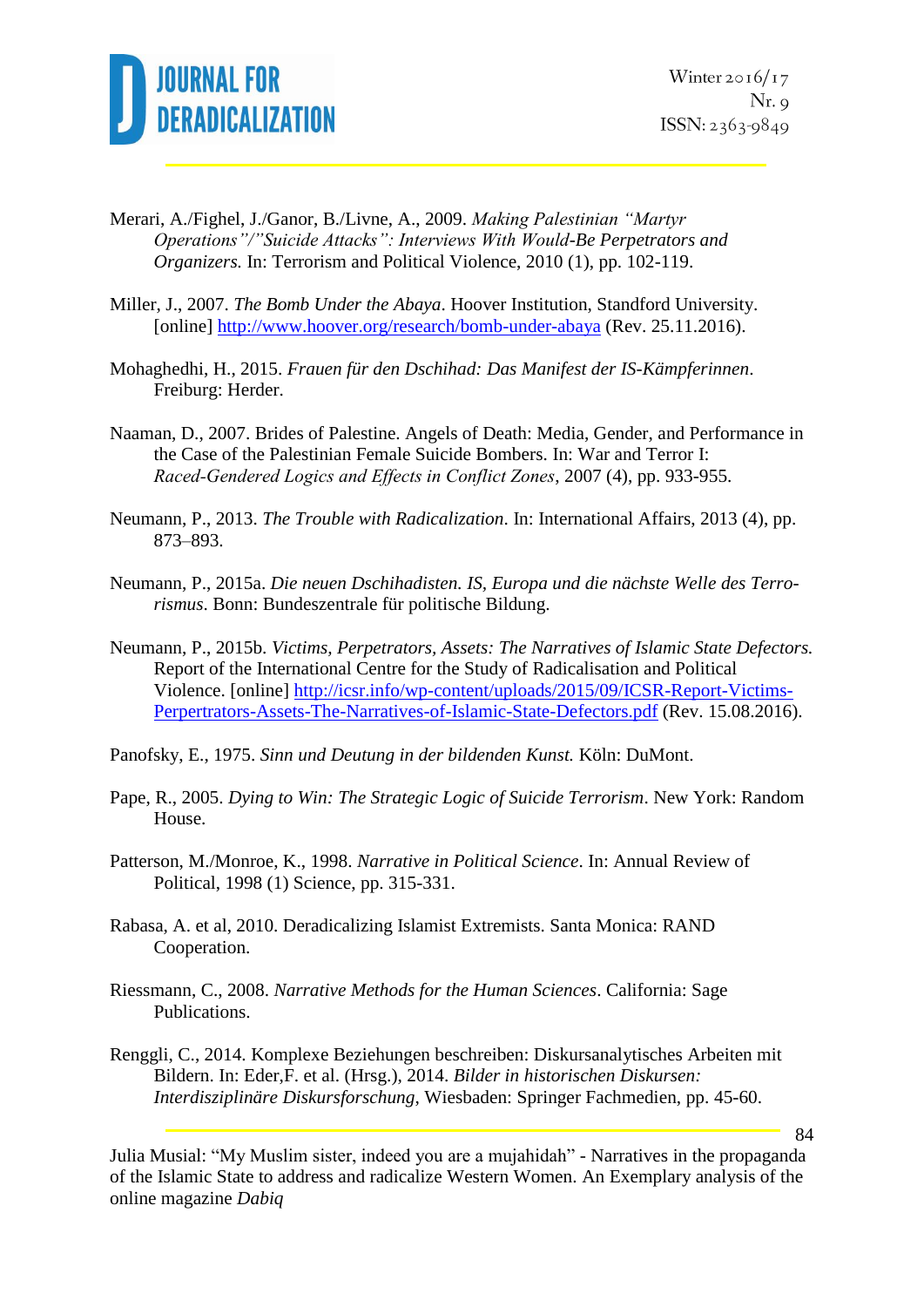

- Roy, O., 2015. *What is the driving force behind jihadist terrorism?: A scientific perspective on the causes/circumstances of joining*. In: Konferenzpapier der Herbstkonferenz des Bun-deskriminalamts: International Terrorism: How can prevention and repression keep peace?, 18.-19. November 2015, Köln. [online] <http://www.bka.de/EN/Publications/AutumnConferences/2015/autumnConference> (Rev. 30.07.2016).
- Sageman, M., 2004. *Understanding Terror Networks.* Philadelphia: University of Pennsylvania Press.

Saltman, E./Smith, M., 2015. *'Till Martyrdom Do Us Part': Gender and the ISIS Phenomenon.* Institute for Strategic Dialogue. [online] [http://www.strategicdialogue.org/wp](http://www.strategicdialogue.org/wp-content/uploads/2016/02/Till_Martyrdom_Do_Us_Part_Gender_and_the_ISIS_Phenomenon.pdf)[content/uploads/2016/02/Till\\_Martyrdom\\_Do\\_Us\\_Part\\_Gender\\_and\\_the\\_ISIS\\_Phenom](http://www.strategicdialogue.org/wp-content/uploads/2016/02/Till_Martyrdom_Do_Us_Part_Gender_and_the_ISIS_Phenomenon.pdf) [enon.pdf](http://www.strategicdialogue.org/wp-content/uploads/2016/02/Till_Martyrdom_Do_Us_Part_Gender_and_the_ISIS_Phenomenon.pdf) (Rev. 19.08.2016).

- Schröter, S., 2015. *The young wild ones of the ummah. Heroic gender constructs in jihadism.* Frankfurter Forschungszentrum Globaler Islam. [online] <http://www.ffgi.net/en/publications.html> (Rev. 20.08.2016).
- Schweitzer, Y., 2006. *Female Suicide Bombers: Dying for Equality?.* Memorandum No.84, Jaffa Center for Strategic Studies. [online] [http://www.inss.org.il/uploadimages/Import/\(FILE\)1188302013.pdf](http://www.inss.org.il/uploadimages/Import/(FILE)1188302013.pdf) (Rev. 09.08.2016).
- Smith, C., 2000. Content Analysis and Narrative Analysis. In: Reis, H./J., 2000. *Handbook of research methods in social and personality psychology.* New York: Cambridge University Press, pp. 313-335.
- Steinberg, G., 2015. *Kalifat des Schreckens. IS und die Bedrohung durch den Islamischen Terror*. München: Knaur.
- Straßner, E., 2002. *Text-Bild-Kommunikation – Bild-Text-Kommunikation*. Berlin: Walter de Gruyter.
- Verfassungsschutz 2015. *Jihadistinnen werben online Frauen für den sogenannten Islamischen Staat.* [online] [https://www.verfassungsschutz.de/de/aktuelles/schlaglicht/schlaglicht-2015-07-frauen](https://www.verfassungsschutz.de/de/aktuelles/schlaglicht/schlaglicht-2015-07-frauen-im-jihad)[im-jihad](https://www.verfassungsschutz.de/de/aktuelles/schlaglicht/schlaglicht-2015-07-frauen-im-jihad) (Rev. 23.08.2016).
- Weimann, G./Jost, J., 2015. *Neuer Terrorismus und Neue Medien*. In: ZFAS, 2015 (8), S. 369-388. [online]

Julia Musial: "My Muslim sister, indeed you are a mujahidah" - Narratives in the propaganda of the Islamic State to address and radicalize Western Women. An Exemplary analysis of the online magazine *Dabiq*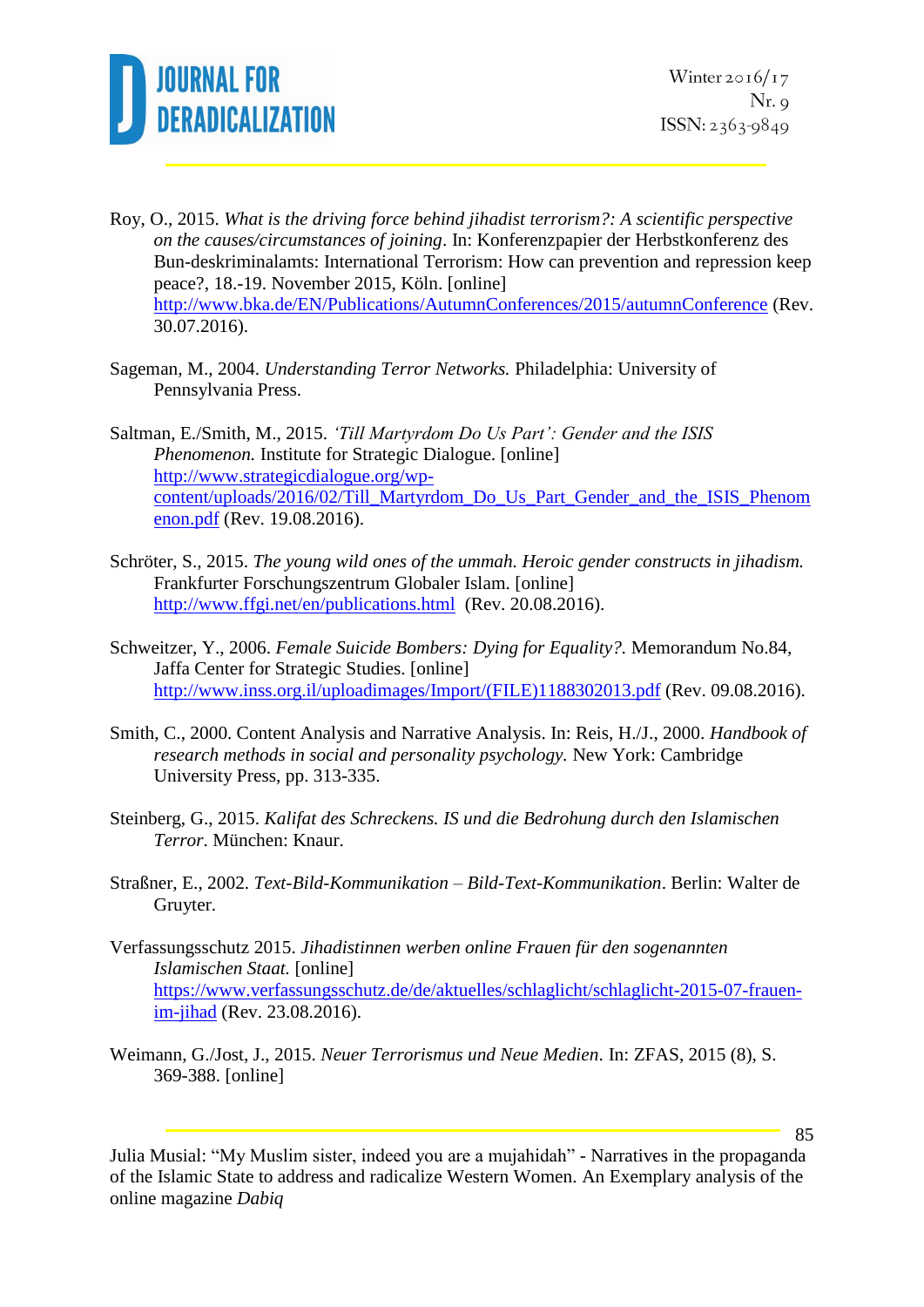

[http://voxpol.eu/download/journal/Neuer%20Terrorismus%20und%20Neue%20Medie.](http://voxpol.eu/download/journal/Neuer%20Terrorismus%20und%20Neue%20Medie.pdf) [pdf](http://voxpol.eu/download/journal/Neuer%20Terrorismus%20und%20Neue%20Medie.pdf) (Rev. 23.08.2016).

- Wiktorowicz, Q., 2004. *Joining the Cause: Al-Muhajiroun and Radical Islam, The Roots of Radical Islam.* Memphis: Rhodes College, Department of International Studies.
- Wiktorowicz, Q., 2005. *Radical Islam Rising. Muslim Extremism in the West*. Lanham, Maryland: Rowman.
- Winter, C., 2015a. *The Virtual 'Caliphate': Understanding Islamic State's Propaganda Strategy.* [online] [http://www.quilliamfoundation.org/wp/wp](http://www.quilliamfoundation.org/wp/wp-content/uploads/publications/free/the-virtual-caliphate-understanding-islamic-states-propaganda-strategy.pdf)[content/uploads/publications/free/the-virtual-caliphate-understanding-islamic-states](http://www.quilliamfoundation.org/wp/wp-content/uploads/publications/free/the-virtual-caliphate-understanding-islamic-states-propaganda-strategy.pdf)[propaganda-strategy.pdf](http://www.quilliamfoundation.org/wp/wp-content/uploads/publications/free/the-virtual-caliphate-understanding-islamic-states-propaganda-strategy.pdf) (Rev. 23.08.2016).
- Winter, C., 2015b. *Women of the Islamic State: A manifesto on women by the Al-Khanssaa Brigade*. [online] [https://www.quilliamfoundation.org/wp/wp](https://www.quilliamfoundation.org/wp/wp-content/uploads/publications/free/women-of-the-islamic-state3.pdf)[content/uploads/publications/free/women-of-the-islamic-state3.pdf](https://www.quilliamfoundation.org/wp/wp-content/uploads/publications/free/women-of-the-islamic-state3.pdf) (Rev. 23.08.2016).
- Zakaria, R., 2015. *Women and Islamic Militancy*. In: Dissent Magazine Winter 2015. [online] <https://www.dissentmagazine.org/article/why-women-choose-isis-islamic-militancy> (Rev. 23.08.2016).

Julia Musial: "My Muslim sister, indeed you are a mujahidah" - Narratives in the propaganda of the Islamic State to address and radicalize Western Women. An Exemplary analysis of the online magazine *Dabiq*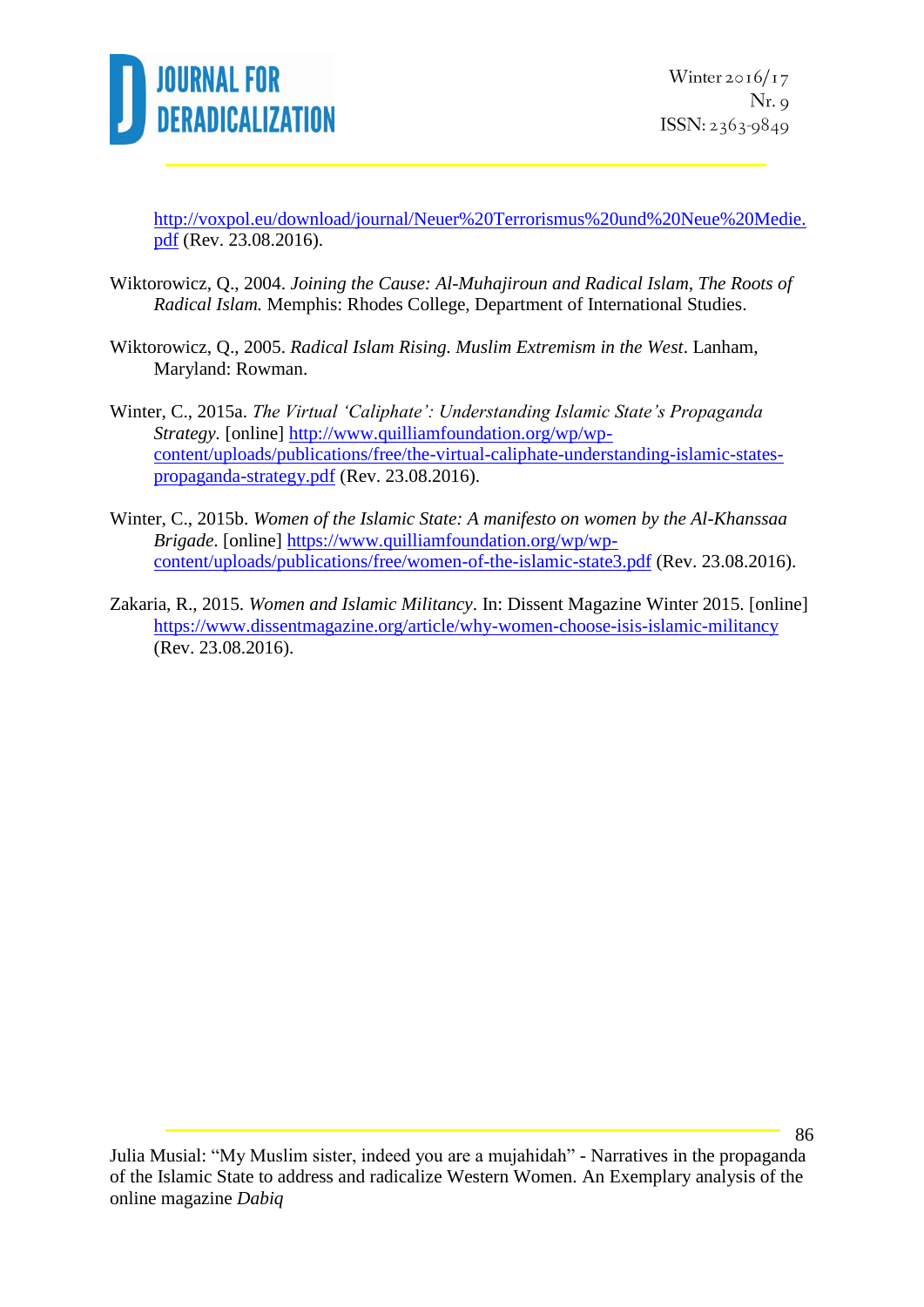

### **Appendix:**

### **Table 1: List of articles from Dabiq**

| <b>Issue Number</b><br>and Name                                                 | <b>Issue Release</b><br>Date/<br><b>Page Number</b> | <b>Topic Female</b><br><b>Article (Pages)</b>                                                         | Number of<br>Images (on the<br>page number of<br>whole issue)                         | <b>Author</b>                                           |
|---------------------------------------------------------------------------------|-----------------------------------------------------|-------------------------------------------------------------------------------------------------------|---------------------------------------------------------------------------------------|---------------------------------------------------------|
| Issue 7: From<br>Hypocrisy to<br>Apostasy: The<br>Extinction of the<br>Grayzone | 12 February 2015<br>(83)                            | To Our Sisters:<br>A Brief Interview<br>with Umm Basir<br>al-Muhajirah<br>(page $50 - 51$<br>2 pages  | 1 image $(50)$                                                                        | Interviewer<br>Dabiq and Umm<br>Bashir al-<br>Muhajirah |
| Issue 8: Shari'ah<br>Alone Will Rule<br>Africa                                  | 30 March 2015<br>(68)                               | To Our Sisters:<br>The Twin Halves<br>of the Muhajirin<br>page 32 - 37<br>6 pages                     | 4 images (32, 33,<br>34, 37)                                                          | Umm Sumayyah<br>al-Muhajirah                            |
| Issue 9: They Plot<br>and Allah Plots                                           | 21 May 2015 (79)                                    | From Our Sisters:<br>Slave-Girls or<br>Prostitutes?<br>page $44 - 49$<br>6 pages                      | 2 images (46, 49)                                                                     | Umm Sumayyah<br>al-Muhajirah                            |
| Issue 10: The Law<br>of Allah or the<br>Laws of Men                             | 13 July 2015 (79)                                   | From Our Sisters:<br>They Are Not<br><b>Lawful Spouses</b><br>for One Another<br>$42 - 48$<br>7 pages | 4 images (42, 44,<br>45, 48)                                                          | Umm Sumayyah<br>al-Muhajirah                            |
| Issue 11: From<br>the Battles of Al-<br>Ahzāb to the War<br>of Coalitions       | 9 August 2015<br>(66)                               | To Our Sisters:<br>A Jihad Without<br>Fighting<br>page $40 - 45$<br>6 pages                           | 4 images (40, 42,<br>44, 45)                                                          | Umm Sumayyah<br>al-Muhajirah                            |
| Issue 12: Just<br>Terror                                                        | 18 November<br>2015 (66)                            | To Our Sisters:<br>Two or Three or<br>Four<br>page $19 - 22$<br>4 pages                               | 1 images $(19)$ and<br>background image<br>in whole article<br>(same than page<br>19) | Umm Sumayyah<br>al-Muhajirah                            |
| Issue 13: The<br>Rafidah from Ibn<br>Saba' to the Dajjal                        | 19 January 2016<br>(56)                             | To Our Sisters:<br>Advice on Ihdad<br>page $24 - 26$<br>3 pages                                       | 1 image $(24)$                                                                        | not mentioned                                           |

Julia Musial: "My Muslim sister, indeed you are a mujahidah" - Narratives in the propaganda of the Islamic State to address and radicalize Western Women. An Exemplary analysis of the online magazine *Dabiq*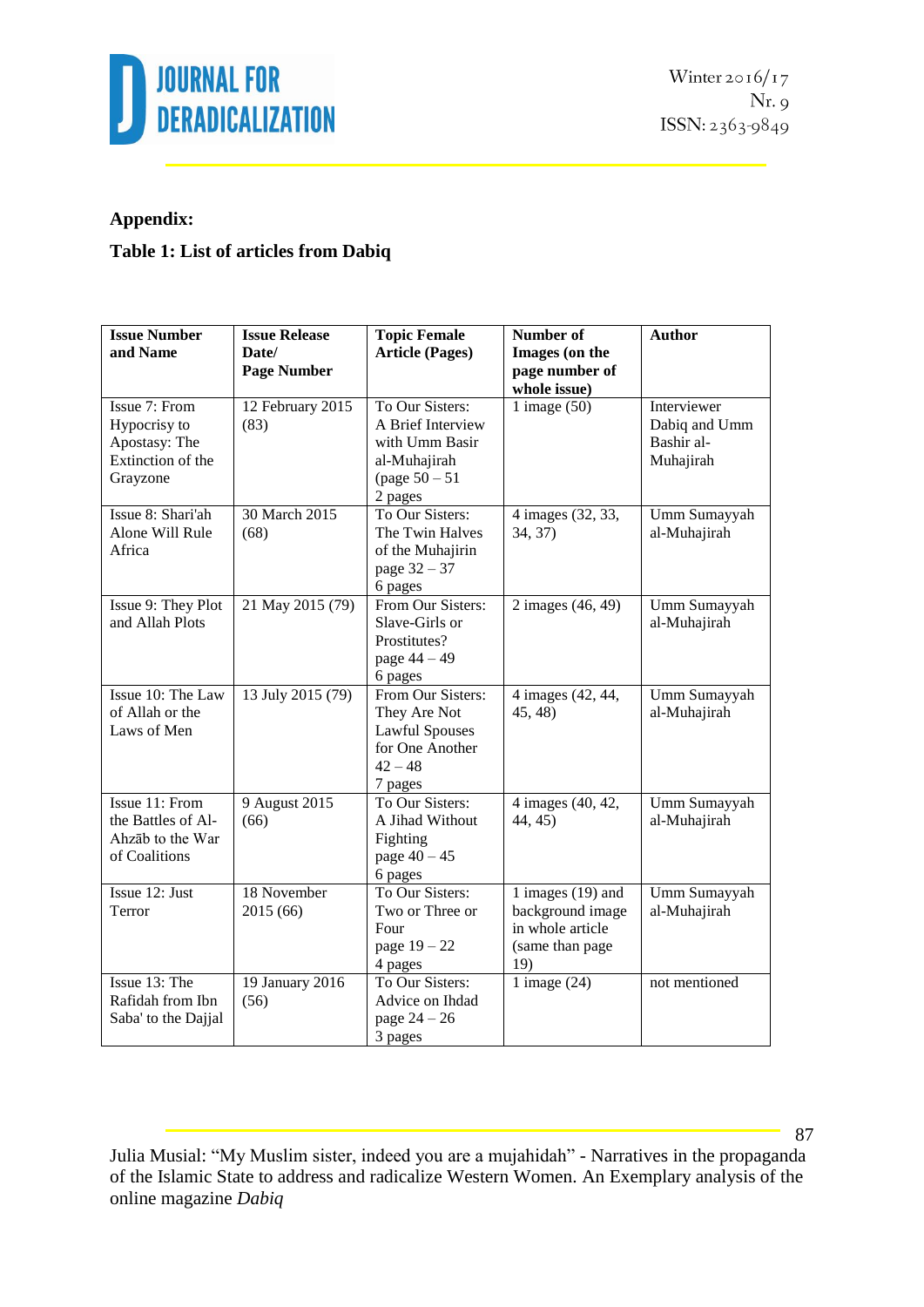

### **Table 2: List of images**

| <b>Image (Number</b> | Image title (Dabiq)                                  | Image title (alternative | <b>Location of Image</b> |
|----------------------|------------------------------------------------------|--------------------------|--------------------------|
| of Issue/            |                                                      | if the a title is not    | (page number of the      |
| Number of            |                                                      | given)                   | whole issue)             |
| Image)               |                                                      |                          |                          |
| 7.1.                 | Abu Bashir (Rahimahullah)                            |                          | 7:50                     |
| 8.1.                 |                                                      | red leave                | 8:32                     |
| 8.2.                 |                                                      | camels at sunset         | 8:33                     |
| 8.3.                 | The City of Mosul                                    |                          | 8:34                     |
| 8.4.                 | The Great Masjid of an-Nuri in<br>Mosul              |                          | 8:37                     |
| 9.1.                 |                                                      | fighters on horses       | 9:46                     |
| 9.2.                 |                                                      | IS flag in a street      | 9:49                     |
| 10.1.                |                                                      | open Quran               | 10:42                    |
| 10.2.                | FSA murtaddin fighting for the<br>cause of democracy |                          | 10:44                    |
| 10.3.                | lighters from the Jawlani<br>branch of the Sahwah    |                          | 10:45                    |
| 10.4.                |                                                      | praying children         | 10:48                    |
| 11.1.                |                                                      | two and a half boys      | 11:40                    |
| 11.2.                |                                                      | weapon on arms           | 11:42                    |
| 11.3.                |                                                      | army of boys             | 11:44                    |
| 11.4.                |                                                      | uniformed boys praying   | 11:45                    |
| 12.1.                |                                                      | fruit blossoms           | 12:19                    |
| 13.1.                |                                                      | letter and envelope      | 13:24                    |

Julia Musial: "My Muslim sister, indeed you are a mujahidah" - Narratives in the propaganda of the Islamic State to address and radicalize Western Women. An Exemplary analysis of the online magazine *Dabiq*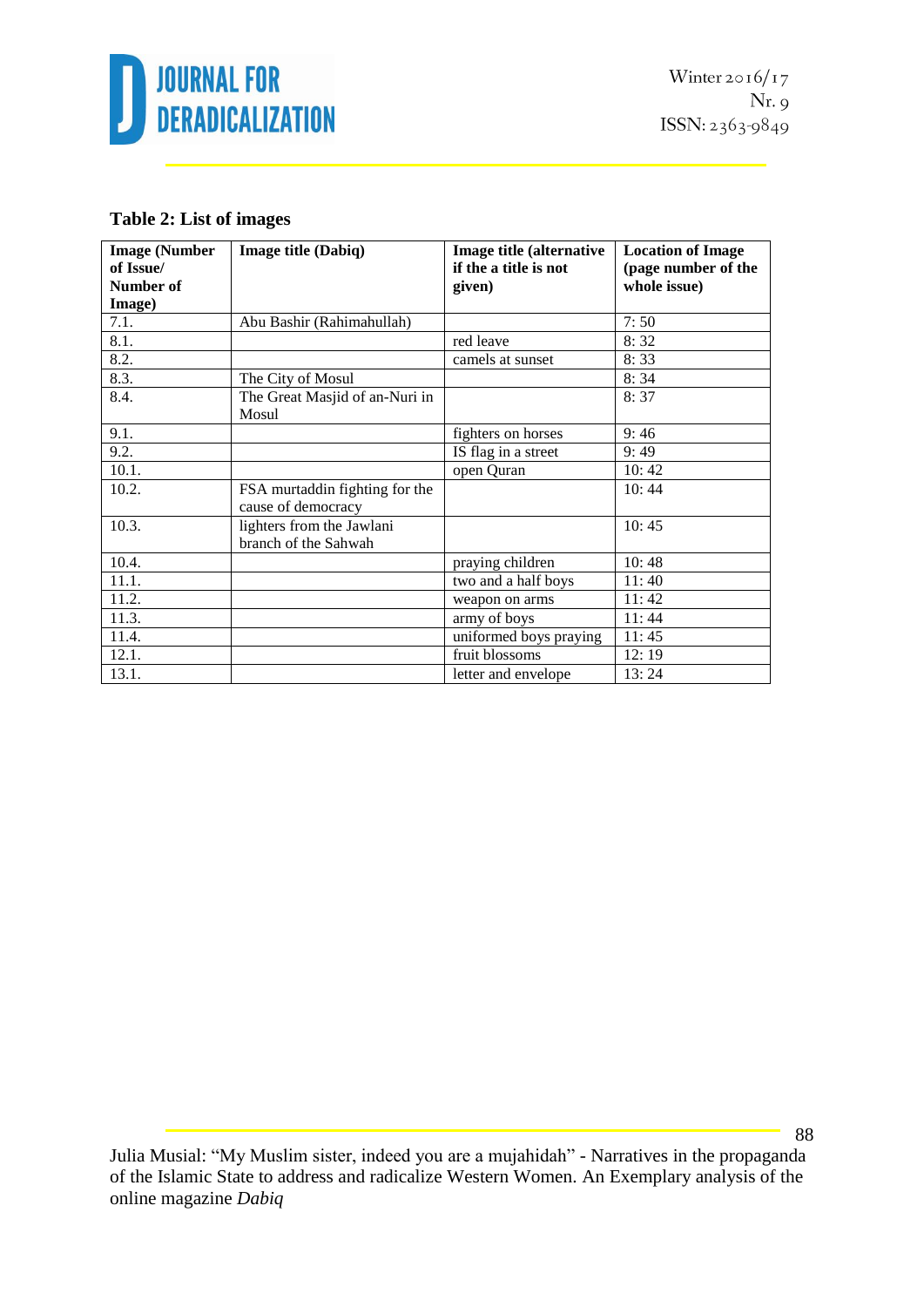

Winter  $2016/17$  $Nr.9$ ISSN: 2363-9849

### **Table 3: Coding rules and anchor examples**

| dimension                                 | category                                    | coding rule                                                                                                                                                                                                                                                                                                                  | anchor example                                                                                                                                                                                                                                                                                                                                                                                                                            |
|-------------------------------------------|---------------------------------------------|------------------------------------------------------------------------------------------------------------------------------------------------------------------------------------------------------------------------------------------------------------------------------------------------------------------------------|-------------------------------------------------------------------------------------------------------------------------------------------------------------------------------------------------------------------------------------------------------------------------------------------------------------------------------------------------------------------------------------------------------------------------------------------|
| social<br>dimension                       | sisterhood<br>within a special<br>community | Refers to the relation to other<br>sisters<br>Description of other sisters<br>that live in the Islamic State                                                                                                                                                                                                                 | "Their colors and tongues are<br>different, but their hearts are united<br>upon 'there is no god but Allah'. I<br>remember the day I performed hijrah,<br>I was the only Arab women amongst                                                                                                                                                                                                                                               |
|                                           |                                             | and are honored for special<br>characteristics                                                                                                                                                                                                                                                                               | muhajirah sisters during that trip"<br>(Issue 8: 33)                                                                                                                                                                                                                                                                                                                                                                                      |
|                                           |                                             | Description of the community<br>life between the women in IS<br>and comparisons to<br>friendships in the West                                                                                                                                                                                                                | "They are fragile as glass bottles but<br>their souls are those of men with<br>ambitions almost hugging the<br>heavens. Yes, these are the<br>muwahhidah" (Issue 8: 34)                                                                                                                                                                                                                                                                   |
|                                           |                                             | Representation of the<br>sisterhood as a special and<br>devout community of faith,<br>suffering and friendship<br>Representation of the<br>community as the female<br>successors of historical<br>women                                                                                                                      |                                                                                                                                                                                                                                                                                                                                                                                                                                           |
|                                           | marriage with a<br>jihad fighter            | Refers to the marriage relation<br>Description of the marriage<br>and the character of the<br>husband as well as rules and<br>laws determined by the<br>Islamic State for the marriage.<br>In comparison with the<br>category "complementary<br>role", it focuses more on the<br>relationship and less on the<br>role itself | "Will you be patient if he returns to<br>you being carried with pouring, or do<br>you want your husband only when he<br>is well?" (Issue $11:41$ )<br>"Indeed, you, my precious sister, are<br>today the wife of a mujahid, and<br>tomorrow you might be the wife of a<br>shahid, or an injured fighter, or a<br>prisoner." (Issue $11:41$ )                                                                                              |
| political<br>and<br>economic<br>dimension | long-term state<br>building project         | referring to the caliphate as<br>political state that is<br>established with the aim to<br>stay and provide a territory to<br>the Muslims<br>Reference to the land as darul-<br>Islam giving it a religious<br>notion – the direction of hijrah                                                                              | "Here we are today, and after<br>centuries, receiving a prophetic<br>Sunnah, which both the Arab and<br>non-Arab enemies of Allah had<br>buried. By Allah, we brought it back<br>by the edge of the sword, and we did<br>not do so through pacifism,<br>negotiations, democracy or elections.<br>We established it according to the<br>prophetic way, with blood-red<br>swords, not with fingers for voting or<br>tweeting" (Issue 9: 47) |

Julia Musial: "My Muslim sister, indeed you are a mujahidah" - Narratives in the propaganda of the Islamic State to address and radicalize Western Women. An Exemplary analysis of the online magazine *Dabiq*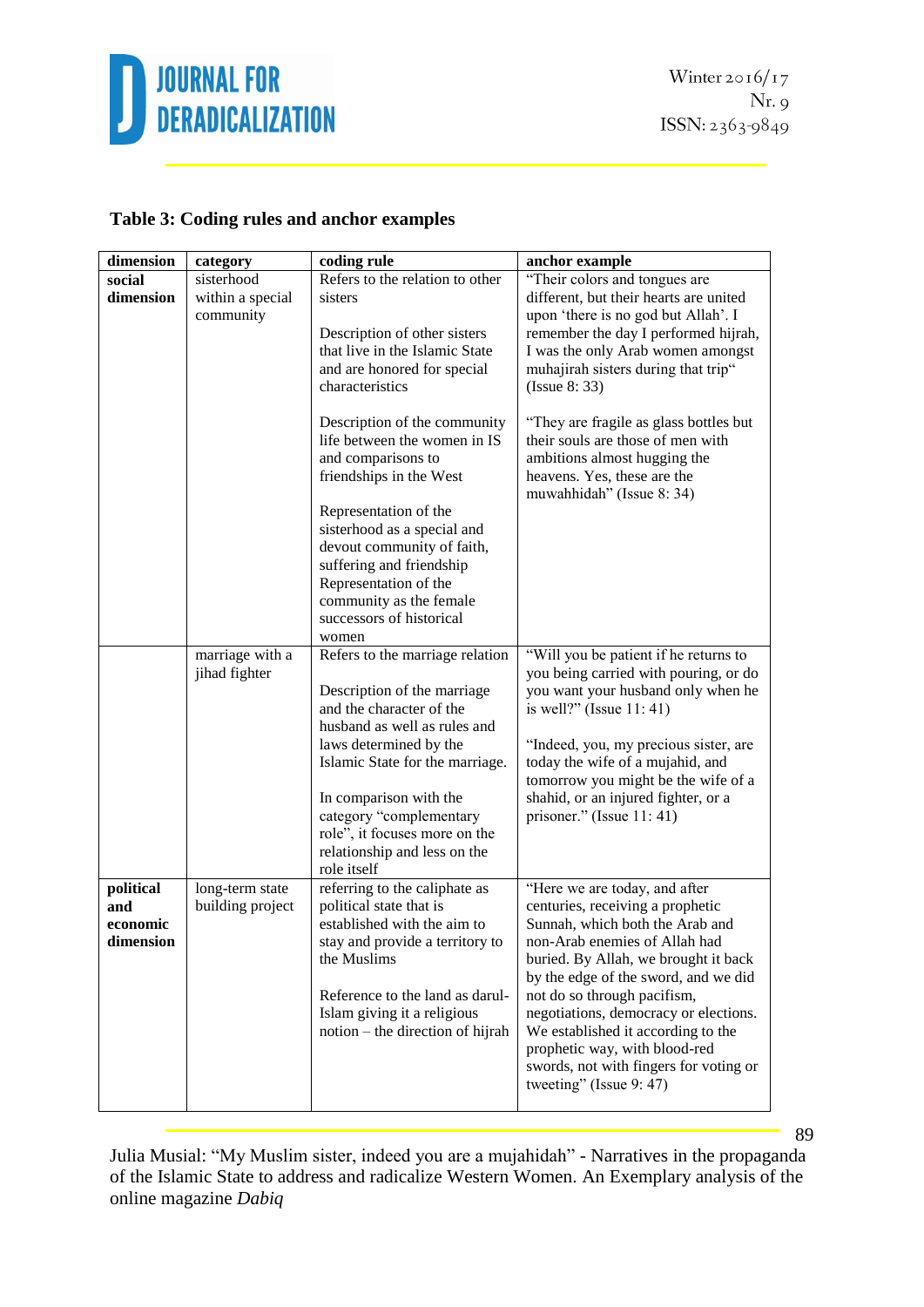

|                        | rules and life in           | financial and economic                                                                                                                                                                                                                                                        | "I swear by my Lord, it is certainly<br>Khilafah, as certain as your ability to<br>speak, see and hear. It is Khilafah<br>with everything it contains of honor<br>and pride for the Muslim" (Issue 9:<br>46)<br>"And here before you are the                                                                                        |
|------------------------|-----------------------------|-------------------------------------------------------------------------------------------------------------------------------------------------------------------------------------------------------------------------------------------------------------------------------|-------------------------------------------------------------------------------------------------------------------------------------------------------------------------------------------------------------------------------------------------------------------------------------------------------------------------------------|
|                        | the caliphate               | beneficials of life in the<br>caliphate se.g. institution such<br>as schools and kindergartens                                                                                                                                                                                | Shari'ah institutions, training camps,<br>and even the kindergartens." (Issue<br>$11:43$ ).                                                                                                                                                                                                                                         |
|                        |                             | laws and rules guiding several<br>aspects of life (mostly based<br>on religious argumentation)<br>that are valid for life in the<br>caliphate                                                                                                                                 | "You know that acquiring knowledge<br>is an obligation upon every Muslim<br>and every Muslimah, and Allah has<br>blessed the Islamic State, which has<br>not been stingy towards its women in<br>providing institutions and courses on<br>the entirety of the Shari'ah sciences."<br>(Issue $11:44$ )                               |
| religious<br>dimension | promises of<br>afterlife    | description of the Afterlife,<br>promised rewards for<br>believers in Paradise for their<br>religious life in the caliphate.<br>Threads to non-IS-members<br>of punishment in the afterlife.<br>Feeding hopes for rewards<br>even if there is nothing visible<br>in this life | "And He [Allah] has prepared for<br>them gardens beneath which rivers<br>flow, wherein they will abide forever.<br>That is the great success." (Issue 8:<br>32)<br>"The life of the believer is full of<br>trials and tribulations. So be patient<br>while hoping for Allah's reward. Life<br>is short, even if appears sometimes – |
|                        |                             | life is seen as transit station<br>for the afterlife                                                                                                                                                                                                                          | during times of sorrow $-$ to be long.<br>By Allah, what awaits us is better<br>and ever-lasting, insha'allah." (Issue<br>7:51)                                                                                                                                                                                                     |
|                        | religious duty of<br>hijrah | statements on the obligation<br>of hijrah in general and<br>especially for women                                                                                                                                                                                              | "I feel at ease now that I have carried<br>out this obligation." (Issue 7: 50)                                                                                                                                                                                                                                                      |
|                        |                             | Description of the challenges<br>in performing hijrah and<br>recommendations to<br>successfully reach the                                                                                                                                                                     | "a women's hijrah from darul-kufr is<br>obligatory whether or not she has a<br>mahram." (Issue 8: 35)<br>"Whoever made hijrah for the sake of                                                                                                                                                                                       |
|                        |                             | caliphate<br>Hijrah is a religious obligation<br>and should not have any<br>social reasons                                                                                                                                                                                    | her husband, then know that he is<br>indeed departing, without doubt, if<br>not today then tomorrow." (Issue 11:<br>43)                                                                                                                                                                                                             |
|                        | rewards in this<br>life     | rewards that are said to come<br>from Allah in this life for<br>good behavior and devout life<br>have a religious dimension                                                                                                                                                   | "My beloved sister, indeed from the<br>blessings of Allah upon you is that<br>He honored you with the life on the<br>soil of the Khilafah." (Issue 11:45)                                                                                                                                                                           |

Julia Musial: "My Muslim sister, indeed you are a mujahidah" - Narratives in the propaganda of the Islamic State to address and radicalize Western Women. An Exemplary analysis of the online magazine *Dabiq*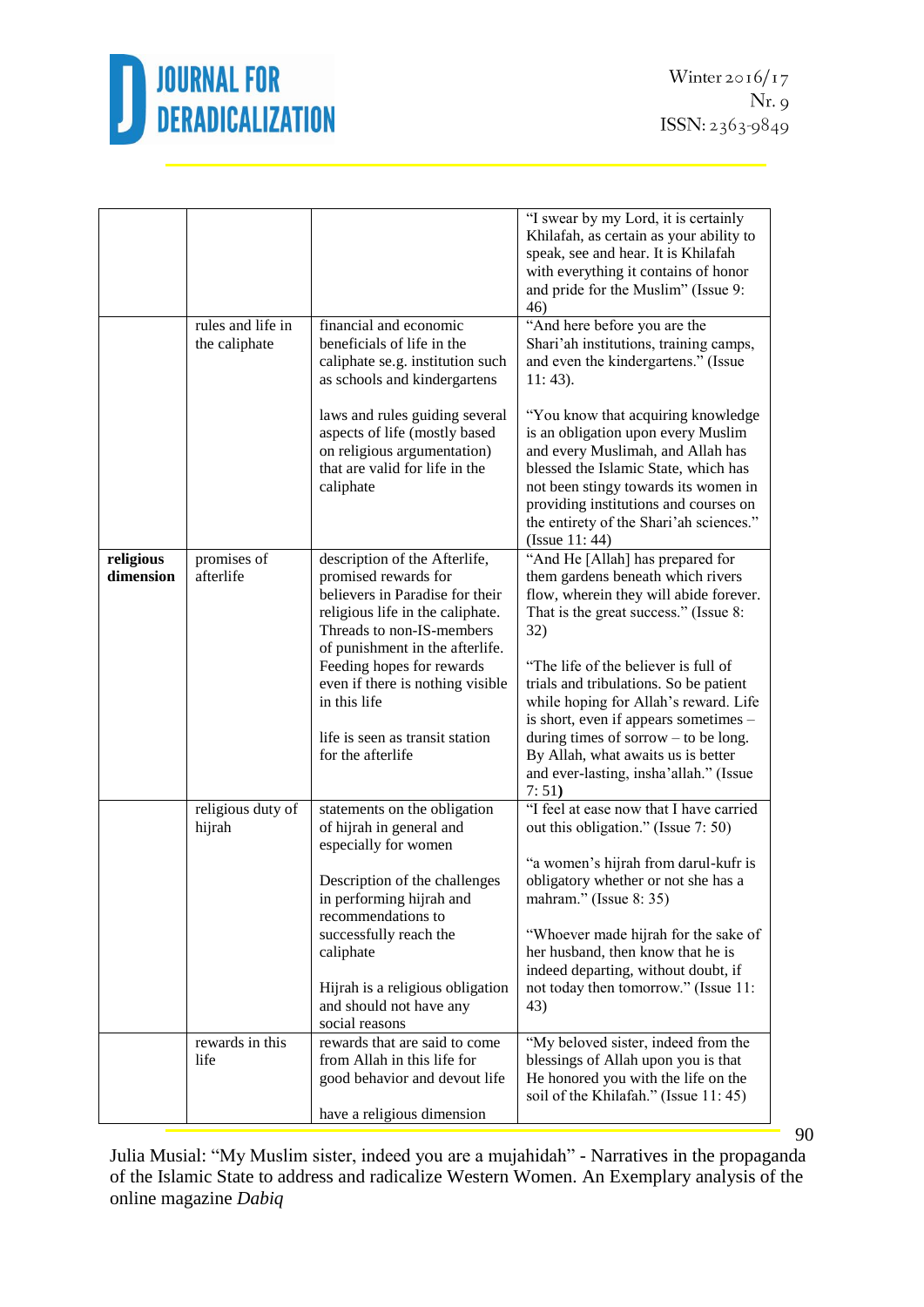

|           |                                    | often seen as consequences<br>for fulfilled hijrah or<br>obedience to the religious<br>rules of the Islamic State | "For what is with Allah is better and<br>more lasting – then you will be at<br>ease, enjoy relief, and have a pleasant<br>life." (Issue 12: 22)     |
|-----------|------------------------------------|-------------------------------------------------------------------------------------------------------------------|-----------------------------------------------------------------------------------------------------------------------------------------------------|
| gender    | jihadist                           | female empowerment through                                                                                        | "Rather, be a model and an example                                                                                                                  |
| dimension | feminism                           | the religion makes women<br>self-determined individuals                                                           | for them all, and what a great honor it<br>would be to be the first." (Issue 10:<br>48)                                                             |
|           |                                    | liberation from the                                                                                               |                                                                                                                                                     |
|           |                                    | expectations of the West, the<br>world or from people is seen<br>in the Islamic State                             | My Muslim sister, indeed you are a<br>mujahidah, and if the weapon of the<br>men is the assault rifle and the<br>explosive belt, then know that the |
|           |                                    | expression that indicate the                                                                                      | weapon og the women is good                                                                                                                         |
|           |                                    | female task to guard the                                                                                          | behavior and knowledge. Because                                                                                                                     |
|           |                                    | ideology                                                                                                          | you will enter fierce battles between                                                                                                               |
|           |                                    |                                                                                                                   | truth and falsehood." (Issue 11:44)                                                                                                                 |
|           | domestic/<br>complementary<br>role | focuses on the role of the<br>women in the Islamic State<br>that is the role of a mother and                      | "As for you, O mother of lion cubs<br>And what will make you know what<br>the mother of lion cubs is? She is the                                    |
|           |                                    | wife in complementary to the                                                                                      | teacher of generations and the                                                                                                                      |
|           |                                    | men                                                                                                               | producer of men." (Issue 11:44)                                                                                                                     |
|           |                                    |                                                                                                                   |                                                                                                                                                     |
|           |                                    |                                                                                                                   | " And the women is a shepard in                                                                                                                     |
|           |                                    |                                                                                                                   | her house and is responsible for her<br>herd. So have you understood, my                                                                            |
|           |                                    |                                                                                                                   | Muslim sister, the enormity of the                                                                                                                  |
|           |                                    |                                                                                                                   | responsibility that you carry?" (Issue                                                                                                              |
|           |                                    |                                                                                                                   | 11:44                                                                                                                                               |

#### **Images Analyses**

#### Image 7.1.

The image shows a man sitting cross-legged in front of a wall. He has dark skin and is dressed in white all over and wears a black and white scarf around his neck. His right hand forms a fist and his face shows no emotion. The man fills the left half of the picture while on the right half a black rifle is leaning against the wall.

The scarf around his head is obviously a Palestinian scarf that is mostly associated with resistance and fight for the purpose of a group. His body language shows a relaxed pose whereas the clenched fist indicates anger and the threat of violence.

Julia Musial: "My Muslim sister, indeed you are a mujahidah" - Narratives in the propaganda of the Islamic State to address and radicalize Western Women. An Exemplary analysis of the online magazine *Dabiq*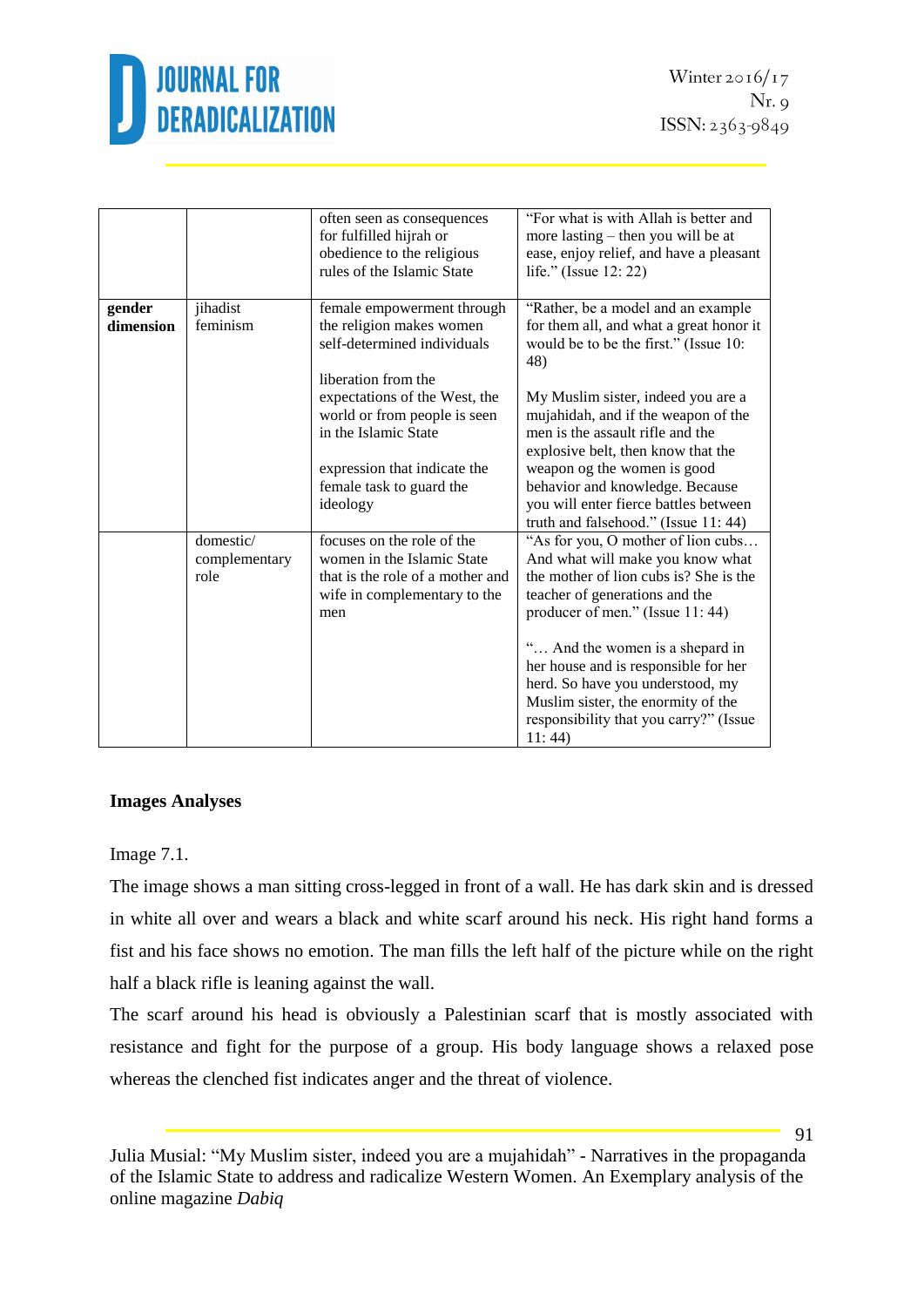As we learn from the subtitle of the picture, the man is Abu Bashir and he is mentioned in the interview as one of the perpetrators from an attack in France. The picture obviously shows a person that is referred to in the article as martyr. The information that he died creates the notion of pureness and honor in his representation in white clothes. The image supports the text as representation of a fighter that is stylized as hero by the propaganda. The poster-like close-up view may remind of a teenage poster. The image supports the narrative of the marriage with a strong and brave jihad fighter and appears in a format pleasant for teenage girls in particular.

### Image 8.1.

The photograph of a rust red leaf is shown on a bright background. Shadows on the left side of the leaf indicate that it is lying whilst the photograph is taken top down. Water drops are seen on the background. The leaf can be indicated as autumn leaf and is represented in a close-up view in the center of the image.

The leaf shows an element of nature that is associated with beauty and fragility. In line with the title of the article "The twin halves of the muhajirin" the leaf can be seen as a metaphor for how the propaganda sees the role of women. As a leaf has a line halfway and two mirrored pages, men and women in the Islamic State are said and through the picture shown to be twin halves.

The connection of women and flowers, blossoms and natural elements is seen in other images in Dabiq as well. The text raises the topics of hijrah and the role of women in the Islamic State. This context offers an additional association with the picture. The autumn motive that is implicitly mentioned through the leaf may also create an urgency that could is connected to the hijrah in the text. The image supports the text but in a metaphorical way that may arise a sense of well-being to the viewer. It supports the narrative of a jihadist feminism that gives women the same position as men being their twin halves.

Julia Musial: "My Muslim sister, indeed you are a mujahidah" - Narratives in the propaganda of the Islamic State to address and radicalize Western Women. An Exemplary analysis of the online magazine *Dabiq*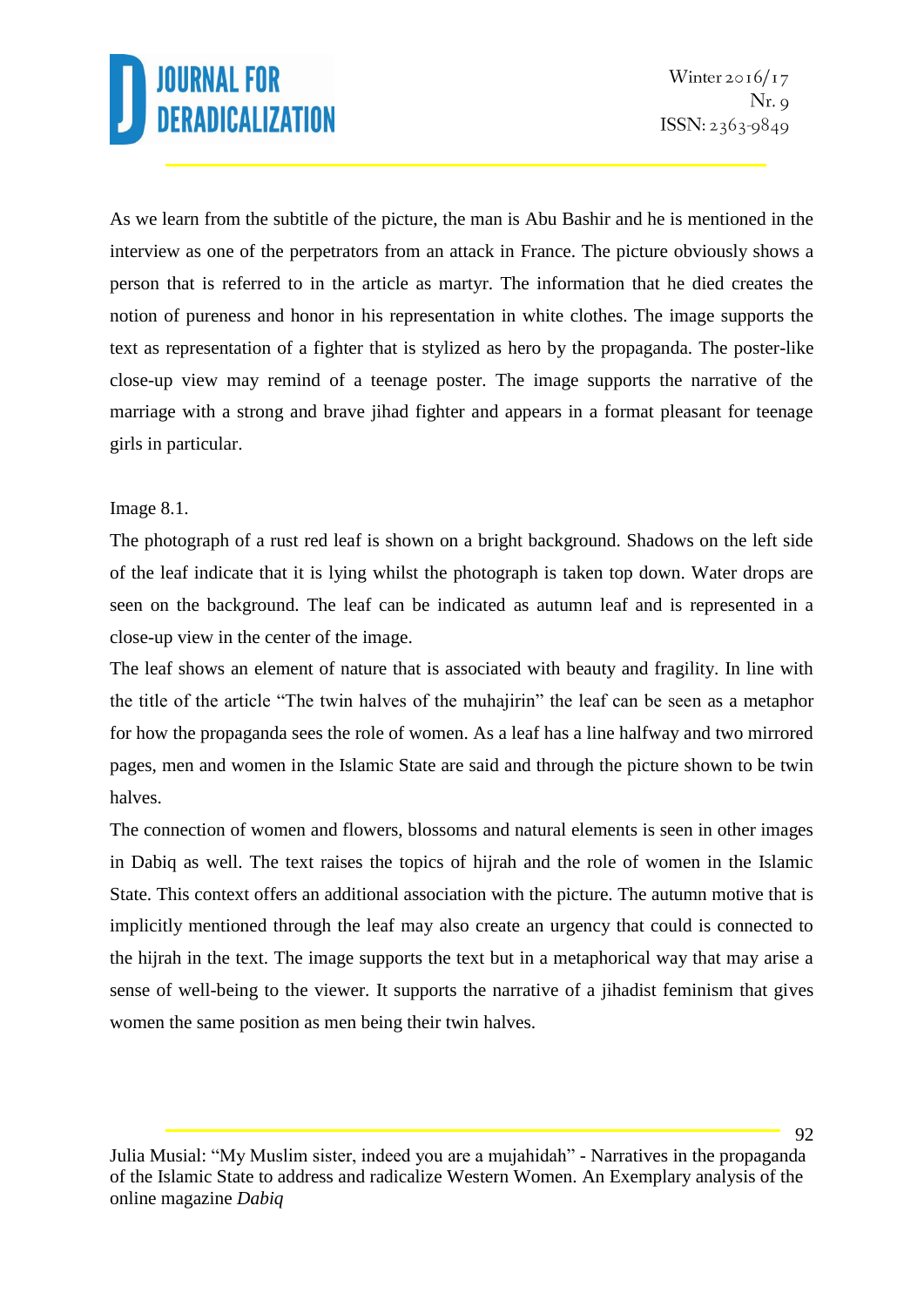Winter  $2016/17$  $Nr. q$  $ISSN: 2363-9849$ 

#### Image 8.2.

The image shows a caravan of four camels in front of a waterside in the sand in the sunset that fills the center of the background. A rider sits on the first camel that seems bigger than the other camels due to the perspective of the photographer. The element of the camel is associated with both – oriental culture and travelling in historical times. Within the textual context that deals with the obligation of hijrah, the emigration to the Islamic State, the camel motive underlines the historical roots of the obligation as well as the claim of IS to establish a state that one can immigrate into. The sunset motive adds a romantic notion to the narrative of the obligation to hijrah. The text describes the journeys of some female migrants from the West as an adventurous and long-lasting trip and additionally refers to the hijrah as a religious action derived from historical events. The caravan in the picture can be associated with both. Emotional attachment with the topic produced by the romantic element of sunset is particular obvious in this image. Although the image only fills small place within the page, the narrative of hijrah is supported by it and gains a romantic impression that indicates an age-specific aspect as it may address particular younger women.

#### Image 8.3.

The image shows a city skyline behind a river with a bridge in the sunset. The river and the city fill only one third of the image whereas the sunset sky takes the major part with yellow blue and red colors. Several minarets and palm trees identify the city as a Muslim city in the oriental region. The city seems far away through the separating water but reachable through the element of the bridge. The image subtitle "The city of Mosul" proposes the association with the Islamic State's self-announced capital as destination of hijrah. The fact that the image fills the upper half of the page increases its melancholic impression that is triggered with the motive of a skyline in the sunset. The skyline representation as it can be seen in the picture reminds of famous photographs of modern western metropolis as New York or Frankfurt. This leads to the assumption that western women in particular should feel attracted by the image and will be rewarded with life in a modern city. The image supports the narrative of the

Julia Musial: "My Muslim sister, indeed you are a mujahidah" - Narratives in the propaganda of the Islamic State to address and radicalize Western Women. An Exemplary analysis of the online magazine *Dabiq*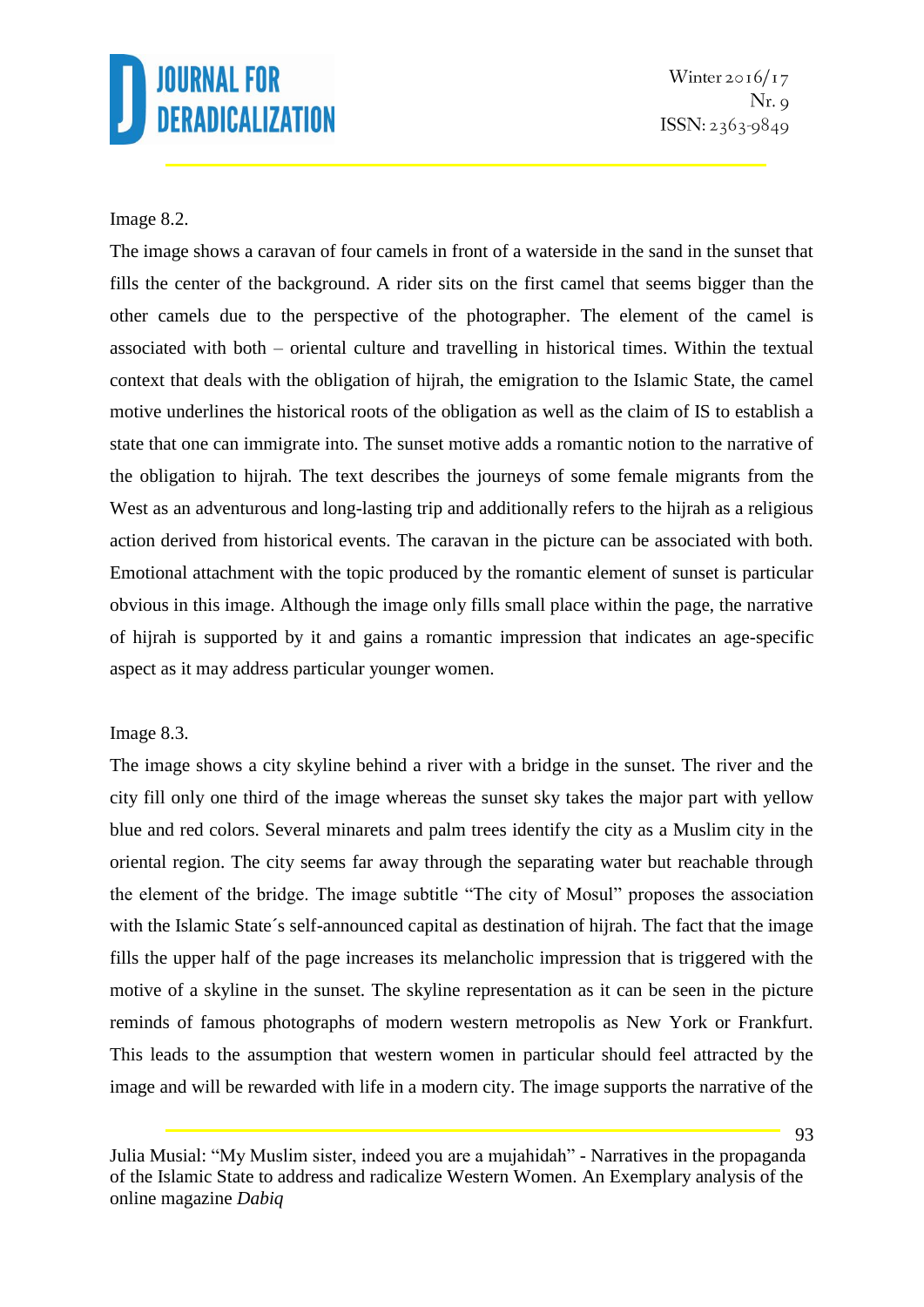

rewards for making hijrah with the visual element of a beautiful destination that is worth all efforts of the journey.

#### Image 8.4.

The image is a side close-up of a mosque with a green roof and three visible minarets. In front of the mosque, a street on which a few people pass by can be partly seen. In the background, palm trees and oriental style flat roof houses are shown. The mosque with affiliated buildings is shown as major element in the image that fills the upper half of the page. This raises the association of the central position that the religion has in the Islamic State. The subtitle identifies the mosque with the an-Nuri mosque in Mosul that the Islamic State claims as its capital city. In association with the article focusing the role of women in IS and the obligation of Hijrah, the image can be interpreted as supporting key element that comes along with a few associations. Firstly, the mosque as center of historical Muslim cities supports the claim of the Islamic character of the state as well as the narrative of the long-term state-building project that serves as basis for hijrah towards the territory. Secondly, the role of women evolves around the realization of a devout Muslima who places the religion as highest priority. This is visually supported through the central symbolic of the mosque. Religious buildings and institutions provide the conditions for religious way of life within the Islamic State.

### Image 9.1.

The image shows male horse riders in a street together with jeep cars forming a street parade. The front rider fills the right half of the image and constitutes the main motive. The following masked riders and cars appear smaller. The street is bordered with trees and palm trees and an IS flag only seen in parts. The first rider wears a military uniform and has his brown horse saddled and bridled. He is waving a IS flag and wearing a hood. He shows the approach of a smile and appears strong and brave. The image evokes the association of a victory celebration. The text context focuses on the justification of men capturing women as slavegirls. At first glance, the picture has no parallel with the text. With a second look it may

Julia Musial: "My Muslim sister, indeed you are a mujahidah" - Narratives in the propaganda of the Islamic State to address and radicalize Western Women. An Exemplary analysis of the online magazine *Dabiq*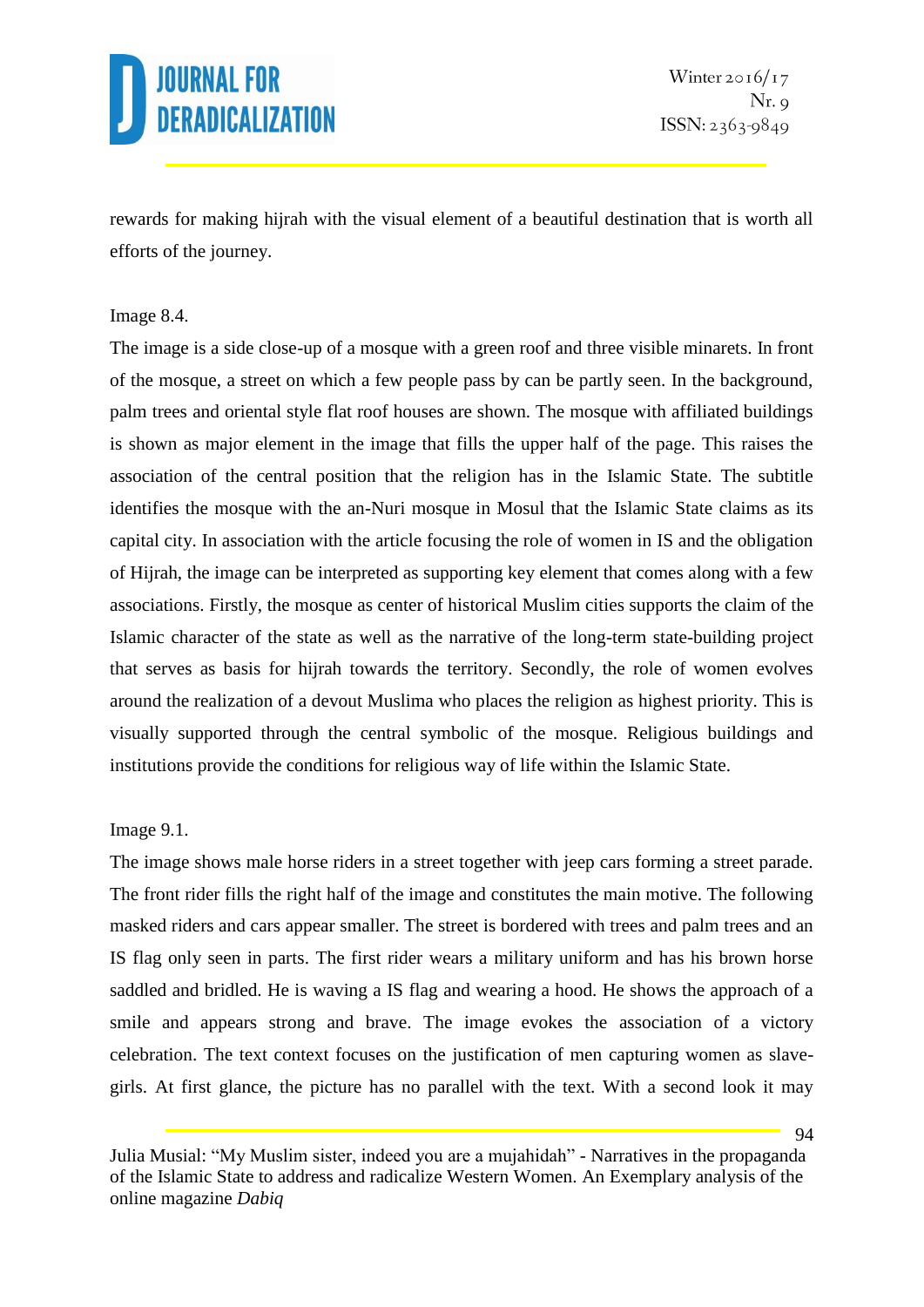Winter  $2016/17$  $Nr. q$  $ISSN: 2363-9849$ 

indicate a victory that serves as a basis for the capture of slaves. It may also take away the attention from the problems that many women may have with the slave-girl rule according to the text and focuses on the comfortable aspect of being married to a jihad fighter. The symbol of the horse is connected with jihad in Salafi notions as it reminds of the successful battles of the first generation of Muslims and is mentioned in a hadith of the collection Sahih al-Bukhari: "He who out of faith in Allah and a firm belief in His promise prepares a horse while waiting for jihad, then its feeding and drinking and its dung are all in his favor on the day of Resurrection". Through the connection with the first victories of Islam, the horse motive is linked with bravery, true Islam and chivalry. Especially in combination with a rider and a flag, the horse has become a common symbol for jihad in visual propaganda. The aspect of chivalry simultaneously supports the narrative of the romanticized marriage with a knightly man that leaves for jihad and returns in victory. While the image does not directly support the text, both seem to show complementary aspects of the life as a woman in the Islamic State. The image additionally indicates an age-specific aspect as the fighter may remind of the stereotypical imagination of a fairytale prince on his horse.

#### Image 9.2.

The image shows a long two-lane street bordered with trees, placards and elaborate street lamps and is dominated by a hoisted black Islamic State flag. The depicted scene shows a daily life scene and indicates a normal day. Yet, the hyper-dimensional flag dominating the photograph raises the attention of the viewer. The image fills the whole page, whereas the text is written partly across the sky in the image. It does not show any content connection to the text context on the permission and justification of slavery. Thus, the dominant banner stresses the authority of the Islamic State and its rules over the private and daily life of the citizens. The narrative of life in the caliphate is supplemented by the impression that the state has the power to enforce the rules.

Julia Musial: "My Muslim sister, indeed you are a mujahidah" - Narratives in the propaganda of the Islamic State to address and radicalize Western Women. An Exemplary analysis of the online magazine *Dabiq*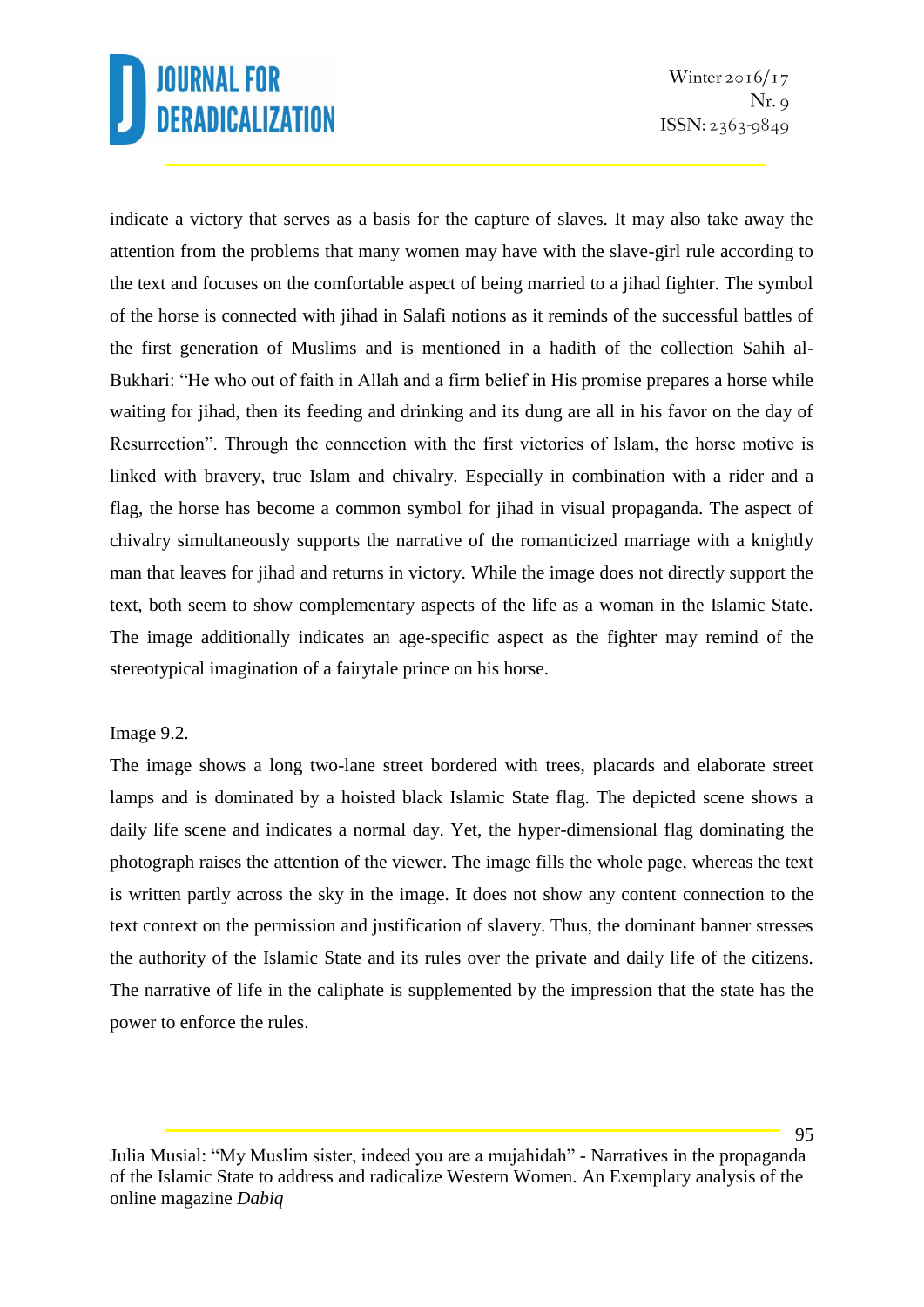Winter  $2016/17$  $Nr. q$  $ISSN: 2363-9849$ 

#### Image 10.1.

The image shows a close up view of an open Arabic book in classical Arabic language. Artfully written letters with vocalization and elaborate frame around the text body identifies the book as Quran. Filling the upper half of the page, it catches the viewer's look immediately. The title of the article is "They Are Not Lawful Spouses for One Another" and comes up with the call to women to abandon their husband when he does not follow the Islamic State ideology and belongs to another group fighting in Syria. Given the fact that it is not usual and allowed in conservative Muslim societies for women to abandon their husbands, the article gives female supporters an exceptional position. The image of the Quran underlines the religious basis the article refers to and thereby legitimizes the statement. It serves as religious justification of an expressed rule and supports the text on the visual level.

#### Image 10.2.

The image shows a large group of around 25 armed men in an empty street. The image looks like it is taken the moment before the men pose for a group photo. Some of them are screaming, reaching their arms in the air and all look in different directions. Whereas some men wear rifles, some have strapped explosive belts around their hips. The fact that they don´t wear uniform enhances the impression of chaos and disorder that the image creates. Furthermore, the large number of weapons shown in the image imparts an impression of danger and threat. The subtitle "FSA murtadd in fighting for the cause of democracy" appears as irony connected with the disordered group. The image obviously shows an enemy group that is run down and japed with the connection of photograph and subtitle. Democracy is seen as something negative and is used like an insult. However, the term can be recognized as western-specific key word within the propaganda as direct opposite to the ideology of the Islamic State. Especially potential recruits in the West are provided with the impression that democracy and the fighters of democratic values are unable to fight in the Syrian conflict. Thereby the image implicitly supports the narrative of the state-building project that establishes order and rules following jihadist ideology.

Julia Musial: "My Muslim sister, indeed you are a mujahidah" - Narratives in the propaganda of the Islamic State to address and radicalize Western Women. An Exemplary analysis of the online magazine *Dabiq*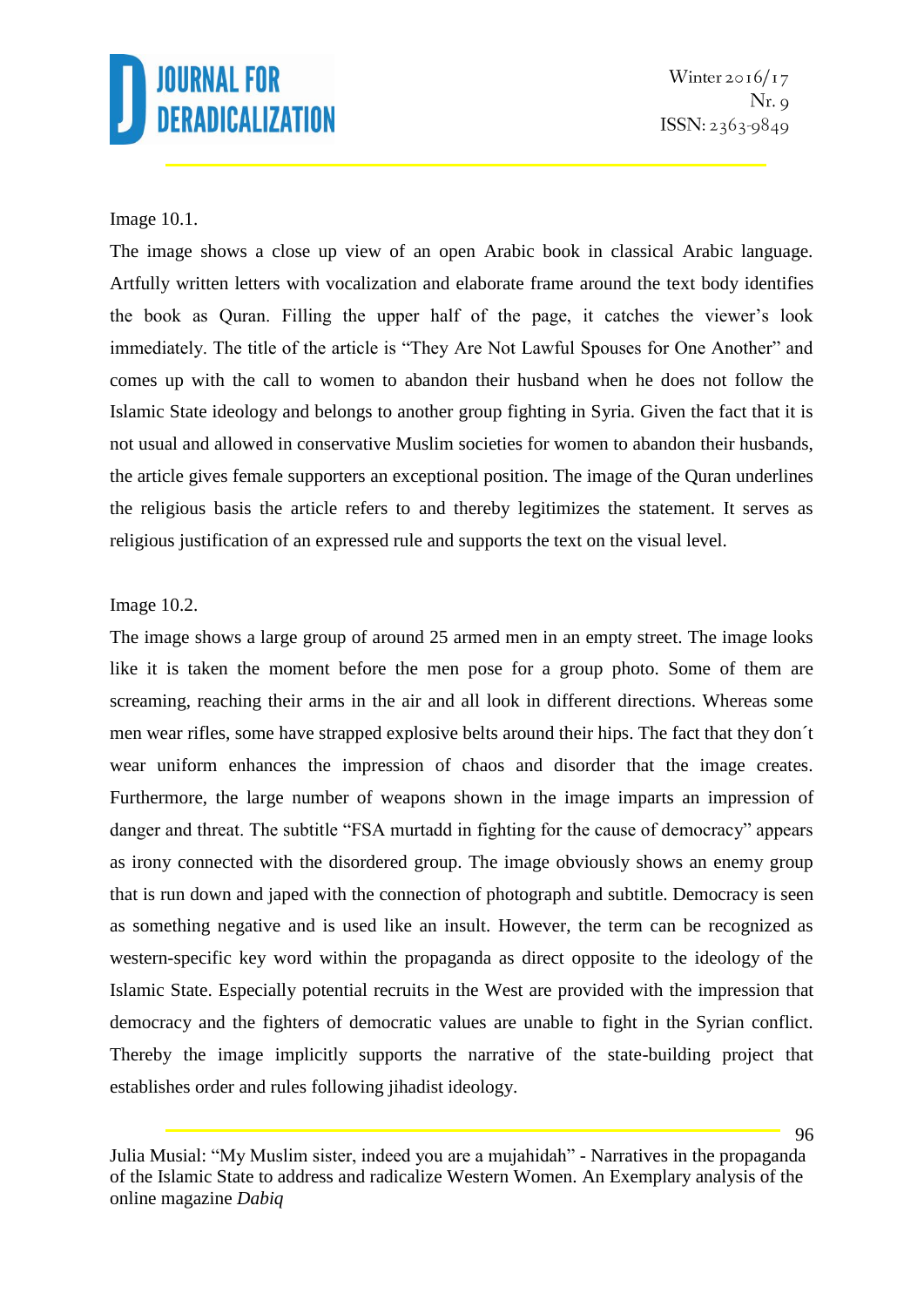Winter  $2016/17$  $Nr. q$  $ISSN: 2363-9849$ 

### Image 10.3.

The image shows six men posing with weapons in front of a black-and-white flag in a kind of courtyard. The flag is inscribed with Arabic letters and framed with golden threads. One of the men wears a beard, two are masked and the other three seem to be in young ages. They loosely hold their weapons which makes them look unexperienced. This impression is increased through different clothes they wear such as leather jacket and jogging pants. Except for the weapons, nothing would reveal the fact that the depicted persons belong to a fighting group. The subtitle "Fighters from the Jawlani branch of the Sahwah" identifies the men as fighters from another enemy group that are classified as betrayers of jihadist ideology in the propaganda of the Islamic State. The image supports the impression of other groups to be unable of fighting and creating order and function thereby as opposition to the Islamic State itself. Connected to the image in the previous page, the democratic as well as the other jihadist groups are ridiculed on the example of their men. Without showing an image of an Islamic State fighter, the message of the photographs is thus clear implicitly: The only brave, skilled and victorious fighters are the ones of the Islamic State. The narrative of marriage with a jihad fighter is supported by the image as well and expressed through devaluation of other men.

#### Image 10.4.

The image is a close-up of a large number of little boys around 10 years old dressed in military uniforms. Each boy is looking at his own hands as if he is praying. Their faces show meaninglessness and a sense of forlornness. It can be recognized that the boys originate from Central or Southern Asia and form a children army. The image closes the article with it covering the bottom half of the page. On the first glance, the text gives no direct reference to the photograph. It may underline the importance of raising children for the sake of fighting and religious obedience. In this regard, the image would support the domestic role of women to be mothers for the next generation of fighters. The motive of children in military uniform is often repeated throughout the articles and probably supporting the maternal instinct.

Julia Musial: "My Muslim sister, indeed you are a mujahidah" - Narratives in the propaganda of the Islamic State to address and radicalize Western Women. An Exemplary analysis of the online magazine *Dabiq*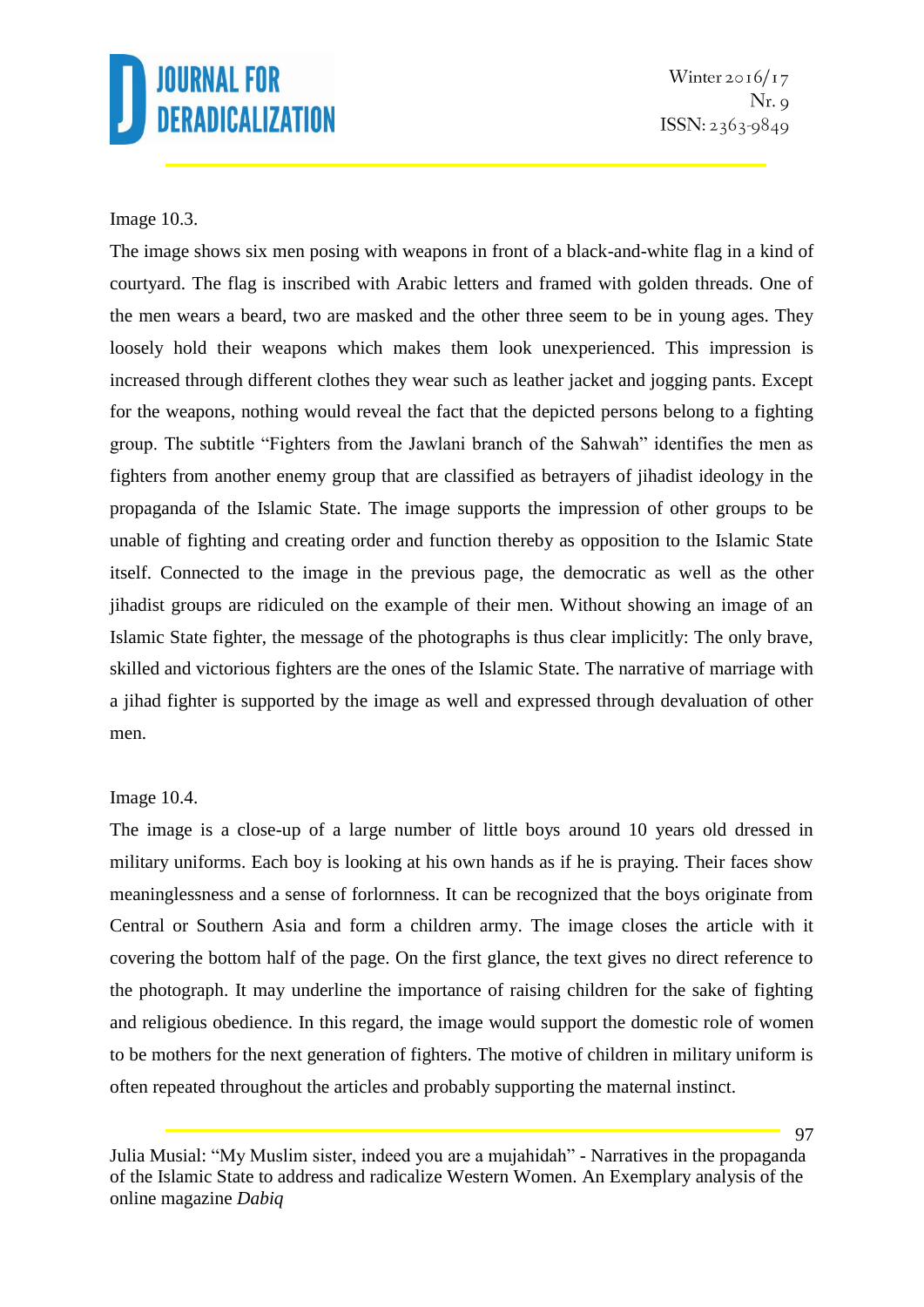Winter  $2016/17$  $Nr. q$ ISSN: 2363-9849

### Image 11.1.

The image shows the head and upper body of a boy from the side view. He is around 12 years old and dressed in military uniform and wears a black hood. His facial expression is serious and he gazes of into distance. Two other boys dressed in the same way stand behind him and are shown blurred. "A jihad without fighting" is the title of the article from which the image fills the whole first page as background for its title. At first, it seems to be contradictious to the image that obviously shows an army of children. In the context of the article, the image functions in a more implicit way: The text emphasizes once more the female role as wife and supporter of the male fighters and as mothers for the next generations. The images of children support the latter task in showing this next generation. Whereas children in military uniform may repel a viewer, it can be assumed that women already infiltrated with jihadist ideology may feel proud and joy viewing this motive. In this regard, the image supports the narratives of the domestic role as well as of the state-building project.

### Image 11.2.

The image shows the extract of an upper body in military uniform bearing a rifle that is directed into the camera. The person wears gloves and an explosive belt. In the background, the Islamic State flag can be recognized. The close-up image fills half of a page and obviously shows a military situation. The rifle expresses seriousness and urgency whereas the person's calm position indicates that the picture is rather taken during training or an assembly than during a war situation. Like the previous image, the photograph supports the narrative of the complementary role of women in the Islamic State. Under the title "A jihad without fighting", the use of the term "O wife of a mujahid" (Issue 11: 41) to address the female readers, the article allocates women to their supporting and complementary role within the fight if the Islamic State.

Julia Musial: "My Muslim sister, indeed you are a mujahidah" - Narratives in the propaganda of the Islamic State to address and radicalize Western Women. An Exemplary analysis of the online magazine *Dabiq*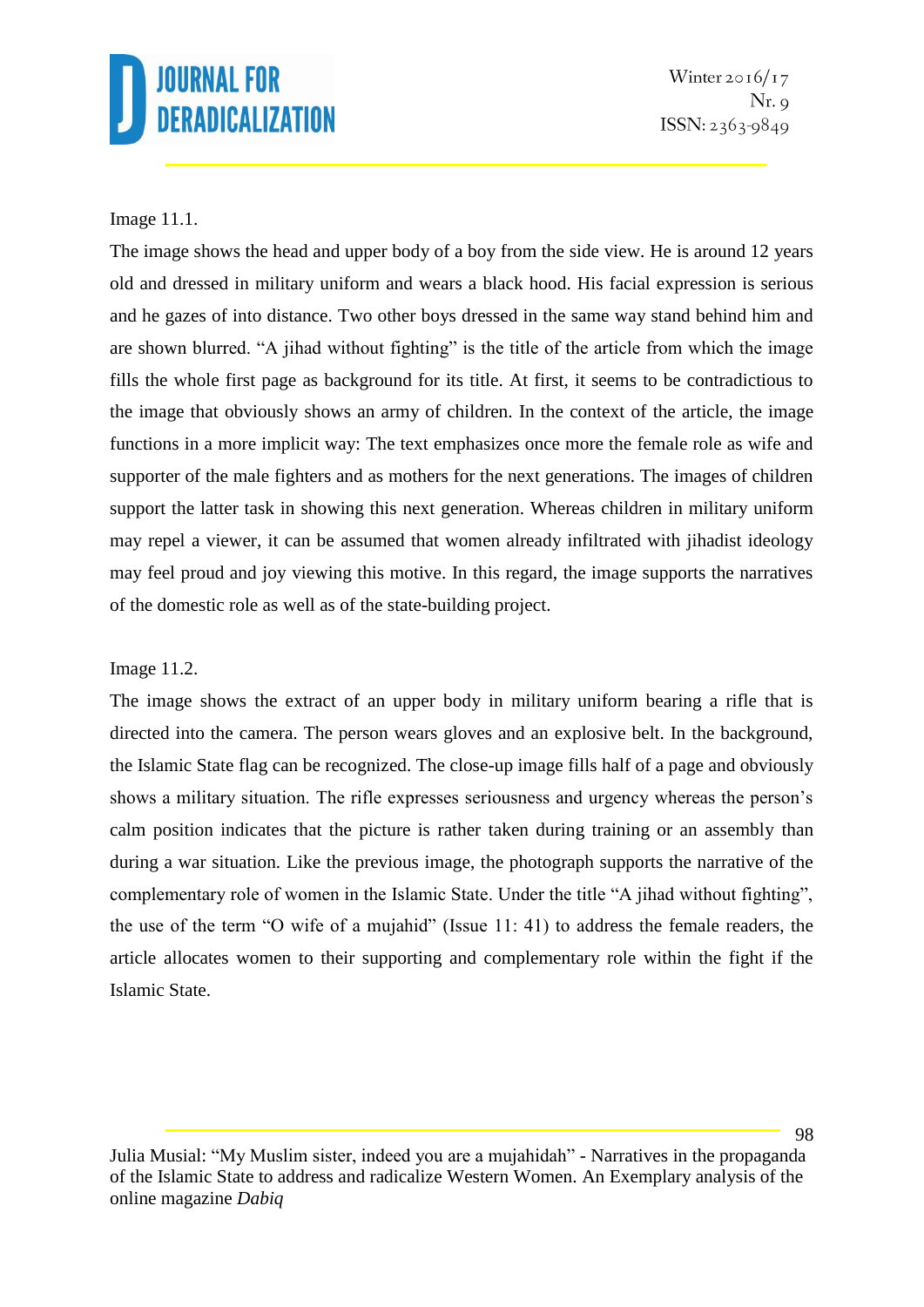### Image 11.3.

The image shows seven young boys in military uniform with black hoods standing in a row behind each other. The face of the first boy is shown fully, the other faces only half. The facial expression of the front boy is serious and concerned with a notion of anxiety. Together with the two previous images, it appears like an image series. The third picture fills the right half of the page on which the term "O mother of lion cubs..." (Issue 11: 44) arises. The impression of this image goes in line with the one that the other two create: women are seen as mothers of the next generation of strong fighters. The young age underlines that the purpose of male children is to fight. In this regard, the narrative of the state-building project is nurtured here as well.

### Image 11.4.

The image shows eight boys in military uniform standing in two rows with only one boy in the front row. They look at their hands and show a concentrated facial expression that suggests a praying position. The boys seem to be approximately nine years old. The image functions as the closing element of the article and connects the military motive with the religious motive. It thereby legitimizes the military use of children through religion as well as the stated order in the article as religious law. Whereas the use of children for active fighting is not mentioned in the article explicitly, the images indicate it. The narrative of the Islamic State as long-term state project is underlined through as well as the strict role assignment of women in the house and men on the battlefield.

### Image 12.1.

The image shows white fruit blossom and orange leaves on a branch of a tree in the blue sky. The photograph is framed in orange and has the subtitle written in large letters over the right half of the image: "TWO THREE OR FOUR". The bright and fresh natural motive creates a positive impression. The blossoms also evoke associations such as purity and fertility. Throughout the whole article, photographs of blossoms act as hazy background. Appearing as

Julia Musial: "My Muslim sister, indeed you are a mujahidah" - Narratives in the propaganda of the Islamic State to address and radicalize Western Women. An Exemplary analysis of the online magazine *Dabiq*